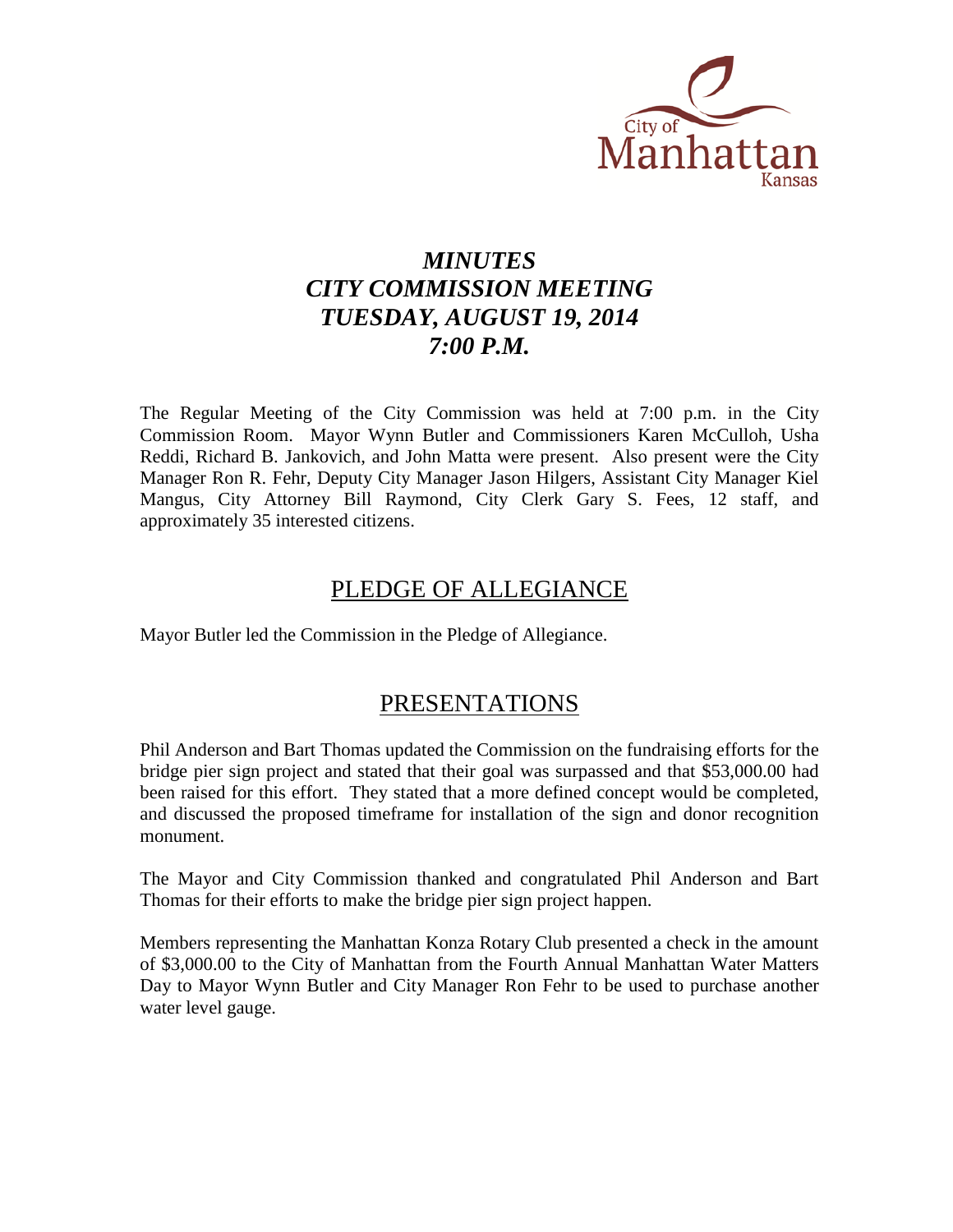**Minutes** City Commission Meeting August 19, 2014 Page 2

# COMMISSIONER COMMENTS

Commissioner Jankovich extended his appreciation to Casey Culbertson, Chair, Manhattan Water Matters Day; Lisa Sisley, President; Manhattan Konza Rotary Club; and Chad Bunger, Senior Planner, City of Manhattan; and to others for their work and thanked those that participated in the Fourth Annual Manhattan Water Matters Day at City Pool.

Ron Fehr, City Manager, thanked the Konza Rotary Club members for their contribution to the swimming pool.

Commissioner Reddi encouraged everyone to be safe when driving with students back in school. She also wished all students a good academic year.

Commissioner McCulloh informed the community that her grandchildren were recently in Manhattan and that they enjoyed the pools, parks, the Flint Hills Discovery Center (FHDC), the Sunset Zoo, and the K-State Insect Zoo. She encouraged citizens to enjoy the many activities in Manhattan and to consider memberships to the FHDC and Sunset Zoo to take advantage of the reciprocal places you can attend.

Mayor Butler stated that the annual Petpoolooza event at CiCo Pool was a terrific event and raised funds for the T. Russell Reitz Animal Shelter.

# CONSENT AGENDA

(\* denotes those items discussed)

# **MINUTES**

The Commission approved the minutes of the Regular City Commission Meeting held Tuesday, August 5, 2014.

#### **CLAIMS REGISTER NO. 2768**

The Commission approved Claims Register No. 2768 authorizing and approving the payment of claims from July 30, 2014, to August 12, 2014, in the amount of \$5,096,458.43.

#### **LICENSE – FIREWORKS DISPLAY**

The Commission approved a Fireworks Display License for Friday, August 29, 2014, at the Miller Ballfield in City Park, for Purple Power Play, Inc.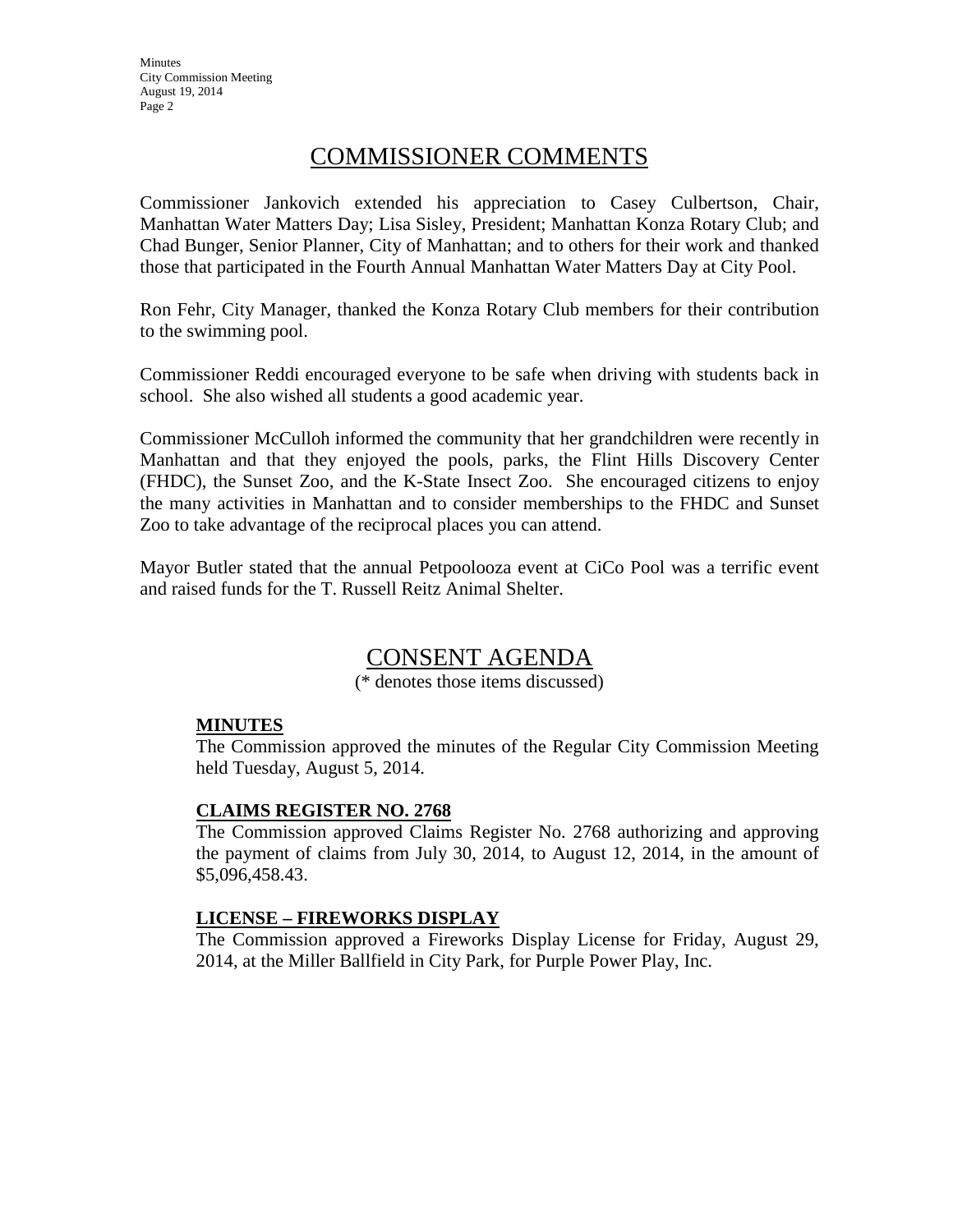# **ORDINANCE NO. 7079 – REZONE – MERION ADDITION**

The Commission approved Ordinance No. 7079 rezoning the Merion Addition, generally located west of the end of Players Terrace, from R-S, Single-Family Residential Suburban District, to R-3, Multiple-Family Residential District, and R-1, Single-Family Residential District, based on the findings in the Staff Reports *(See Attachment Nos. 1 and 2)*.

# **ORDINANCE NO. 7080 – AMEND ZONING REGULATIONS – ADD HOSPITALS AS CONDITIONAL USE IN C-1, RESTRICTED BUSINESS DISTRICT**

The Commission approved Ordinance No. 7080 amending Article IV**,** Section 4- 201 (B) of the Manhattan Zoning Regulations, to add Hospitals as a Conditional Use in the C-1, Restricted Business District, based on the findings in the Staff Memorandum *(See Attachment No. 3)*.

# **RESOLUTION NO. 081914-A - ISSUE - TEMPORARY NOTE SERIES NO. 2014-04**

Ron Fehr, City Manager, provided an update on the Temporary Note Sale in the amount of \$950,000.00 held earlier in the day. He stated that three bids were received, with the low bidder being Oppenheimer & Company, Inc. with a true interest cost at 1.116 percent.

The Commission approved accepting the best bid for selling the notes from Oppenheimer & Company, Inc., of Philadelphia, Pennsylvania, and approved Resolution No. 081914-A issuing Temporary Note Series No. 2014-04 in the amount of \$950,000.00 to finance *Northlake Addition, Unit Two – Sanitary Sewer (SS1321), Street (ST1326), and Water (WA1322); and Eureka Valley Waterline (WA1401) and Sanitary Sewer (SS1401).*

# **RESOLUTION NO. 081914-B - PETITION - LEE MILL HEIGHTS, UNIT 9 - SANITARY SEWER IMPROVEMENTS (SS1412)**

The Commission found the petition sufficient and approved Resolution No. 081914-B finding the project advisable and authorizing construction for Lee Mill Heights, Unit 9, Sanitary Sewer (SS1412) Improvements.

# **RESOLUTION NO. 081914-C - PETITION - LEE MILL HEIGHTS, UNIT 9 - WATER IMPROVEMENTS (WA1410)**

The Commission found the petition sufficient and approved Resolution No. 081914-C finding the project advisable and authorizing construction for Lee Mill Heights, Unit 9, Water (WA1410) Improvements.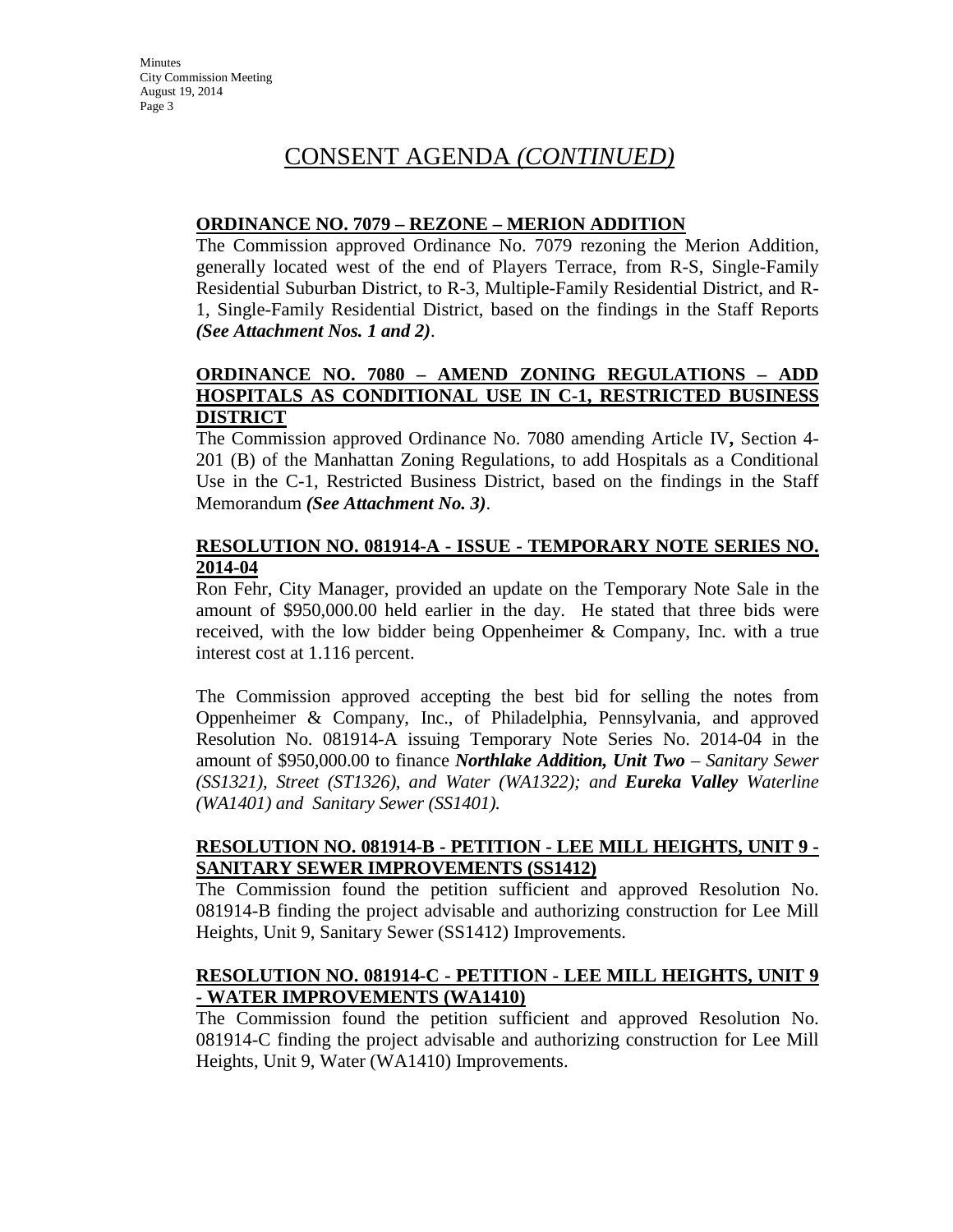# **RESOLUTION NO. 081914-D - PETITION - LEE MILL HEIGHTS, UNIT 9 - STREET IMPROVEMENTS (ST1412)**

The Commission found the petition sufficient; and approved Resolution No. 081914-D finding the project advisable and authorizing construction for Lee Mill Heights, Unit 9, Street (ST1412) Improvements.

# **AGREEMENT - ENGINEERING SERVICES - LEE MILL HEIGHTS, UNIT 9, SANITARY SEWER (SS1412), WATER (WA1410), AND STREET (ST1412) IMPROVEMENTS**

The Commission authorized the Mayor and City Clerk to execute an agreement in an amount not to exceed \$87,700.00 with Schwab-Eaton, P.A., of Manhattan, Kansas, to perform professional services for Lee Mill Heights, Unit 9, Sanitary Sewer (SS1412), Water (WA1410), and Street (ST1412) improvements.

# **RESOLUTION NO. 081914-E - PETITION - ENCLAVE ADDITION, UNIT 1 - SANITARY SEWER (SS1411) IMPROVEMENTS**

The Commission found the petition sufficient and approved Resolution No. 081914-E finding the project advisable and authorizing construction for Enclave Addition, Unit 1, Sanitary Sewer (SS1411) Improvements.

# **RESOLUTION NO. 081914-F - PETITION - ENCLAVE ADDITION, UNIT 1 - STREET (ST1412) IMPROVEMENTS**

The Commission found the petition sufficient and approved Resolution No. 081914-F finding the project advisable and authorizing construction for Enclave Addition, Unit 1, Street (ST1412) Improvements.

# **RESOLUTION NO. 081914-G - PETITION - ENCLAVE ADDITION, UNIT 1 - WATER (WA1409) IMPROVEMENTS**

The Commission found the petition sufficient and approved Resolution No. 081914-G finding the project advisable and authorizing construction for Enclave Addition, Unit 1, Water (WA1409) Improvements.

# **AGREEMENT - ENCLAVE ADDITION, UNIT 1 - SANITARY SEWER (SS1411), STREET (ST1412), AND WATER (WA1409) IMPROVEMENTS**

The Commission authorized the Mayor and City Clerk to execute an agreement in an amount not to exceed \$73,870.00 with SMH Consultants, of Manhattan, Kansas, to perform professional services for Enclave Addition, Unit 1, Sanitary Sewer (SS1411), Street (ST1412), and Water (WA1409) Improvements.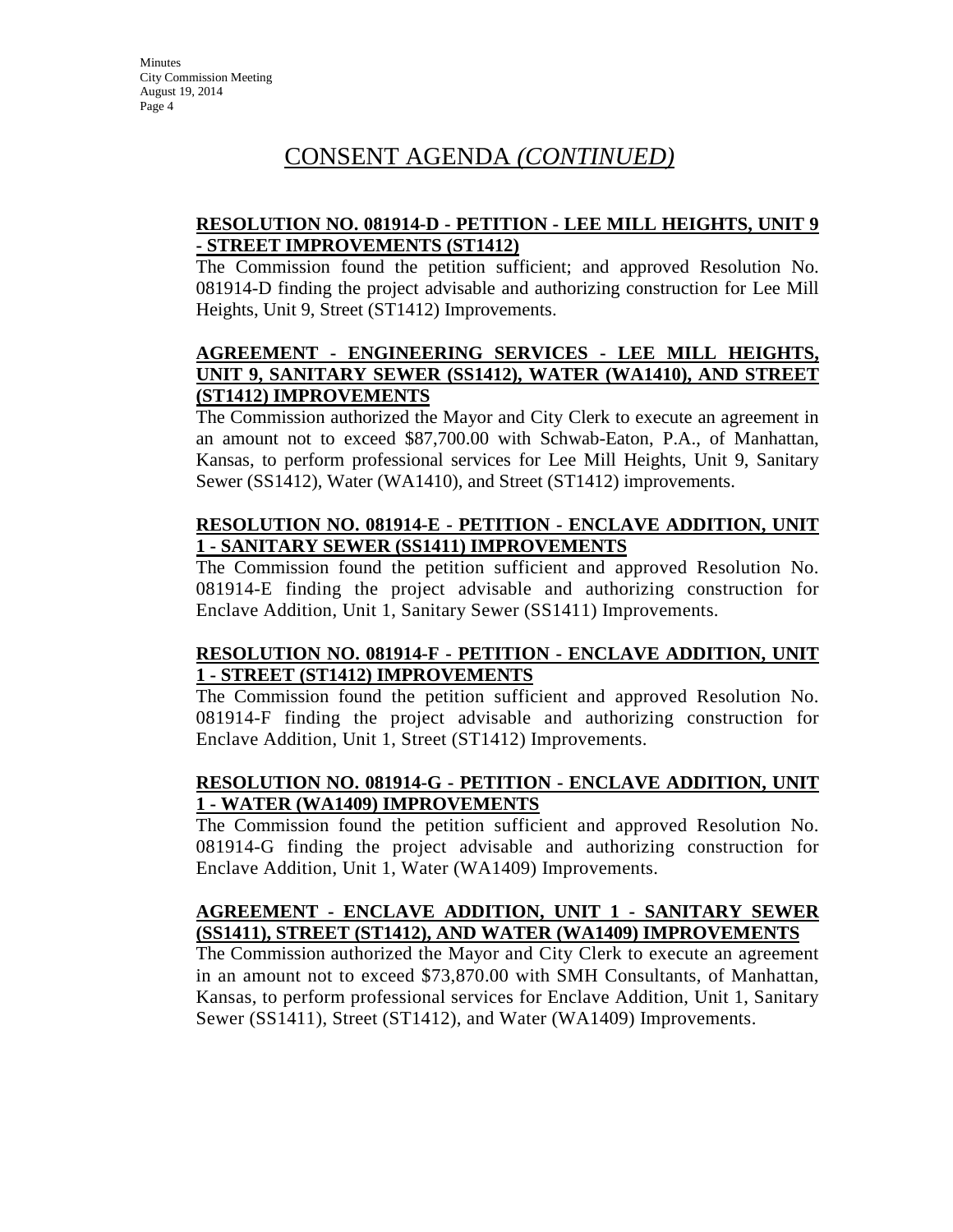### **\* RESOLUTION NO. 081914-H – PETITION – STONE VALLEY, UNIT 2 – SANITARY SEWER (SS1413) IMPROVEMENTS**

Commissioner Jankovich announced that he had a conflict of interest and would abstain on the item.

The Commission found the petition sufficient and approved Resolution No. 081914-H finding the project advisable and authorizing construction for Stone Valley, Unit 2, Sanitary Sewer (SS1413) Improvements.

# **\* RESOLUTION NO. 081914-I – PETITION – STONE VALLEY, UNIT 2 – STREET (ST1413) IMPROVEMENTS**

Commissioner Jankovich announced that he had a conflict of interest and would abstain on the item.

The Commission found the petition sufficient and approved Resolution No. 081914-I finding the project advisable and authorizing construction for Stone Valley, Unit 2, Street (ST1413) Improvements.

# **\* RESOLUTION NO. 081914-J – PETITION – STONE VALLEY, UNIT 2 – WATER (WA1411) IMPROVEMENTS**

Commissioner Jankovich announced that he had a conflict of interest and would abstain on the item.

The Commission found the petition sufficient and approved Resolution No. 081914-J finding the project advisable and authorizing construction for Stone Valley, Unit 2, Water (WA1411) Improvements.

#### **\* AGREEMENT - ENGINEERING SERVICES - STONE VALLEY, UNIT 2, SANITARY SEWER (SS1413), STREET (ST1413), AND WATER (WA1411) IMPROVEMENTS**

Commissioner Jankovich announced that he had a conflict of interest and would abstain on the item.

The Commission authorized the Mayor and City Clerk to execute an agreement in an amount not to exceed \$16,945.00 with Schwab-Eaton, P.A., of Manhattan, Kansas, to perform professional services for the Stone Valley, Unit 2, Sanitary Sewer (SS1413), Street (ST1413), and Water (WA1411) Improvements.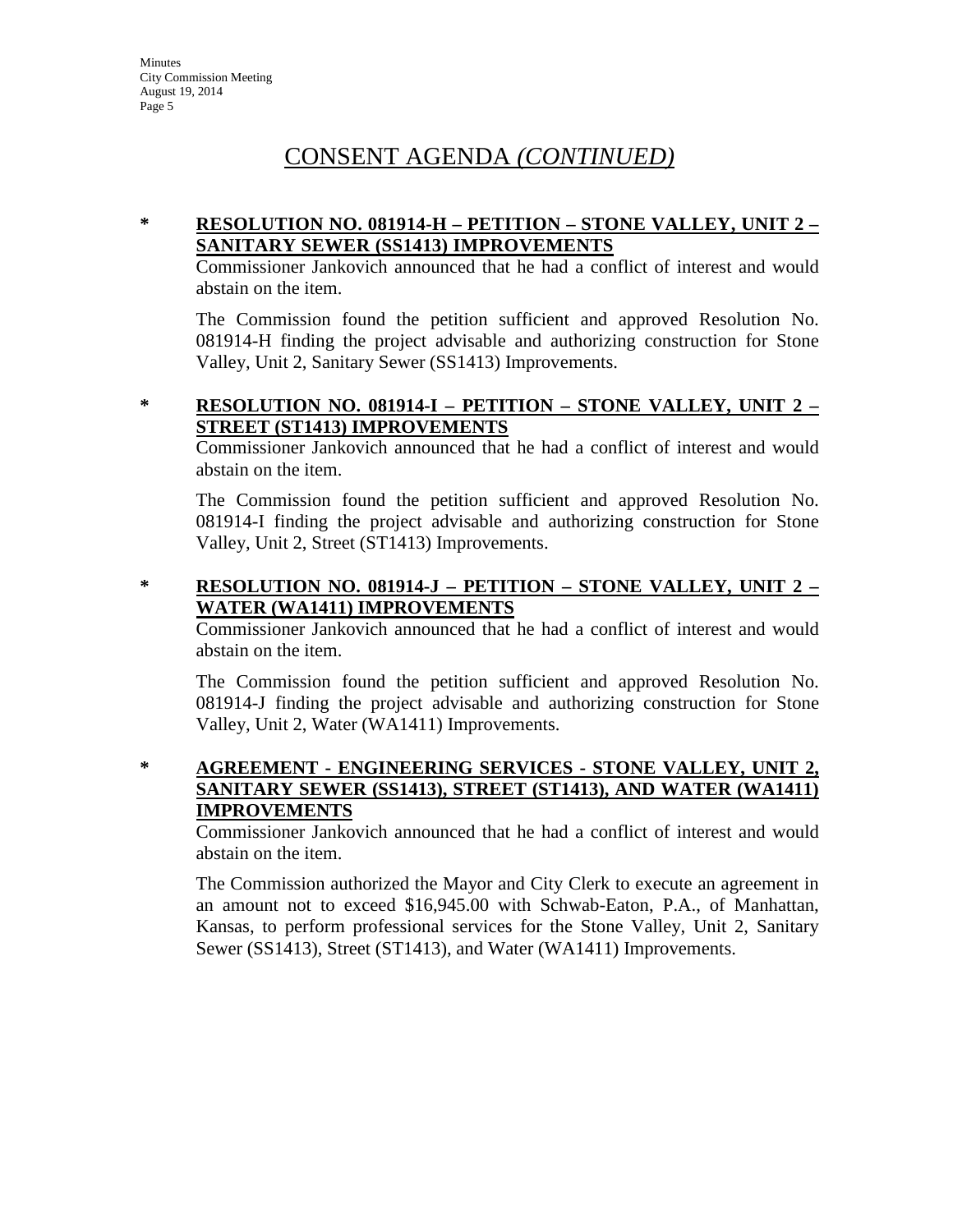### **AGREEMENT - ENGINEERING SERVICES - WATER TREATMENT PLANT CLEARWELL AND PUMP STATION IMPROVEMENTS (WA1403, CIP #WA015P)**

The Commission authorized the Mayor and City Clerk to execute an agreement in the amount of \$74,519.00 with Carollo Engineers, of Kansas City, Missouri, for engineering services related to the Water Treatment Plant Clearwell and Pump Station Improvements project (WA1403, CIP #WA015P).

### **AWARD CONTRACT – CICO POOL (CP1402) AND NORTHVIEW POOL (CP1403) PAINTING**

The Commission awarded a contract in the amount of \$38,400.00 with Wildcat Painting, Inc., of Wichita, Kansas, and authorized the Mayor and City Clerk to execute the contract for the painting and crack repair of CiCo Pool (CP1402) and Northview Pool (CP1403) Painting projects.

After discussion, Commissioner Jankovich moved to approve the consent agenda. Commissioner McCulloh seconded the motion. On a roll call vote, motion carried 5-0, with the exception of Item H, RESOLUTION NO. 081914-H – PETITION – STONE VALLEY, UNIT 2 – SANITARY SEWER (SS1413) IMPROVEMENTS; RESOLUTION NO. 081914-I – PETITION – STONE VALLEY, UNIT 2 – STREET (ST1413) IMPROVEMENTS; RESOLUTION NO. 081914-J – PETITION – STONE VALLEY, UNIT 2 – WATER (WA1411) IMPROVEMENTS; and AGREEMENT – ENGINEERING SERVICES - STONE VALLEY, UNIT 2, SANITARY SEWER (SS1413), STREET (ST1413), AND WATER (WA1411) IMPROVEMENTS, which carried 4-0-1 with Commissioner Jankovich abstaining on the item.

# GENERAL AGENDA

# **CHARTER ORDINANCE NO. 54 – INCREASE – STORMWATER RATES**

Ron Fehr, City Manager, introduced the item and outlined the presentation format and required actions for the Commission related to the budget items.

Hillary Badger, Assistant Director of Finance, presented an overview of the proposed charter ordinance for stormwater rate increases for 2015.

Mayor Butler opened the public comments.

Hearing no comments, Mayor Butler closed the public comments.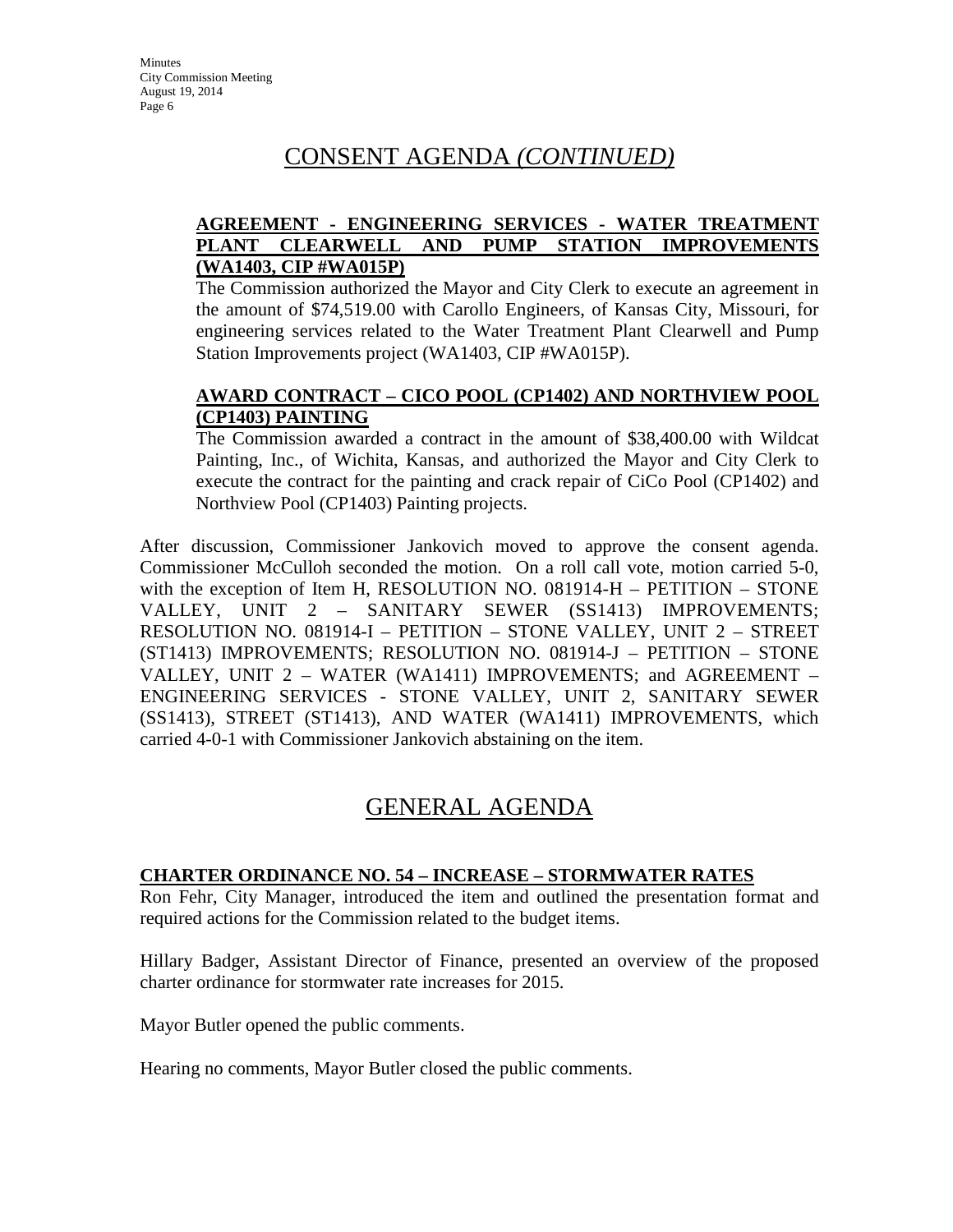# **CHARTER ORDINANCE NO. 54 – INCREASE – STORMWATER RATES**

#### *(CONTINUED)*

After discussion, Commissioner McCulloh moved to approve Charter Ordinance No. 54 increasing stormwater rates effective January 1, 2015. Commissioner Jankovich seconded the motion. On a roll call vote, motion carried 5-0.

#### **RESOLUTION NO. 081914-K – MEMORANDUM OF AGREEMENT – LOCAL 2275 INTERNATIONAL ASSOCIATION OF FIREFIGHTERS (IAFF)**

Hillary Badger, Assistant Director of Finance, presented an overview of the item.

Jason Hilgers, Deputy City Manager, presented additional background information on the Memorandum of Agreement and provided clarification on the item.

Tim Davenport, President, IAFF Local 2275, thanked City Administration and representatives of the Local 2275 Union and firefighters for working together on the Memorandum of Agreement.

After discussion and comments from the Commission, Commissioner Jankovich moved to approve Resolution No. 081914-K adopting changes to the Memorandum of Agreement with Local 2275 of the International Association of Firefighters. Commissioner Reddi seconded the motion. On a roll call vote, motion carried 5-0.

# **FIRST READING – 2015 SALARY ORDINANCE**

Hillary Badger, Assistant Director of Finance, presented an overview of the item.

After discussion, Commissioner Jankovich moved to approve first reading of the 2015 Salary Ordinance with a 1.7% cost-of-living adjustment for established pay grades and salary ranges and a 2% overall salary adjustment based on employees' anniversary dates of employment. Commissioner Reddi seconded the motion. On a roll call vote, motion carried 5-0.

#### **RESOLUTION NO. 081914-L – FLINT HILLS DISCOVERY CENTER PROGRAM AND MEMBERSHIP FEES**

Hillary Badger, Assistant Director of Finance, presented an overview of the proposed Flint Hills Discovery Center program and membership fees.

Fred Goss, Director, Flint Hills Discovery Center, responded to questions from the Commission regarding the proposed giving levels and the number of annual pass memberships provided.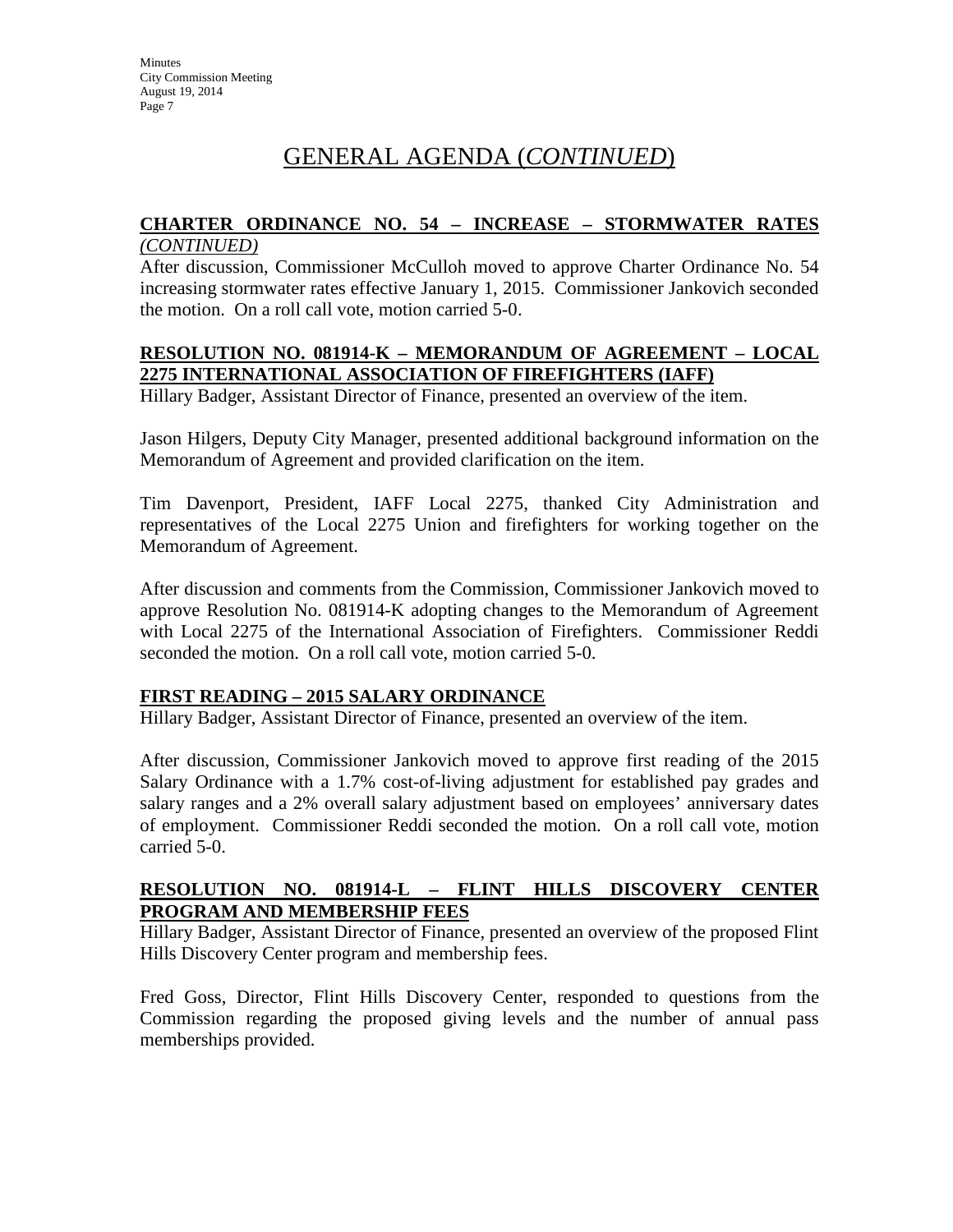# **RESOLUTION NO. 081914-L – FLINT HILLS DISCOVERY CENTER PROGRAM AND MEMBERSHIP FEES** *(CONTINUED)*

After discussion, Commissioner Jankovich moved to approve Resolution No. 081914-L setting program and membership fees for the Flint Hills Discovery Center. Commissioner McCulloh seconded the motion. On a roll call vote, motion carried 5-0.

#### **RESOLUTION NO. 081914-M – SUNSET ZOO PROGRAM FEES; RESOLUTION NO. 081914-N – SUNSET ZOO ADMISSION FEES**

Hillary Badger, Assistant Director of Finance, presented an overview of the proposed Sunset Zoo program and admission fees.

After discussion, Commissioner Jankovich moved to approve Resolution No. 081914-M setting program fees for the Sunset Zoo and Resolution No. 081914-N setting admission fees for Sunset Zoo. Commissioner Reddi seconded the motion. On a roll call vote, motion carried 5-0.

### **ORDINANCE NO. 7081 – ADOPT – 2015 BUDGET; RESOLUTION NO. 081914-O – 2015-2020 CAPITAL IMPROVEMENT PROGRAM**

Hillary Badger, Assistant Director of Finance, presented the proposed 2015 City Budget, the proposed mill levy for 2015, mill levy reductions since first reading of the 2015 Budget ordinance, forecasted and distribution planning of Economic Development Funds, and recommended actions for the City Commission.

After discussion and comments from the Commission regarding the 2015 City Budget, Ron Fehr, City Manager, responded to questions from the Commission regarding the timeline to submit the final 2015 Budget.

Hillary Badger, Assistant Director of Finance, provided additional information on the certification process and deadline requirements for Riley County and Pottawatomie County.

Mayor Butler and Commissioner Matta expressed a desire to make further reductions to the 2015 Budget, which would result in a flat mill levy. There was also discussion to table the item and have the City Manager pare this budget down further to see what the remaining priority list is and conduct a special meeting on the 2015 Budget.

Ron Fehr, City Manager, responded to additional questions from the Commission. He stated that a special meeting on the 2015 Budget could be held next week if a majority of the Commission wanted to do so in order to further reduce the mill levy.

Mayor Butler opened the public comments.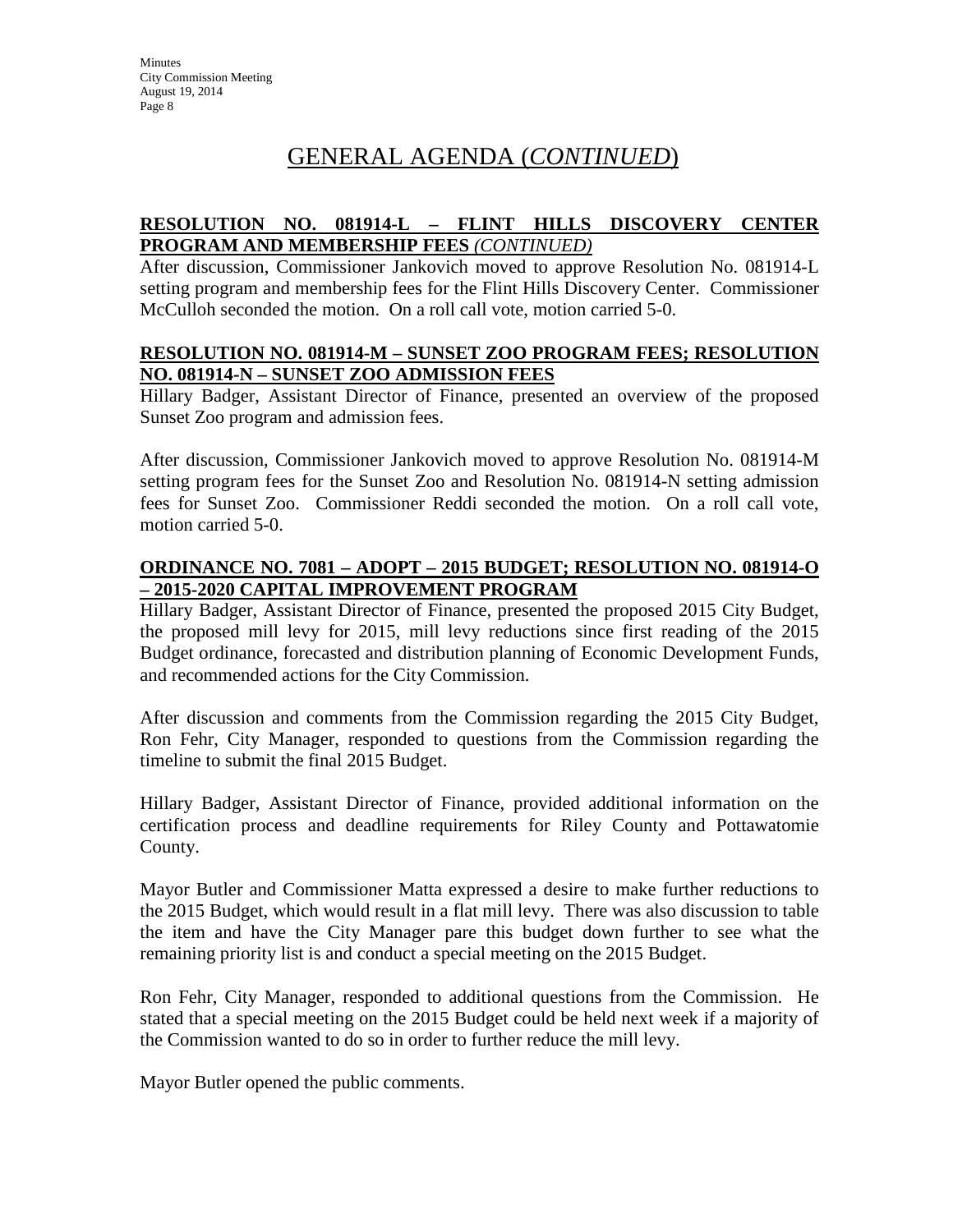#### **ORDINANCE NO. 7081 – ADOPT – 2015 BUDGET; RESOLUTION NO. 081914-O – 2015-2020 CAPITAL IMPROVEMENT PROGRAM** *(CONTINUED)*

Chuck Sexton, 3664 Everett Drive, informed the Commission that he appreciated the efforts of Mayor Butler and Commissioner Matta to further look at the level of detail in the budget and to consider an extension of time before approving the item.

Hearing no further comments, Mayor Butler closed the public comments.

After additional discussion and comments from the Commission regarding the 2015 City Budget, Ron Fehr, City Manager, and Bernie Hayen, Director of Finance, responded to additional questions from the Commission regarding the City Budget. They also discussed the process and statutory deadline required to submit the approved budget to Riley and Pottawatomie Counties.

After additional discussion and comments from the Commission, Commissioner Reddi moved to approve Ordinance No. 7081 adopting the budget for 2015 and Resolution No. 081914-O approving the 2015-2020 Capital Improvement Program. Commissioner McCulloh seconded the motion.

After additional discussion and comments from the Commission, on a roll call vote, motion carried 3-2, with Mayor Butler and Commissioner Matta voting against the motion.

At 8:00 p.m., the Commission took a brief recess.

# **FIRST READING – REZONE – TURNBERRY ADDITION**

Eric Cattell, Assistant Director for Planning, presented an overview of the item.

Rob Ott, Director of Public Works, responded to questions from the Commission and provided additional information on the item.

Mayor Butler opened the public comments.

Hearing no comments, Mayor Butler closed the public comments.

After discussion, Commissioner Jankovich moved to approve first reading of an ordinance rezoning the Turnberry Addition, generally located northeast of the intersection of Grand Mere Parkway and Colbert Hills Drive, from R-S, Single-Family Residential Suburban District, to R-1, Single-Family Residential District, based on the findings in the Staff Report *(See Attachment No. 4)*. Commissioner Reddi seconded the motion. On a roll call vote, motion carried 5-0.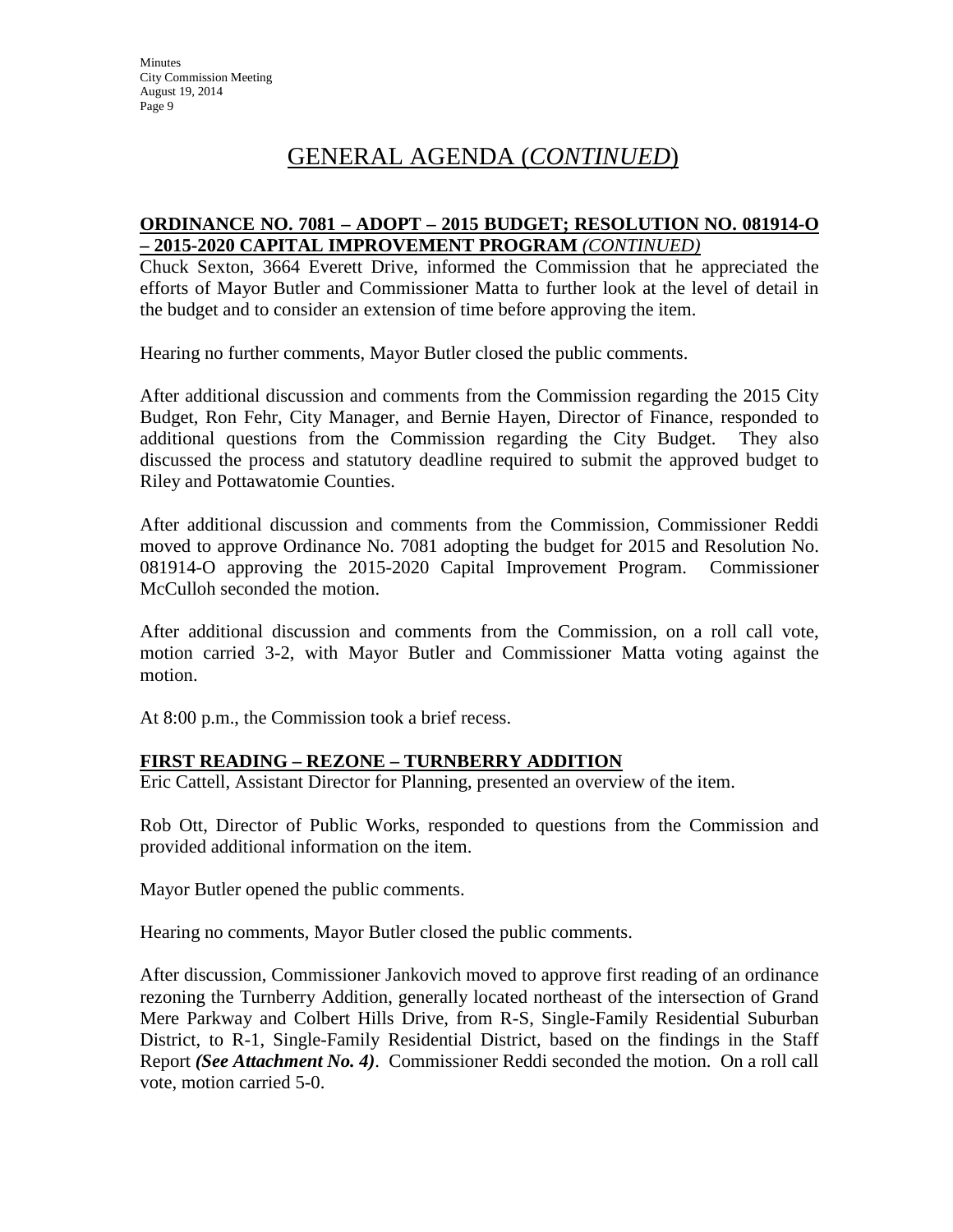### **FIRST READING – ANNEX/REZONE – TRACT 8, COLBERT HILLS ADDITION, UNIT FOUR**

Eric Cattell, Assistant Director for Planning, provided background information and presented an overview of the item.

Mayor Butler opened the public comments.

Hearing no comments, Mayor Butler closed the public comments.

After discussion, Commissioner Jankovich moved to approve first reading of an ordinance annexing the 19.68-acre portion of the proposed Tract 8, Colbert Hills Addition, Unit Four, generally located 600 feet west of the intersection of Kauffman Drive and Vanesta Drive, based on conformance with the Manhattan Urban Area Comprehensive Plan, the Growth Vision, and the Capital Improvements Program; and, approve first reading of an ordinance rezoning the proposed 22.99 acre Tract 8, Colbert Hills Addition, Unit Four, from County R-PUD, Residential Planned Unit Development District, and R-S, Single-Family Residential Suburban District, to R, Single-Family Residential District, based on the findings in the Staff Report *(See Attachment No. 5)* and the recommendation of the Planning Board. Commissioner McCulloh seconded the motion. On a roll call vote, motion carried 5-0.

# **FIRST READING – ANNEX/REZONE – MUIRFIELD ADDITION**

Eric Cattell, Assistant Director for Planning, presented an overview of the item. He then responded to questions from the Commission regarding the site and the Grand Mere Master Plan.

Rob Ott, Director of Public Works, provided additional information and clarification on the site plan.

Mayor Butler opened the public comments.

Hearing no comments, Mayor Butler closed the public comments.

After discussion, Commissioner Reddi moved to approve first reading of an ordinance annexing the proposed Muirfield Addition, an approximate 41 acre tract of land, generally located 1,300 feet northeast of the intersection of Grand Mere Parkway and Colbert Hills Drive, based on conformance with the Manhattan Urban Area Comprehensive Plan, the Growth Vision, and the Capital Improvements Program; and approve first reading of an ordinance rezoning the proposed Muirfield Addition, from County R-PUD, Residential Planned Unit Development District, to R, Single-Family Residential District, based on the findings in the Staff Report *(See Attachment No. 6)* and the recommendation of the Planning Board. Commissioner McCulloh seconded the motion. On a roll call vote, motion carried 5-0.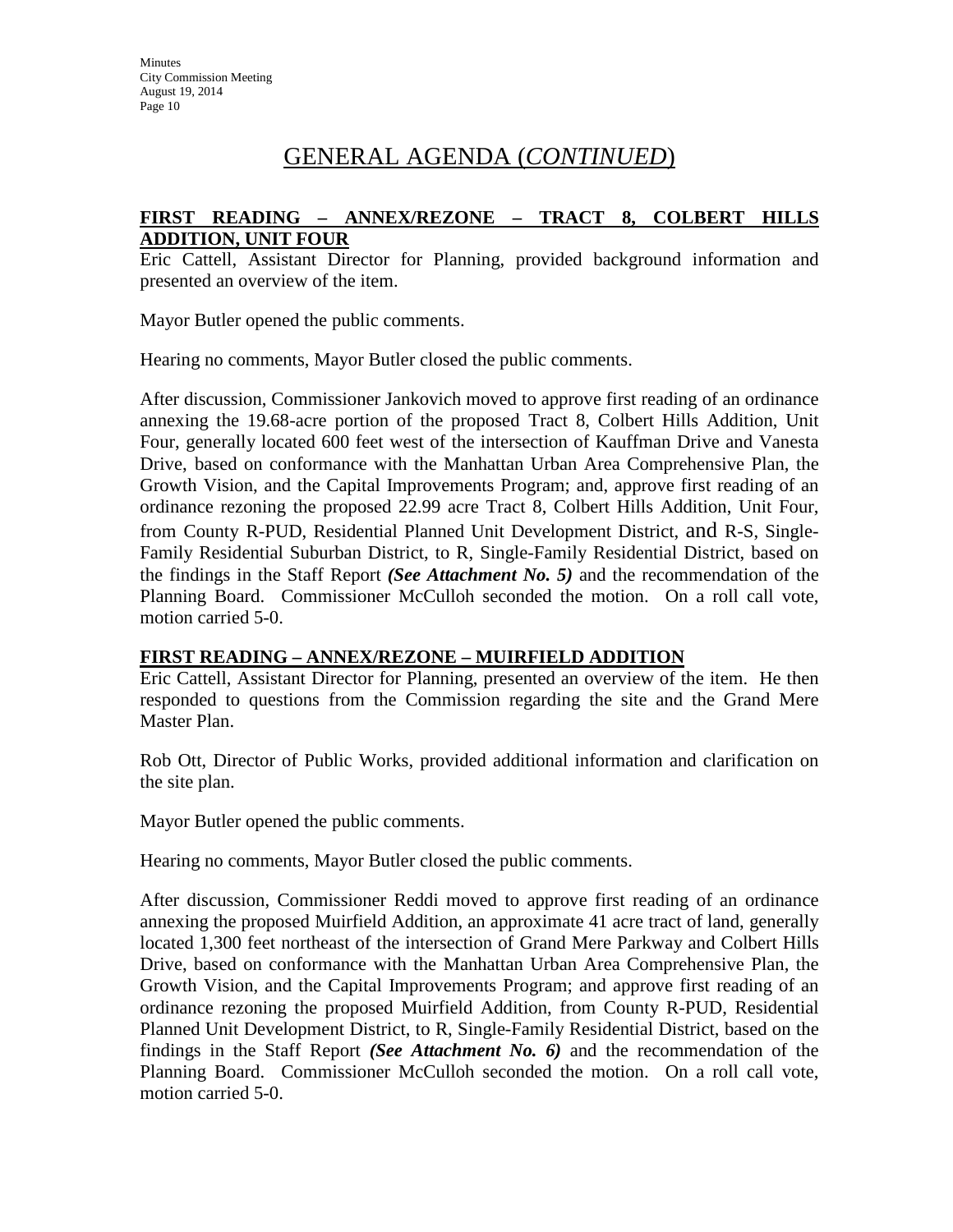### **RESOLUTION NO. 081914-P – PETITION – 1200 BLOCK ALLEY BETWEEN BLUEMONT AVENUE AND VATTIER STREET (ST1324)**

Rob Ott, Director of Public Works presented an overview of the request from the developers, the proposed benefit district breakdown, the site map, and the possible motion for the Commission to consider. He then responded to questions from the Commission regarding the map and those in support of the project and those not signing the petition.

Ron Fehr, City Manager, provided additional information and clarification of the map indicating those in favor of the petition and those unknown.

Bill Raymond, City Attorney, responded to questions from the Commission and provided clarification of the item.

Rob Ott, Director of Public Works, provided additional information regarding the total number of units and the calculations used for those in favor of the petition.

Mayor Butler opened the public comments.

Bernard Irvine, Attorney, representing Victor and Pat Olson, informed the Commission that the Olson's were owners of four lots in the proposed benefit district. He requested that the Commission consider the creation of the hotel site and the conditions imposed that require the developer to repave the alley before a certificate of occupancy is issued. He provided information on the Olson's properties and informed the Commission that the Olson's have not seen the petition and were not given an opportunity to sign in opposition of the petition. He stated that the alley improvement does not benefit the Olson's, and asked that the Commission reject the proposed benefit district petition. He then responded to questions from the Commission regarding the proposed petition process, associated costs, and use of the alley.

Andrew Suber, Developer, Excel Group, LLC, 15264 254<sup>th</sup> Street, Lawrence, Kansas, provided additional information on the development and the proposed benefit district petition for the alley improvement. He informed the Commission that the alley is a vast improvement to what was there before and provided additional information on the petition process. He then responded to questions from the Commission regarding the signatures collected and those signatures not collected for the petition and provided information on the properties benefitting from the alley improvement.

Rob Ott, Director of Public Works, provided additional information on the condition of the alley before and after the construction of the Bluemont Hotel. He also provided information on the downtown alley construction project with the use of stormwater funds.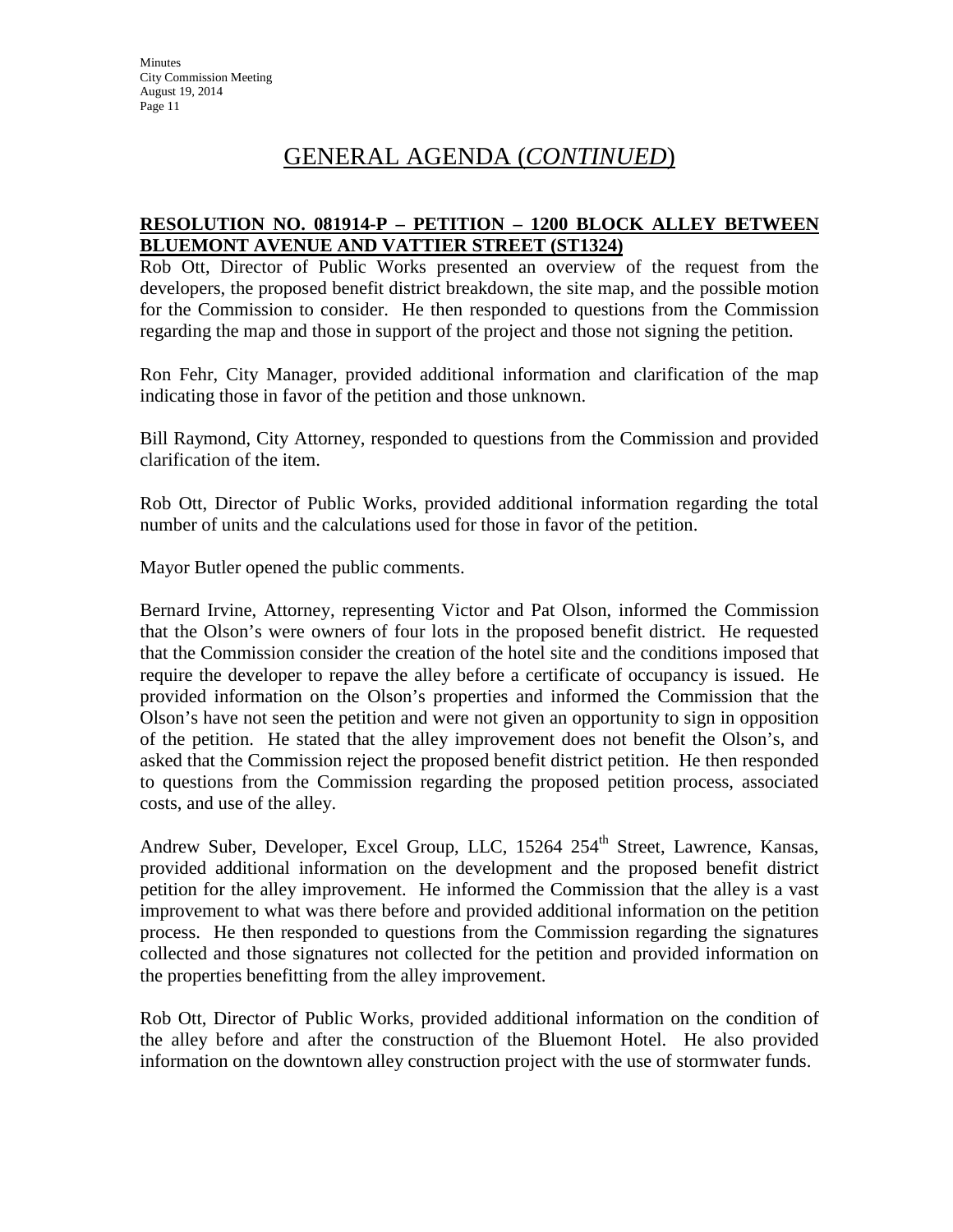#### **RESOLUTION NO. 081914-P – PETITION – 1200 BLOCK ALLEY BETWEEN BLUEMONT AVENUE AND VATTIER STREET (ST1324)** *(CONTINUED)*

Ron Fehr, City Manager, responded to questions from the Commission regarding historical City participation, if any, for commercial and residential alley improvement benefit districts.

Rob Ott, Director of Public Works, provided additional information on the benefit district petition process and the change in use of the alley.

Andrew Suber, Developer, Excel Group, LLC, 15264 254<sup>th</sup> Street, Lawrence, Kansas, provided additional information on the condition of the alley before and after the hotel construction. He stated that the total cost of the alley improvement is down to around \$90,000.00.

Delbert Smith, 1921 Casement Road, property owner of Lot 785, informed the Commission that he did not receive a petition and did not support the item. He stated that the alley was workable before construction of the hotel and did not want to pay for any of the improvement or be assessed specials on his property.

Lee Svatos, 1911 Bluestem Terrace, S & N Rentals, LLC, partner of Lot 786, voiced opposition to the proposed assessment portion for the alley improvement. He stated that the improvement was to benefit Bluemont Hotel and that the Excel Group needs to repair the damage done to the alley and pay the entire cost of the alley.

Ron Fehr, City Manager, provided additional information on the petition process. He informed the Commission that there is not a legal requirement to gather opposition signatures and the developer is not obligated to do so.

Bill Raymond, City Attorney, cited the state statute referencing the requirements for petitions and reiterated that the statute only requires signatures from those that sign in favor of the petition and those opposed are not required to sign the petition.

Victor Olson, 804 Juniper Drive, informed the Commission that he has fought with traffic in his parking lot for years and does not need to use the alley. He stated that his next step is to make it so they cannot drive on his property. He said the hotel is a great thing, but a lot of traffic created will be strictly for the hotel. He stated that the alley needs to be fixed back to the way it was before construction of the hotel so that everyone can use it.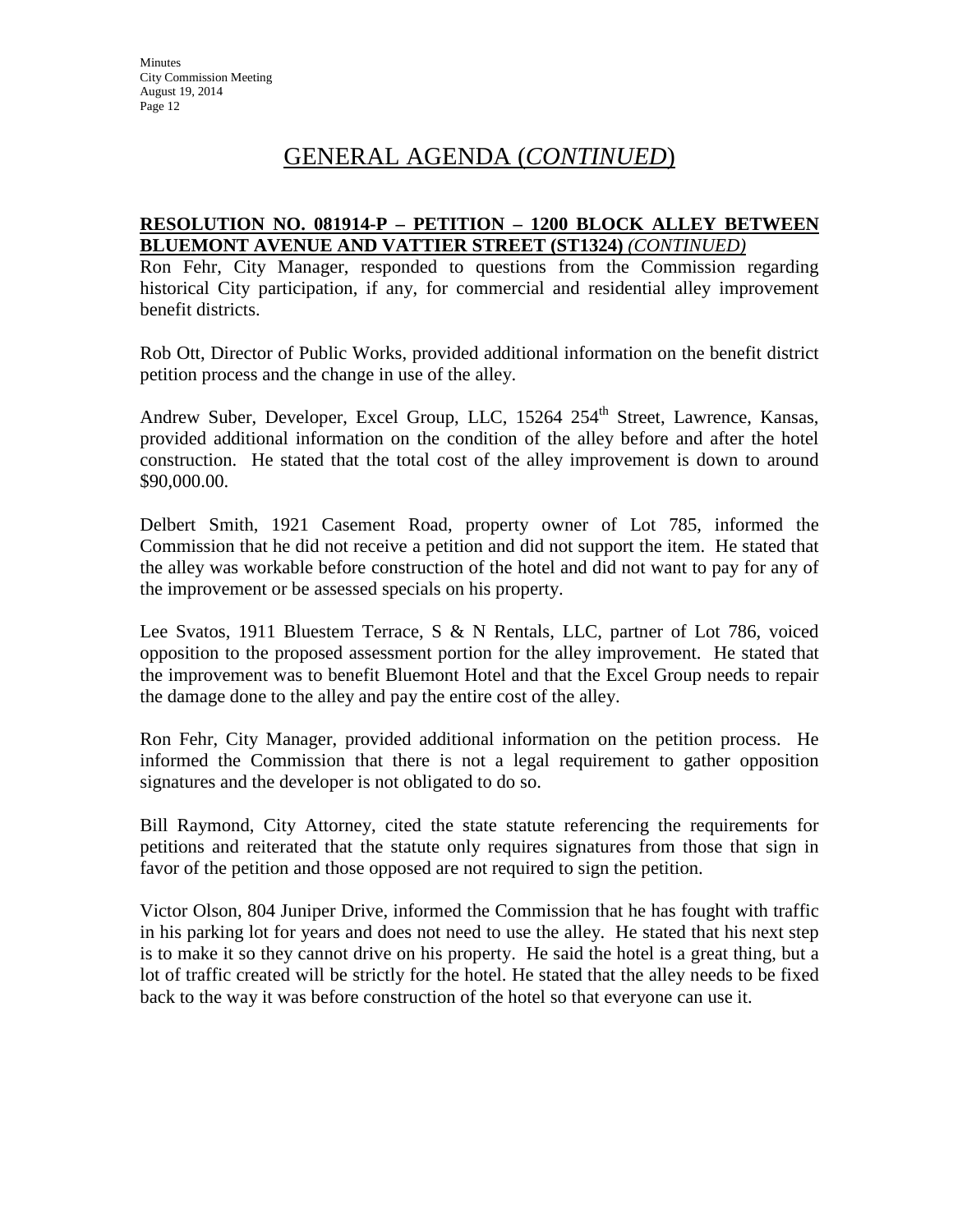#### **RESOLUTION NO. 081914-P – PETITION – 1200 BLOCK ALLEY BETWEEN BLUEMONT AVENUE AND VATTIER STREET (ST1324)** *(CONTINUED)*

Rose Buser, 3414 Treesmill Circle, daughter of Victor and Pat Olson, informed the Commission that her parents have owned those houses for 26 years and have never had a problem with the alley until the construction of the hotel. She informed the Commission of the difficulty with people parking on her parent's property and voiced concern with who would pay for future alley repairs. She asked the Commission to consider that her parents did not ask for this improvement, are not in favor of the petition submitted, and that this public alley was never intended for delivery trucks.

Hearing no other comments, Mayor Butler closed the public comments.

Commissioner Matta stated that this is a difficult situation. However, considering that the alley was serviceable before construction, that there was a requirement to reconstruct the alley, and that there will be increased traffic and heavier vehicles on the alley as a result of the hotel, he did not see this as advisable.

Commissioner Jankovich discussed the benefits of the alley and understood the concerns expressed by the property owners. He said that the alley was serviceable and was probably not in great shape, but is now significantly better and improved. He stated that he was not in favor of going forward with this petition.

Commissioner Reddi stated that she was uncomfortable with a simple majority and preferred to know who was in opposition instead of being listed as unknown. She stated that she was leaning against the benefit district.

Commissioner McCulloh stated that there is some benefit to all properties, but understood the challenges and concerns expressed since the alley improvement is already constructed.

Bill Raymond, City Attorney, cited K.S.A. 12-6a04 regarding petitions and provided additional information regarding the advisability, or not, of the public improvement. He then responded to additional questions from the Commission and provided clarification on a possible motion.

Mayor Butler stated that this benefit district is not advisable and the petition to rebuild a new alley should have been done at the same time as the agreement. He voiced concern in receiving the petition after-the-fact and stated that based on the information, it is not advisable to support this petition.

After further discussion and comments from the Commission, Mayor Butler moved to find the benefit district not advisable. Commissioner Matta seconded the motion. On a roll call vote, motion carried 5-0.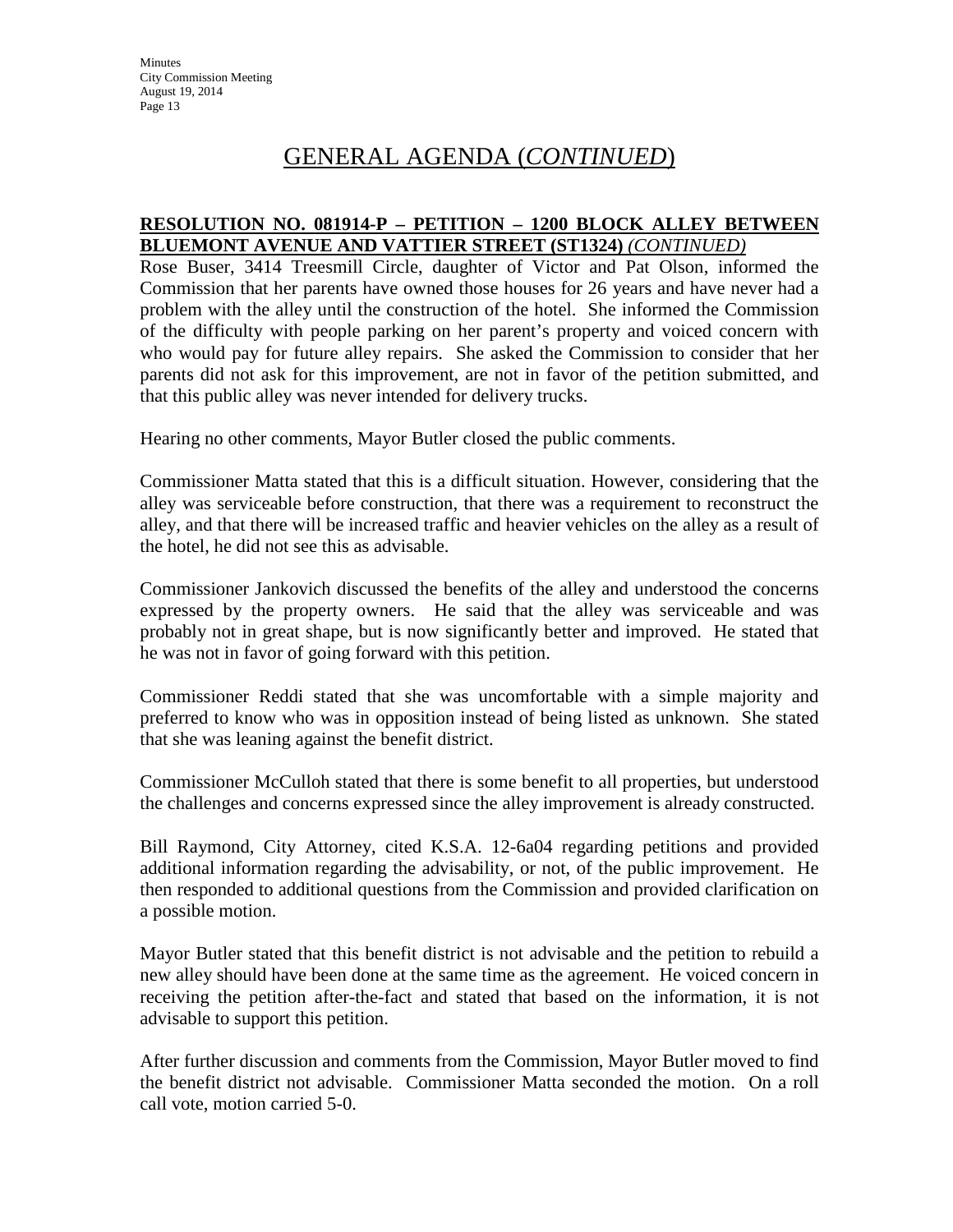Minutes **City Commission Meeting** August 19, 2014 Page 14

# **GENERAL AGENDA (CONTINUED)**

#### FIRST READING - SPECIAL EVENT PERMIT WITH ALCOHOL -**AGGIEVILLE 125TH BIRTHDAY STREET FAIR AND DANCE**

Kiel Mangus, Assistant City Manager, presented the item. He then responded to questions from the Commission regarding the beer tent, hours of operation, and special events planned for the day.

Mayor Butler opened the public comments.

Hearing no comments, Mayor Butler closed the public comments.

After discussion, Commissioner McCulloh moved to approve first reading of an ordinance authorizing the consumption of alcohol on City Property, within a restricted area, for the Aggieville 125<sup>th</sup> Birthday Street Fair and Dance on September 20, 2014. Commissioner Reddi seconded the motion. On a roll call vote, motion carried 5-0.

#### **APPEAL HEARING - MERCHANT GUARD LICENSE**

Mayor Butler announced that the applicant requesting the public appeal hearing for refusal of a merchant guard license has decided not to pursue the appeal hearing.

#### **ADJOURNMENT**

At 9:34 p.m., the Commission adjourned.

MMC, City Clerk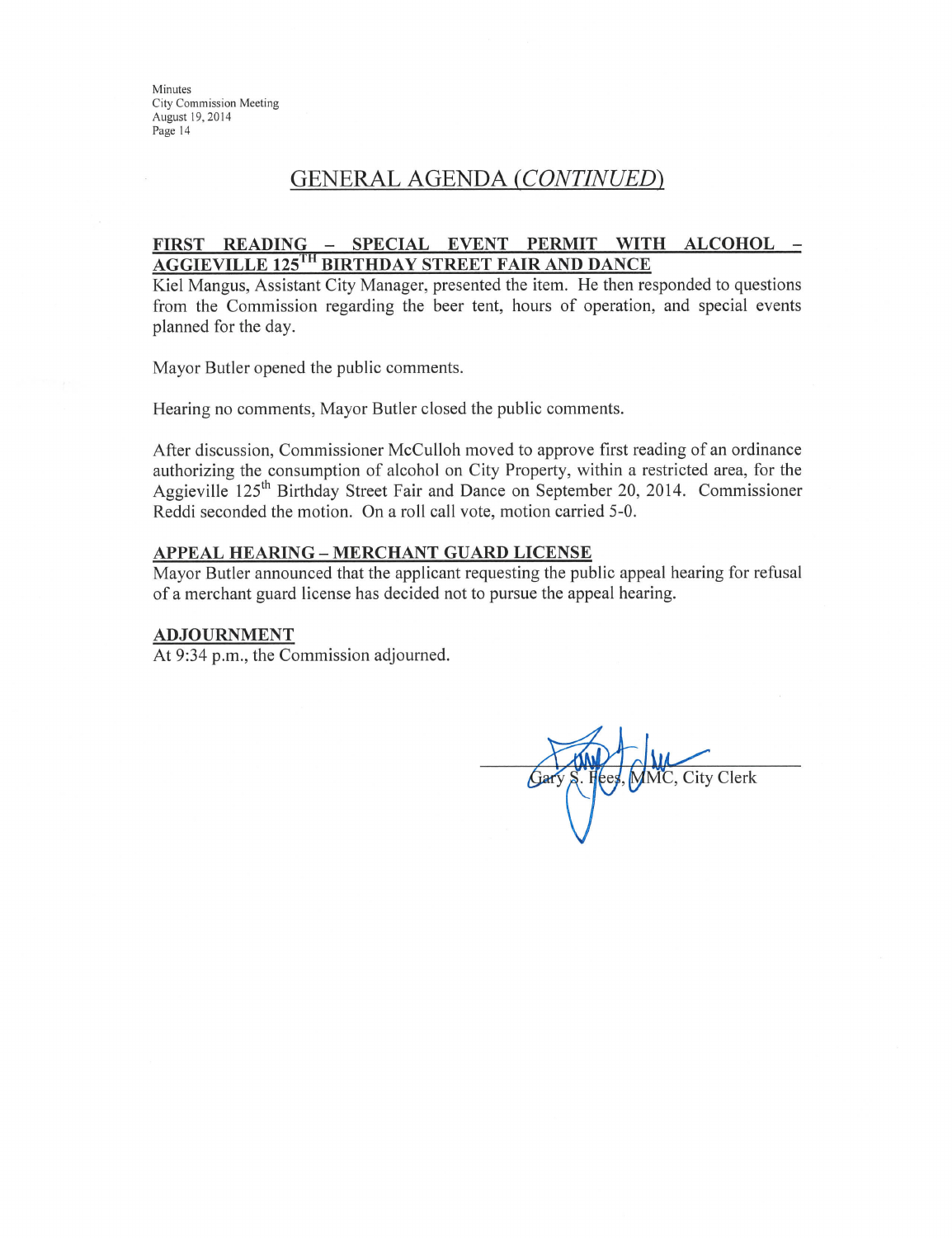#### **STAFF REPORT**

### **ON AN APPLICATION TO REZONE PROPERTY**

The proposed Merion Addition is to consist of thirty (30) single-family lots and three (3) multiple-family lots.

**FROM:** R-S, Single-Family Residential Suburban District

**TO:** R-3, Multiple-Family Residential District

**APPLICANT:** SMH Consultants – Jeff Hancock on behalf of the owners; Fieldhouse Development, Inc. – Zac Burton

**ADDRESS:** 4201Suite B, Anderson Avenue, Manhattan, KS 66503;

**OWNERS:** Fieldhouse Development, Inc. – Zac Burton

**ADDRESS:** 3120 Seth Child Road, Manhattan, KS 66503

**LEGAL DESCRIPTION:** Generally a tract of land consisting of Lots 6 and 7, The Reserve Addition (*see attached legal description for full details).* For the purpose of the request, the subject site shall be referred to as Tract I. (Tract II will refer to a request to rezone an area to R-1, Single-Family Residential District)

**LOCATION:** Generally located southwest of the intersection of Player's Terrace and Bellerive Drive, along the west side of Colbert Hills Golf Course.

**AREA:** 6.57 acres

**DATE OF NEIGHBORHOOD MEETING:** May 8, 2014

**DATE OF PUBLIC NOTICE PUBLICATION:** June 16, 2014

# **DATE OF PUBLIC HEARING: PLANNING BOARD:** July 7, 2014 **CITY COMMISSION:** August 5, 2014

# **THIRTEEN MATTERS TO BE CONSIDERED WHEN REZONING**

**1. EXISTING USE:** Vacant land rezoned to R-S, Single-Family Residential Suburban District and proposed to be developed as multi-family residential lots for three apartment buildings.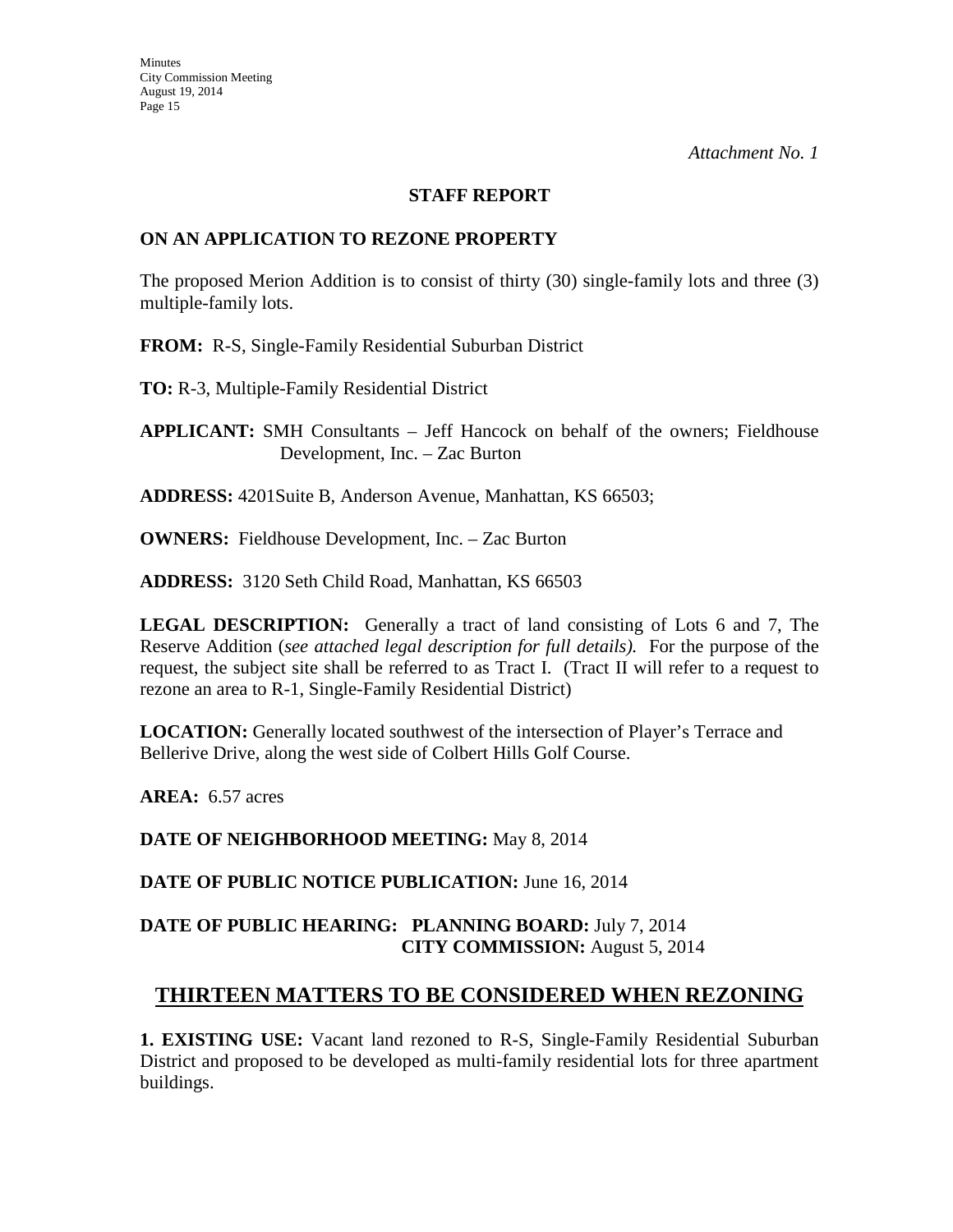**Minutes** City Commission Meeting August 19, 2014 Page 16

*Attachment No. 1*

**2. PHYSICAL AND ENVIRONMENTAL CHARACTERISTICS:** Open pasture with native grass cover on the flatter portions and heavily wooded steeply sloped ravines, at up to a 30 percent grade. Tract I is an irregular shaped area bounded on the east and north by the Colbert Hills Golf Course. Open range land and pasture in Riley County adjoins the west sides of Tract I. To the south of Tract I is the remaining area of the proposed Merion Addition, which will consist of single-family lots. Tract I naturally drains to the west and south, and eventually to Wildcat Creek. Please refer to the Preliminary Plat of Merion Addition for the proposed drainage plan.

# **3. SURROUNDING LAND USE AND ZONING:**

- **NORTH:** Colbert Hills Golf Course and Riley County range land; R-S District and County G-1, General Agriculture District.
- **SOUTH:** The Reserve Addition, a low density single-family development. Lots 4 and 5 are proposed to be rezoned to R-1, Single-Family Residential District and developed into single-family homes), R-S District.
- **EAST:** Colbert Hills Golf Course and developing multiple-family and two-family dwellings; R-S District, R-3, Multiple-Family Residential District, and R-2, Two-Family Residential District.
- **WEST:** Riley County range land: G-1 District.

**4. GENERAL NEIGHBORHOOD CHARACTER:** Tract I abuts the western edge of the Colbert Hills Golf Course. To the south of Tract I, will be single-family homes proposed with the concurrent R-1 zoning request for Tract II of the Merion Addition. The general character of the neighborhood is a mixture of the golf course and a developing multiple-family, two-family and single-family density residential neighborhoods within the Grand Mere Master Community.

**5. SUITABILITY OF SITE FOR USES UNDER CURRENT ZONING:** The site was rezoned to R-S District and preliminary platted in September, 2012. The Final Plat of The Reserve was approved in December, 2012 to create seven (7) large lot, single-family homes. Tract I is suitable under its current zoning district of R-S, Single-Family Residential Suburban District.

**6. COMPATIBILITY OF PROPOSED DISTRICT WITH NEARBY PROPERTIES AND EXTENT TO WHICH IT MAY HAVE DETRIMENTAL AFFECTS:** The current zoning district is R-S, Single-Family Residential Suburban District, which allows for single-family detached dwellings on a minimum lot area of 20,000 square feet.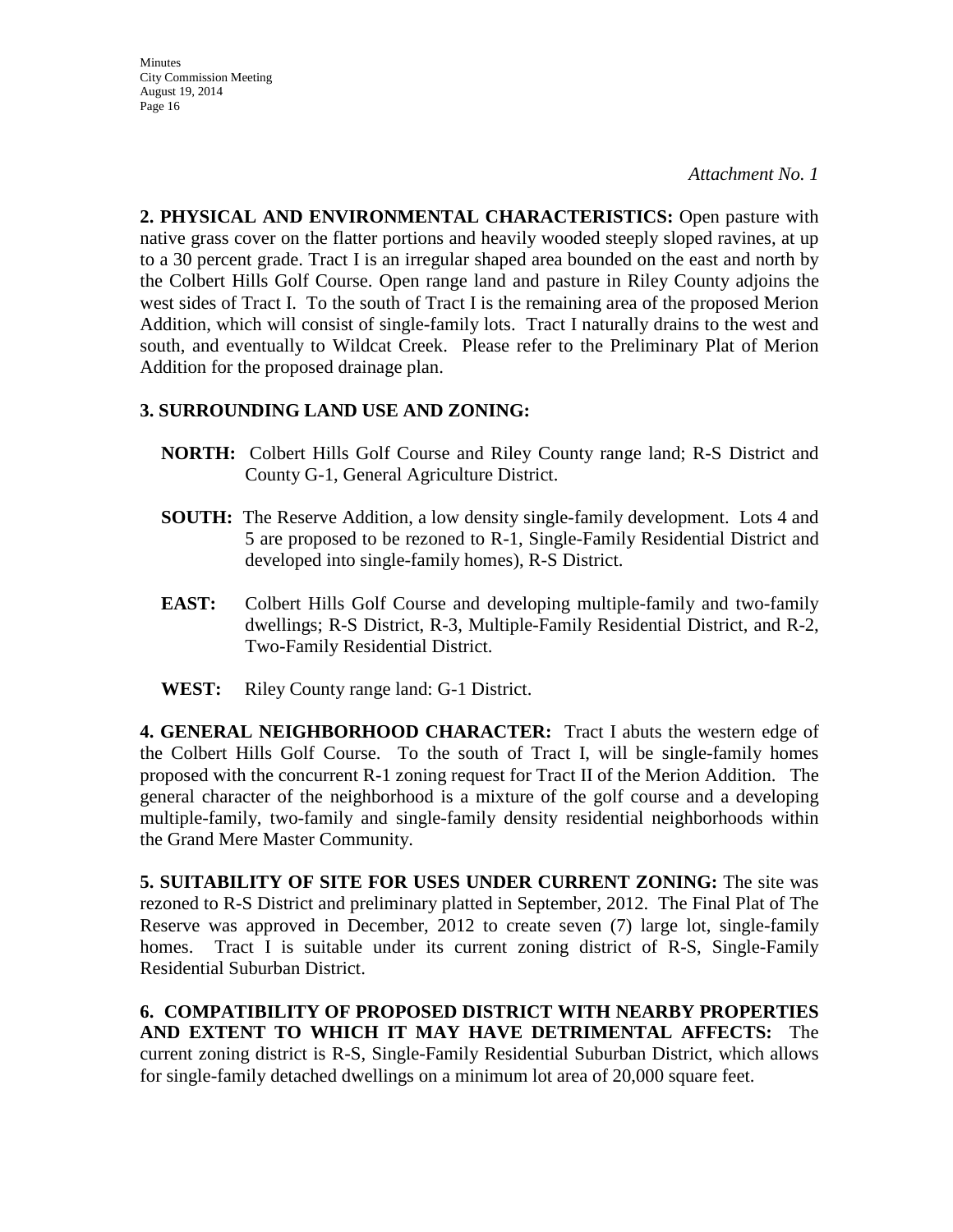**Minutes** City Commission Meeting August 19, 2014 Page 17

*Attachment No. 1*

The applicant has proposed to replat Lots  $4 - 7$ , The Reserve to be known as Merion Addition. The proposed replat will redesign the layout of the lots and public rights-ofway. The proposed rezoning to R-3, Multiple-Family Residential District will occur on the northern edge of the proposed development. The remaining area is to be concurrently rezoned to R-1, Single-Family Residential District.

The proposed rezoning to R-3 District permits single-family detached, single-family attached and multiple-family residential uses. The minimum lot area for a multiple-family dwelling is 1,000 square feet per dwelling unit, but not less than 6,000 square feet in area. Details of the R-3 District's requirements can be found in the Zoning Regulations *(See attached)*.The proposed lots in the Preliminary Plat of Merion Addition that are to be rezoned to the R-3 District range in lot area from 1.77 acres to 2.25 acres. The application materials states that each of the proposed lots will be developed with an 18-unit apartment building. The note on the Preliminary Plat states that the net density of this area will be approximately 2.05 dwelling units per net acre.

The surrounding neighborhood is a mixture of the rural range land, Colbert Hills Golf Course, multiple-family dwellings, including two (2) apartment buildings, four-family dwellings, single-family attached and single-family detached homes, some of which are on large, estate lots. The large estate lots are located to the south of the proposed Merion Addition and will be separated from the R-3 District area by the area to be rezoned to R-1 District, as well as steep ravines. The R-1 District is to consist of single-family detached homes.

The area will also be required to conform to the private Grand Mere architectural guidelines and design standards. A private design review committee is responsible for enforcement of the Grande Mere guidelines and standards *(see policy statement below under Comprehensive Plan, part III).* The guidelines and standards are private and are not part of the rezoning. The policy statements are mentioned because they are part of the Grand Mere Community Master Plan policies, which was adopted as a part of the Manhattan Urban Area Comprehensive Plan.

As required by the rezoning application process, a neighborhood meeting was conducted by the applicant on May 18, 2014. The meeting summary stated that one (1) person was in attendance and "expressed concerns about the integrity and existing barbed wire fence that abuts the proposed project and making sure the fence remains intact to control livestock." The meeting attendee also "expressed concerns about the potential for property owners to trespass on his property and 'throw things over the fence' like grass clippings" as well his plan to continue burning the pasture as needed to control the health of his pastures. Please see the meeting minutes for complete details.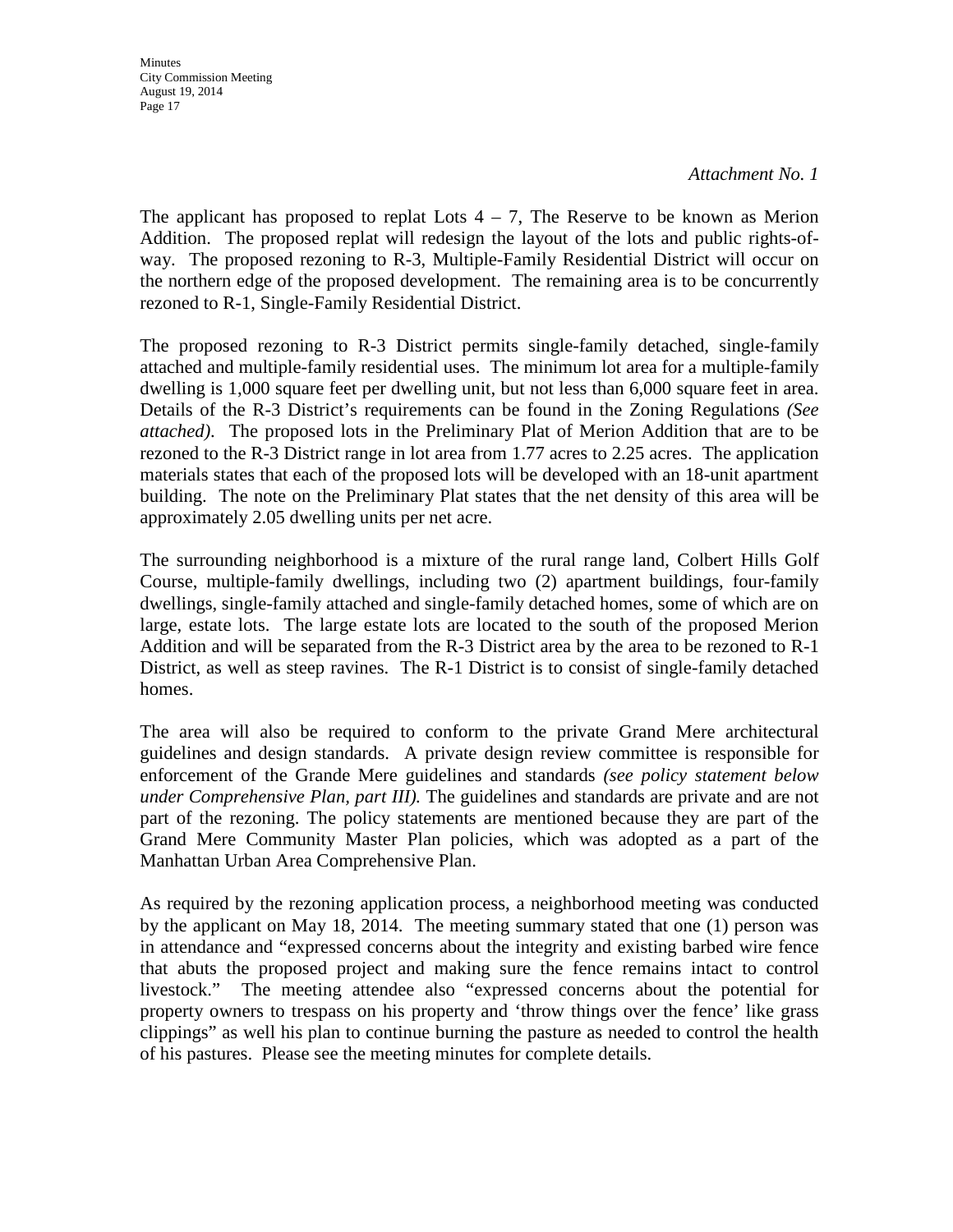As with any new greenfield urban development, an increase in traffic, noise and light can be expected; however it will be similar in nature to the development directly to the east. Drainage is being addressed through the Grand Mere master drainage plan. The proposed development will have no vehicular access to the properties to the west.

The proposed rezoning for the area from R-S District to R-3 District will be generally compatible with nearby properties and should not have any detrimental effects on these nearby properties.

#### **7. CONFORMANCE WITH COMPREHENSIVE PLAN:**

The proposed Merion Addition is shown on the future land use map in the northwest planning area of the Manhattan Urban Area Comprehensive Plan as residential low/medium density, RLM. Applicable RLM policies *(in italics)* of the Comprehensive Plan include:

*Residential Low/Medium Density (RLM)*

#### *RLM 1: Characteristics*

*The Residential Low/Medium Density designation incorporates a range of single-family, single-family attached, duplex, and town homes, and in appropriate cases include complementary neighborhood-scale supporting land uses, such as retail, service commercial, and office uses in a planned neighborhood setting, provided they conform with the policies on Neighborhood Commercial Centers. Small-scale multiple-family buildings and condominiums may be permissible as part of a planned unit development, or special mixed-use district, provided open space requirements are adequate to stay within desired densities.* 

#### *RLM 2: Appropriate Density Range*

*Densities in the Residential Low/Medium designation range between less than one dwelling unit/acre up to 11 dwelling units per net acre.* 

# *RLM 3: Location*

*Residential Low/Medium Density neighborhoods typically should be located where they have convenient access and are within walking distance to community facilities and services that will be needed by residents of the neighborhood, including schools, shopping areas, and other community facilities. Where topographically feasible, neighborhoods should be bounded by major streets (arterials and/or collectors) with a direct connection to work, shopping and leisure activities.*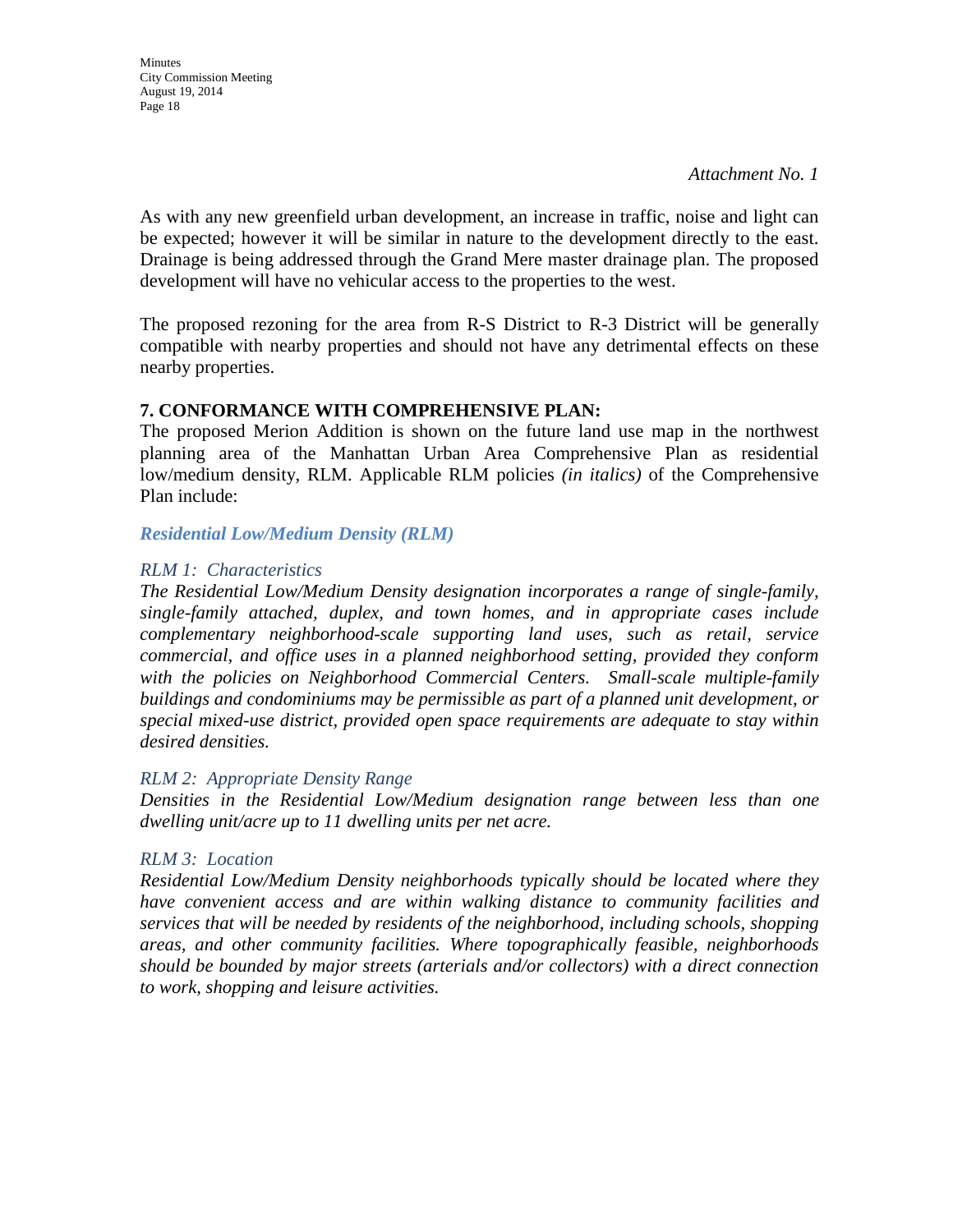# **Grand Mere Community Master Plan**

The Grand Mere Community Master Plan was originally adopted in April 2000 and was incorporated into the current Comprehensive Plan adopted in 2003. The Grand Mere Plan is a more detailed level neighborhood plan for the entirety of Grand Mere, which identifies Tract I as Single Family #3, 20.3 acres, see below under Residential Types for the RLM description.

Applicable policies *(in italics)* for Grand Mere, a Master Planned Golf Course Community include:

# **Grand Mere, a Master Planned Golf Course Community**

# *PROJECT INTENT*

*The overall Land Use Amendment is intended to create a community designed within a park. By responding to the natural terrain, preserving natural corridors, protecting the slopes and riparian environment, a harmonious relationship with the land can be created for the community.*

*Grand Mere is envisioned as an upscale residential community, with the University's Colbert Hills Golf Course and preserved open space interwoven throughout the development. The community is made up of individual neighborhoods defined by open space features, topography, connection to the Grand Mere Parkway, and the golf course. A strong joint effort has integrated the golf course design (Colbert Hills) and the overall community design (Grand Mere Development). The interconnectivity of automobile circulation, pedestrian/bicycles, and open space, as well as residential neighborhood placement and overall community utility location, has created a well integrated community with both future residences and community recreation as the main focus. Flexibility is built into the land use plan to allow the development to respond to market demand.*

*Specific types of residential product may subtly change in the future due to market demand as the development pattern becomes clearer and as the community matures. The community will offer a high level of design quality, architectural variety, and a wide range of housing types to address the potential markets appropriate for an upscale development.*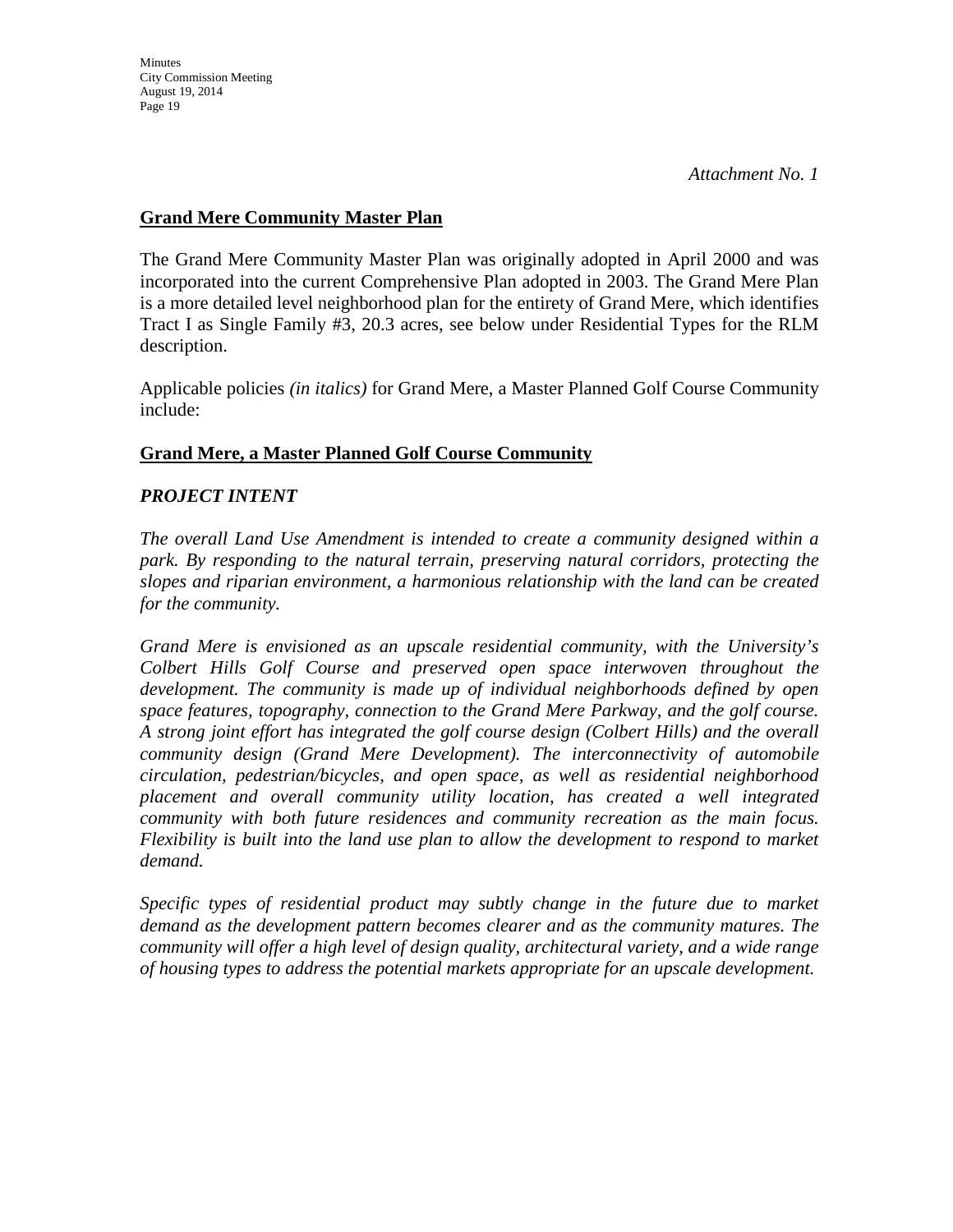# *5 KEY DESIGN CONCEPTS*

# *1. Create a high quality residential community*

*Create a community of villages, residential neighborhoods, and neighborhood commercial areas centered along the projects' spine, Grand Mere Parkway. Through the use of architectural design guidelines and development reviews the quality of building construction will be maintained at the highest level.*

# *2. Integrate the Natural Environment*

*Preserve the natural slopes and open space features. Provide a visual connection to the natural beauty of the development: the golf course in the valleys, the long vistas/views, and the prairie environment.*

# *3. Offer a Variety of Residential Living*

*Offer a wide range of residential products and lot types to address the market demands of the well informed and upscale consumer. An integrated community of many housing types will help to provide an interesting streetscape, a quality neighborhood texture, and a sustainable development.*

# *4. Create a Pedestrian/Bicycle System*

*Provide pedestrian/bicycle connections throughout the development, following the Grand Mere Parkway, open space corridors and the linear park connections provided as part of the Master Plan along Little Kitten Creek and the continuation of the Hudson trail. Grand Mere Community Overall Development Plan* 

# *III. COMMUNITY CONCEPTS AND DEVELOPMENT STRATEGY*

*Grand Mere is proposed as a Master Planned Community consisting of a wide range of residential housing types and densities and will be utilizing both Planned Unit Development and Conventional Zoning Development standards based on specific sites and development types.*

*The overall Grand Mere Project consists of 1,054 (estimated) acres, including the Colbert Hills Golf Course. Rather than dispersing development throughout the entire property, the project purposes to "concentrate" neighborhood development within residential and commercial villages on approximately 543 acres preserving almost 50% of the land as natural open space or golf course. This concept, while proposing a variety of home types and densities, provides large natural open spaces, golf course amenity for the general*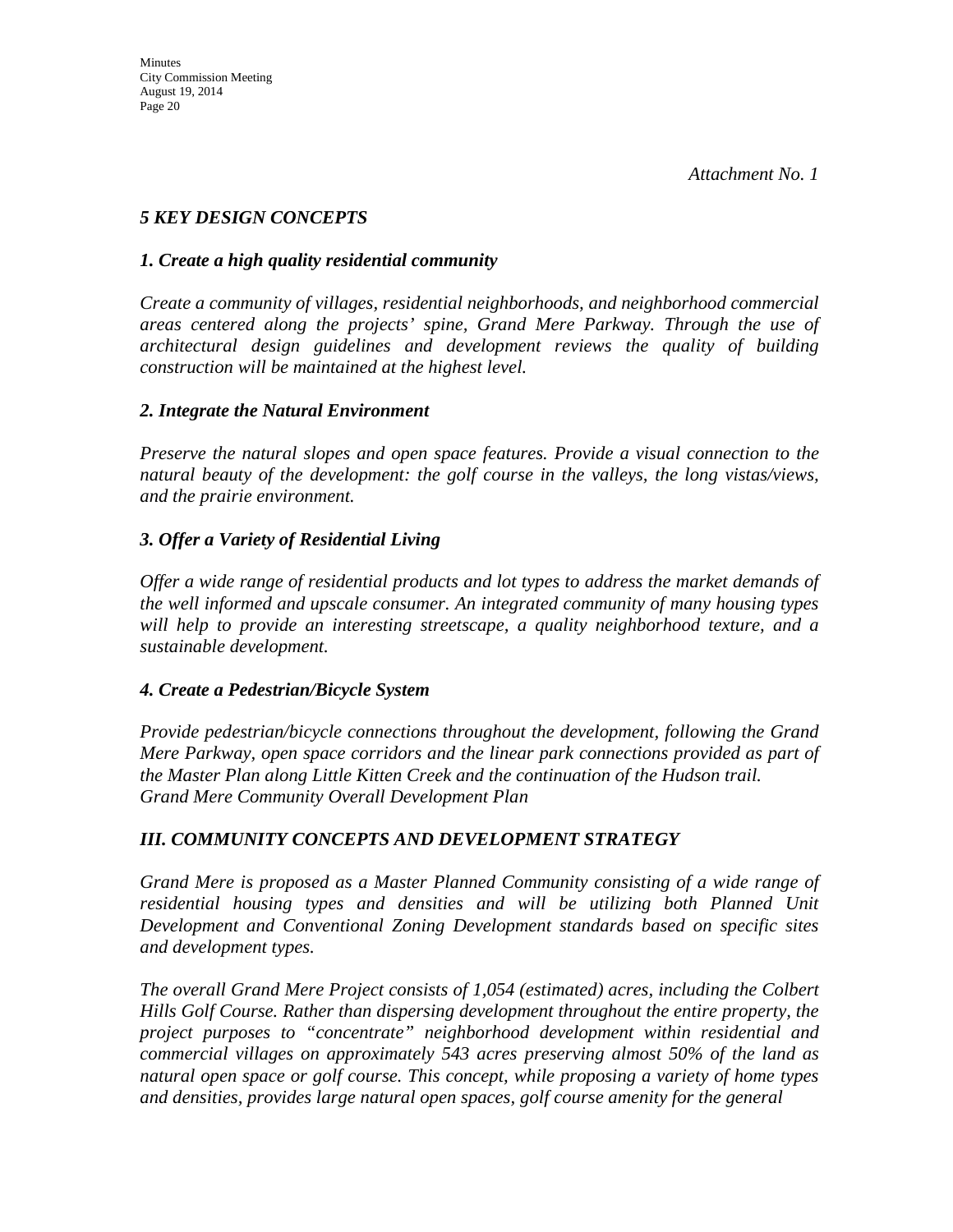**Minutes** City Commission Meeting August 19, 2014 Page 21

*public, and peripheral residential villages as large lot or low density residential products that create an overall density (1.5 du/ac) for the site, consistent with the surrounding neighborhoods. All housing types shall belong to the Master Homes Association, which will be responsible for enforcing the covenants and restrictions, and maintaining the common grounds.*

*Within the community, residential neighborhoods are supported by neighborhood commercial services, which provide a focus and entry element for the development. These neighborhood office and retail villages are envisioned as community services located at the development entries along the Little Kitten Creek entry and Kimball Ave. and the future northern entry on Marlatt.*

*Throughout the plan, connecting open space systems, sidewalks and bike trails provide pedestrian connections between residential neighborhoods, public amenities and the neighborhood services. These are planned connections to occur in a variety of types and locations. As each phase of development is planned in detail, the specific pedestrian connections will be part of each village plat and relate back to the overall Circulation Parks & Open Space Plan.*

*Grand Mere Community Architectural Guidelines and Design Standards will provide for the review and approval of all site and building plans for the Grand Mere property. The Design Review Committee of Grand Mere will be responsible for enforcement of these guidelines and standards. The Developer believes that careful planning and enforcement of design and development standards will ensure orderly, attractive, and lasting development, all of which will preserve and enhance the value of the community.*

# *A. Residential Neighborhoods*

*The planning concept proposes a wide range of residential uses, with densities ranging from 1 to 20 dwelling units per acre (du/ac) within individual parcels. Generally, individual neighborhoods are envisioned as small enclaves in order to promote a mix of different product types, create intimate neighborhoods, and to build a strong community image from the project's onset. The key to a sustainable successful development is quality design and construction, and a variety of housing price points to attract a wide spectrum of residential consumers. Higher density residential, as well as small lot single-family opportunities are integrated into the community along Grand Mere Parkway, rather than isolated or located along the site's edges. While building a stronger new community, this concept also reduces impact on existing adjacent neighborhoods by focusing the traffic and circulation internally.*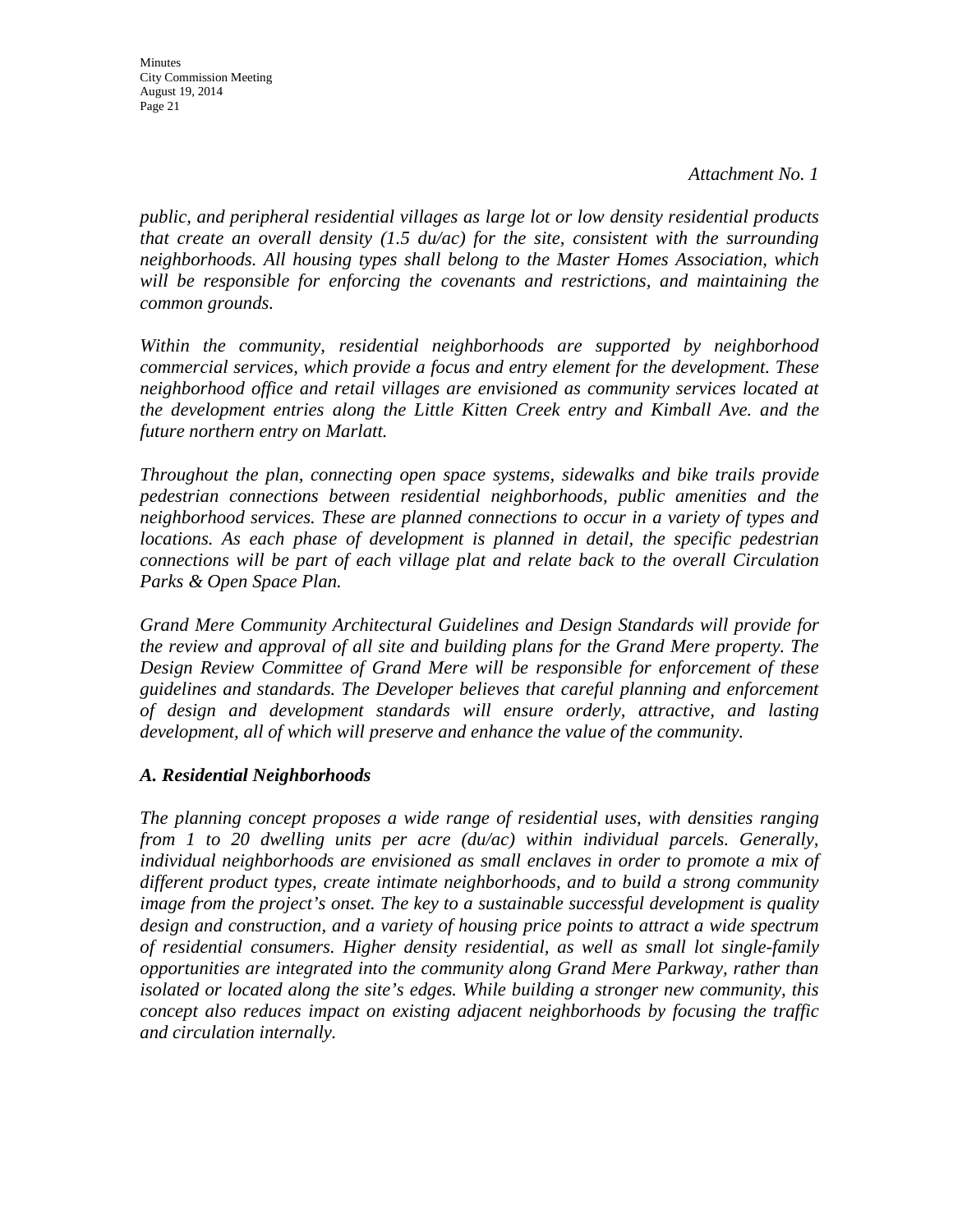**Residential Types:** The Merion Addition, including the site to be rezoned to R-3 District is designated as Single Family # 3, Single Family (RLM), in the Grand Mere Master Plan. RLM is described as:

*The 273.4 acres of single family proposed for Grand Mere represents 50% of the total proposed residential acreage. The detached single family products will range in size and*  density. The village of single family will be developed as parcels and each will be *controlled to maximize views, walkouts, and architectural design quality. The Grand Mere Architectural Review Committee will provide design review of the homes and general site development guidance. Each single family village will be signed and themed as a unique part to the overall Grand Mere development and developed as the market demands. Each parcel will provide internal open space, storm drainage controls, and pedestrian linkages between the villages in addition to the designated Grand Mere Circulation Park & Open Space Plan.*

# *C. Streets and Circulation System*

*Residential streets within Grand Mere are envisioned as a key element of "neighborhood quality," offering a place to walk and play, as well as to drive and park. The streetscape in and along the roads will reflect the quality of the community through the use of signage monumentation and landscaping depending on the location and natural conditions of the space providing strong visual "cues" to better orient drivers to their locations and destinations.*

*When utilizing the approved Manhattan street system standards the hierarchy, streetwidths, design speeds, and travel/parking lanes are consistent and will not compromise auto on-street parking, or bike and pedestrian access. The street layout will frame important views and vistas, including buildings, golf course, and natural features. Onstreet parking is available on all local streets.*

*The Master Planned Community will be accessed from Kimball Avenue and Marlatt Avenue. Additional access points into the Community from surrounding residential streets are shown on the Master Plan.*

# *D. Pedestrian and Bicycle Circulation System*

*Connectivity with the City of Manhattan Linear Park Master Plan is our main focus for the overall trails system. A comprehensive pedestrian and bicycle system is proposed for the community to provide access to individual neighborhoods, the Club Facility and Hotel site, commercial services, and open space amenities~ Elements include both off-street and on street bike paths, natural unimproved trails, and a 17.2 acre linear park along Little Kitten Creek. An easement shall be provided for the extension of the Hudson trail*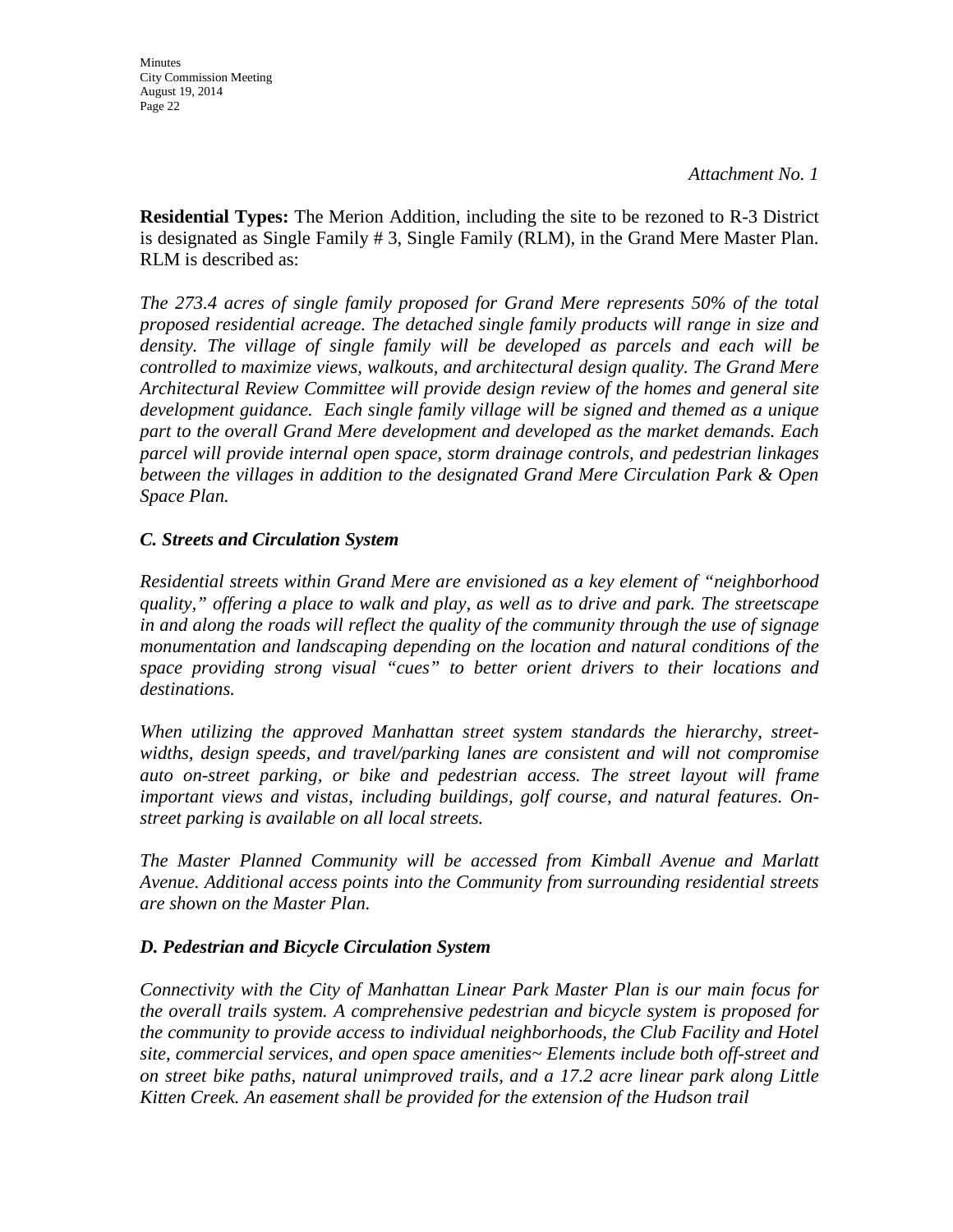*northward, along the east property line to northeast corner section 3-10-7. All trail/path systems will be site- specifically designed at the time of construction. Each will be reviewed on a site-by-site basis to ensure sensitive placement and minimum disturbance. This will be coordinated with the Park & Recreation Board and the Parks and Recreation Department.*

# *G. Golf Course Development*

*The Grand Mere development drainage and detention system shall be designed to work in concert with the golf course drainage and detention system. The course was designed to meet the environmental goals of the Audubon International Signature Status Program.*

#### *Bike Paths, Trails and Sidewalks*

*Bike paths, trails and sidewalks are provided along the internal streets and open spaces to provide internal connections between the villages where possible. See the Circulation Parks & Open Space Plan*

#### *M. Current School District Boundaries*

*The school district boundary between Manhattan U.S.D. 383 and Riley County U.S.D. 378 divides Grand Mere into east and west jurisdictions crossing the property beginning at the S.W. Corner of Section 3-10-7 and continuing north to the N.W. Corner of Section 3-10-7.*

**THE DESIGNATION OF THE SITE ON THE FUTURE LAND USE MAP OF THE COMPREHENSIVE PLAN IS SIMILAR TO THE GRAND MERE COMMUNITY MASTER PLAN, CREATED IN 2000. THE AREA WAS ANNEXED AND ZONED TO R-S DISTRICT AND PLATTED FOR LARGE LOT SINGLE-FAMILY HOMES IN 2012.**

**TRACT I OF THE PROPOSED PRELIMINARY PLAT OF THE MERION ADDITION THAT IS TO BE REZONED TO R-3 DISTRICT HAS A NET DENSITY OF 2.05 DWELLING UNITS PER NET ACRE. THE OVERALL DENSITY OF THE PROPOSED RESIDENTIAL DEVELOPMENT IS TO BE 0.80 DWELLING UNITS PER NET ACRE (***SEE R-1 DISTRICT REZONING FOR DETAILS OF THAT REQUEST***).**

**THE GRAND MERE MASTER PLAN ENVISIONS A MIX OF HOUSING TYPES WITHIN THE MASTER PLANNED COMMUNITY. THE DENSITY RANGE FOR THE NEIGHBORHOOD MASTER PLAN IS 1 – 20 DWELLING UNITS PER NET ACRE. THE MASTER PLAN STATES THAT "**Higher density residential, as well as small lot single-family opportunities are integrated into the community along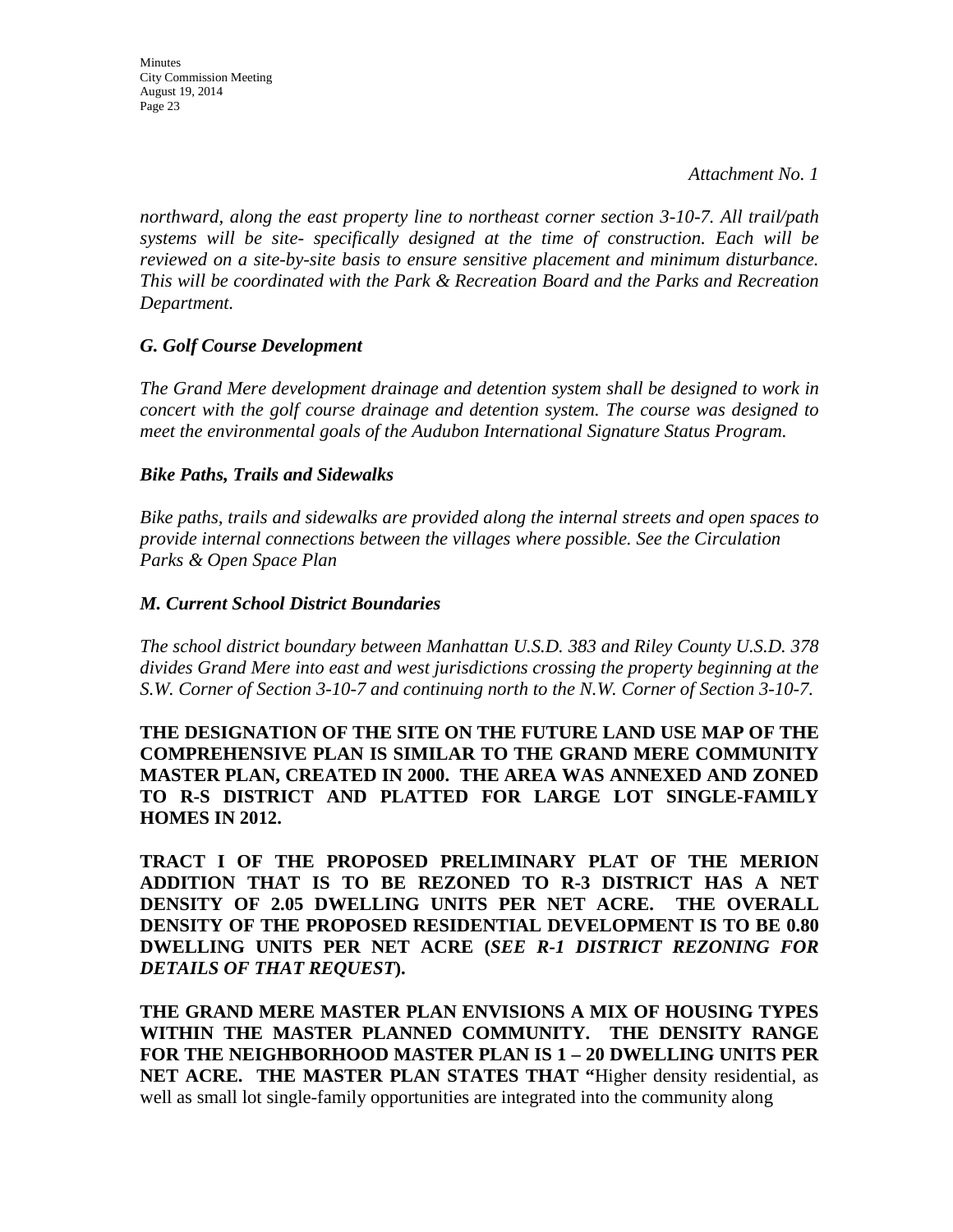**Minutes** City Commission Meeting August 19, 2014 Page 24

*Attachment No. 1*

Grand Mere Parkway, rather than isolated or located along the site's edges." The proposed R-3 area is located near the edge of Grand Mere, but is adjacent to other R-3 District zoned areas and is in relative proximity to Grand Mere Parkway. As stated in the Grand Mere Master Plan and implemented throughout the existing developments, a high quality architectural design that is implemented through the master neighborhood association, which reviews the design of each home and apartment building.

The Manhattan Urban Area Comprehensive Plan states in RLM Policy #1 "Small-scale multiple-family buildings and condominiums may be permissible as part of a planned unit development, or special mixed-use district, provided open space requirements are adequate to stay within desired densities." Although this development is not being implemented using a planned unit development zoning, it is accomplishing a mixture of residential uses that provides significant open space to remain consistent within the RLM density range of  $1 - 11$  dwelling units per net acre. In addition, the proposed R-3 District is in close proximity to existing multiple family apartment buildings that were constructed in the Bellerive Addition to the east, in an area that was identified in both the Comprehensive Plan and the Grand Mere Master Plan as an appropriate area for higher density multi-family uses.

The proposed rezoning of Tract 1 in the Merion Addition to the R-3 District generally **CONFORMS TO THE POLICIES OF** Grand Mere Community Master Plan and the Manhattan Urban Area Comprehensive Plan.

# **8. ZONING HISTORY AND LENGTH OF TIME VACANT AS ZONED:**

| August 7, 1997  | <b>Riley County Commission approved Preliminary Development</b><br>Plan of Colbert Hills and The Wildcat PUD (Grand Mere),<br>County R-PUD.                                                                                                                                                                                                                                                                                                                                           |
|-----------------|---------------------------------------------------------------------------------------------------------------------------------------------------------------------------------------------------------------------------------------------------------------------------------------------------------------------------------------------------------------------------------------------------------------------------------------------------------------------------------------|
| August 14, 1997 | Riley County Commission approved Final Development Plan.                                                                                                                                                                                                                                                                                                                                                                                                                              |
| August 6, 2012  | Manhattan Urban Area Planning Board considered annexation<br>and held the public hearings to consider the rezoning of the<br><b>PROPOSED THE RESERVE ADDITION, FROM County</b><br>R-PUD, Residential Planned Unit Development District, to R-S,<br>Single-Family Residential Suburban District, and recommended<br>approval of annexation and rezoning as proposed. The Board<br>also held a public hearing on the Preliminary Plat of The<br>Reserve Addition and approved the Plat. |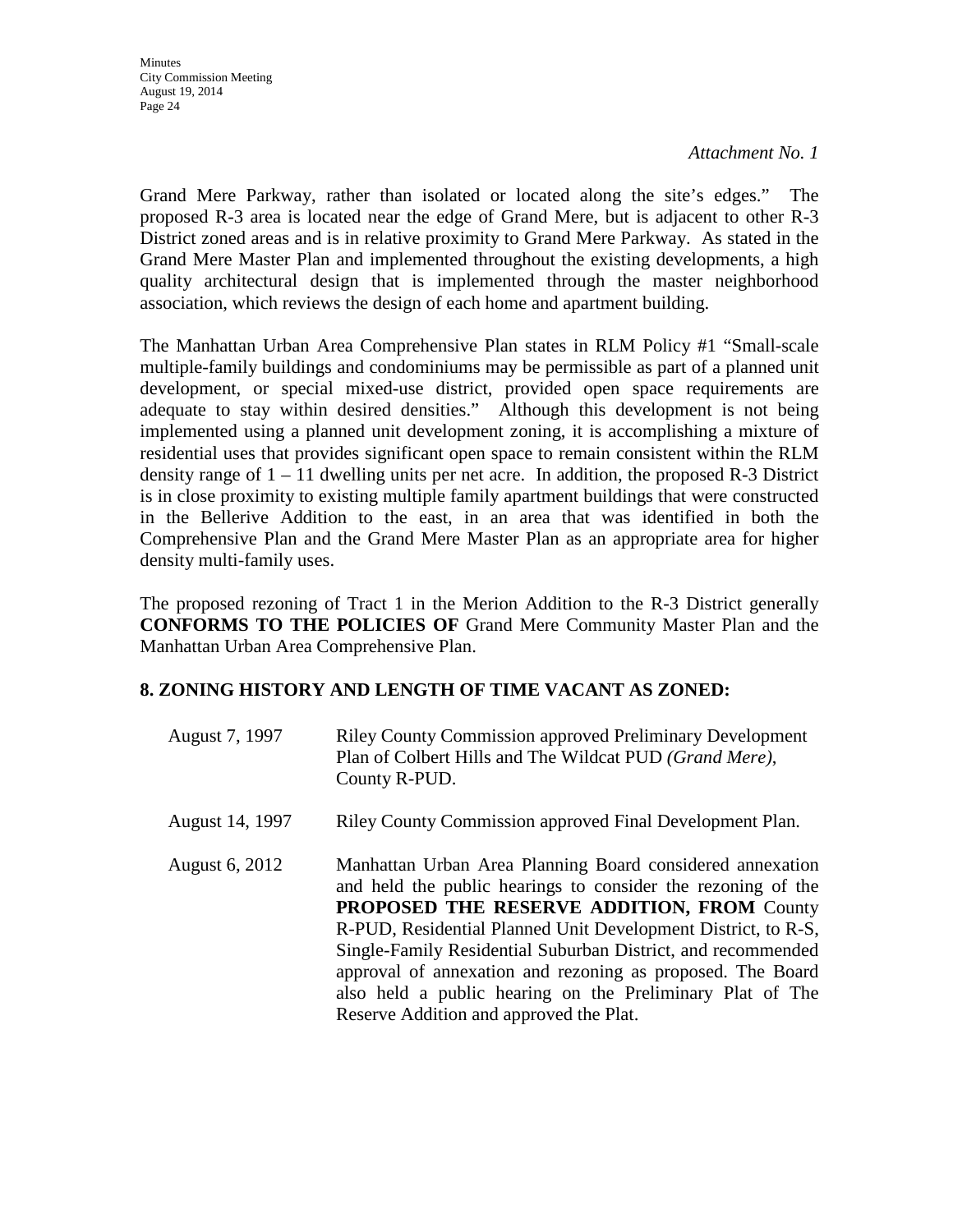**Minutes** City Commission Meeting August 19, 2014 Page 25

*Attachment No. 1*

- August 21, 2012 City Commission approves first reading of ordinances annexing and rezoning **THE RESERVE ADDITION, FROM** County R-PUD, Residential Planned Unit Development District, to R-S, Single-Family Residential Suburban District.
- September 4, 2012 City Commission approves Ordinance Nos. 6963 and 6964 annexing and rezoning **THE RESERVE ADDITION, FROM**  County R-PUD, Residential Planned Unit Development District, to R-S, Single-Family Residential Suburban District.
- October 15, 2012 Manhattan Urban Area Planning Board approves the Final Plat of The Reserve Addition.
- December 18, 2012 City Commission accepts easements and rights-of-way as shown on The Reserve Addition and authorizes execution of restrictive covenant on the travel easements.

# **9. CONSISTENCY WITH INTENT AND PURPOSE OF THE ZONING ORDINANCE:**

The intent and purpose of the Manhattan Zoning Regulations is to protect the public health, safety, and general welfare; regulate the use of land and buildings within zoning districts to assure compatibility; and to protect property values.

The proposed rezoning is consistent with the intent and purpose of the Manhattan Zoning Regulations because the proposed lot sizes conform to the minimum requirements of the R-3 District. The R-3 District is designed to provide for multiple-family development at a density no greater than one (1) dwelling unit per 1,000 square feet. Tract I of the Merion Addition consists of three (3) multiple-family lots, proposed to have 18-unit apartment buildings constructed on them. These lots will range from approximately 1.77 acres (77,239 square feet) to 2.5 acres (97,923 square feet) is size. The net density of these lots is to be 2.05 dwelling units per net acre.

In addition, the proposed Preliminary Plat of the Merion Addition identifies easements and rights-of-way to serve the subdivision consistent with the requirements of the Manhattan Urban Area Subdivision Regulations. These easements will be implemented through the Final Plat process proceeding after the rezoning and Preliminary Plat process is complete.

**10. RELATIVE GAIN TO THE PUBLIC HEALTH, SAFETY AND WELFARE THAT DENIAL OF THE REQUEST WOULD ACCOMPLISH, COMPARED WITH THE HARDSHIP IMPOSED UPON THE APPLICANT:** There appears to be no gain to the public that denial of the rezoning of the subject site would accomplish. There is no adverse affects expected on the public health, safety and welfare as a result of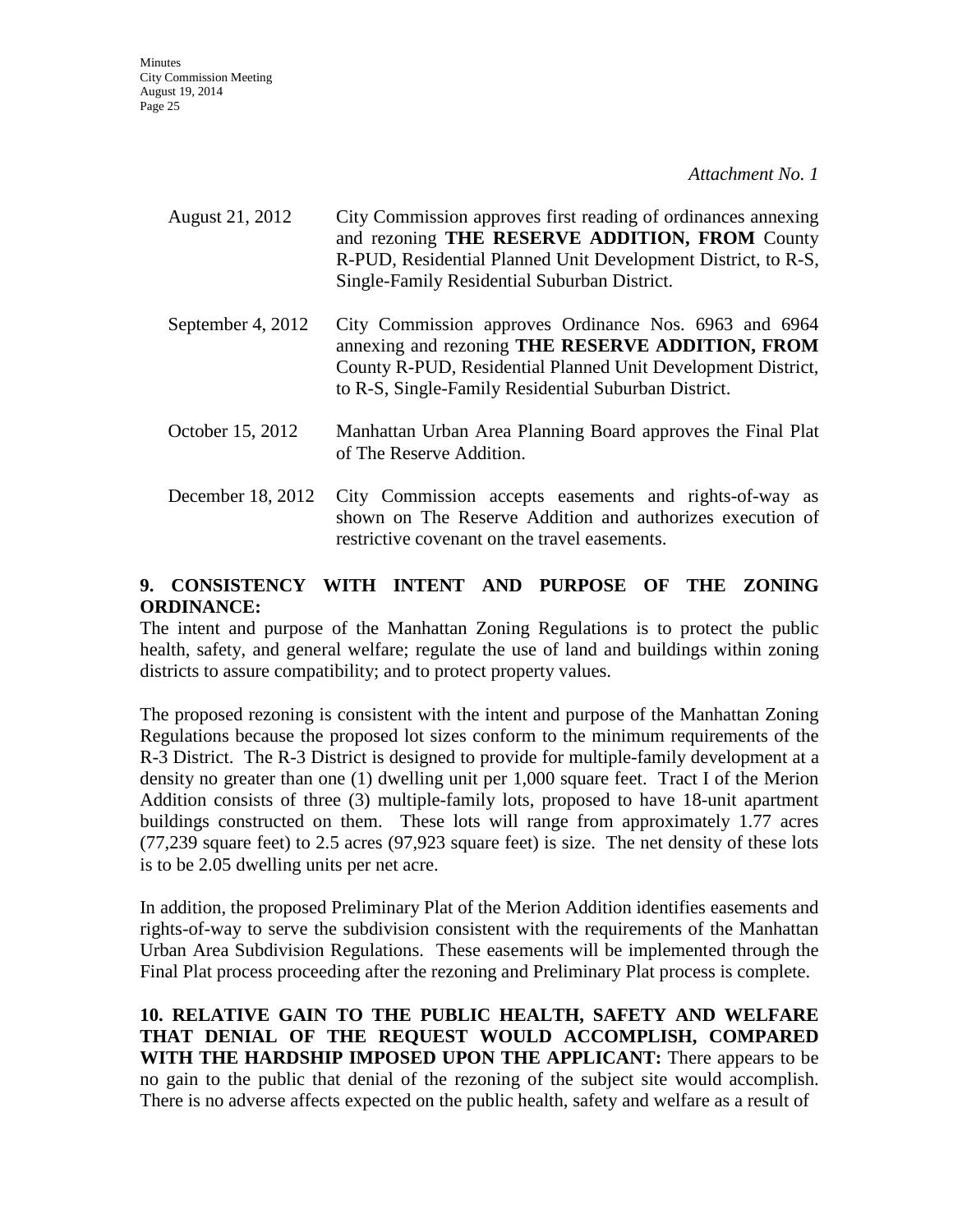the rezoning. A separate application was submitted for approval of a Preliminary Plat of the Merion Addition, which is a replat of a portion of The Reserve Addition. The Plat will conform to the proposed rezoning request. It may be a hardship upon the owner if the rezoning is denied.

**11. ADEQUACY OF PUBLIC FACILITIES AND SERVICES:** Adequate street, sanitary sewer and water services are available. These factors along with the storm water drainage plan for the area are specifically addressed in the Preliminary Plat of the Merion Addition (*See Preliminary Plat staff report).*

# **12. OTHER APPLICABLE FACTORS:** None

**13. STAFF COMMENTS:** City Administration recommends approval of the proposed rezoning of Tract I from R-S, Single-Family Residential Suburban District, to R-3, Multiple-Family Residential District based on the findings in the Staff Report.

# **ALTERNATIVES:**

- 1. Recommend approval of the proposed rezoning of Tract I from R-S, Single-Family Residential Suburban District to R-3, Multiple-Family Residential District stating the basis for such recommendation.
- 2. Recommend denial of the proposed rezoning, stating the specific reasons for denial.
- 3. Table the proposed rezoning to a specific date, for specifically stated reasons.

# **POSSIBLE MOTION:**

The Manhattan Urban Area Planning Board recommends approval of the proposed rezoning of the 6.57 acre Tract I in the proposed Merion Addition from R-S, Single-Family Residential Suburban District, to R-3, Multiple-Family Residential District, based on the findings in the Staff Report.

**PREPARED BY:** Chad Bunger, AICP, CFM, Senior Planner

**DATE:** June 18, 2014 CB/vr 14024}SR}MerionAdd}RStoR3.docx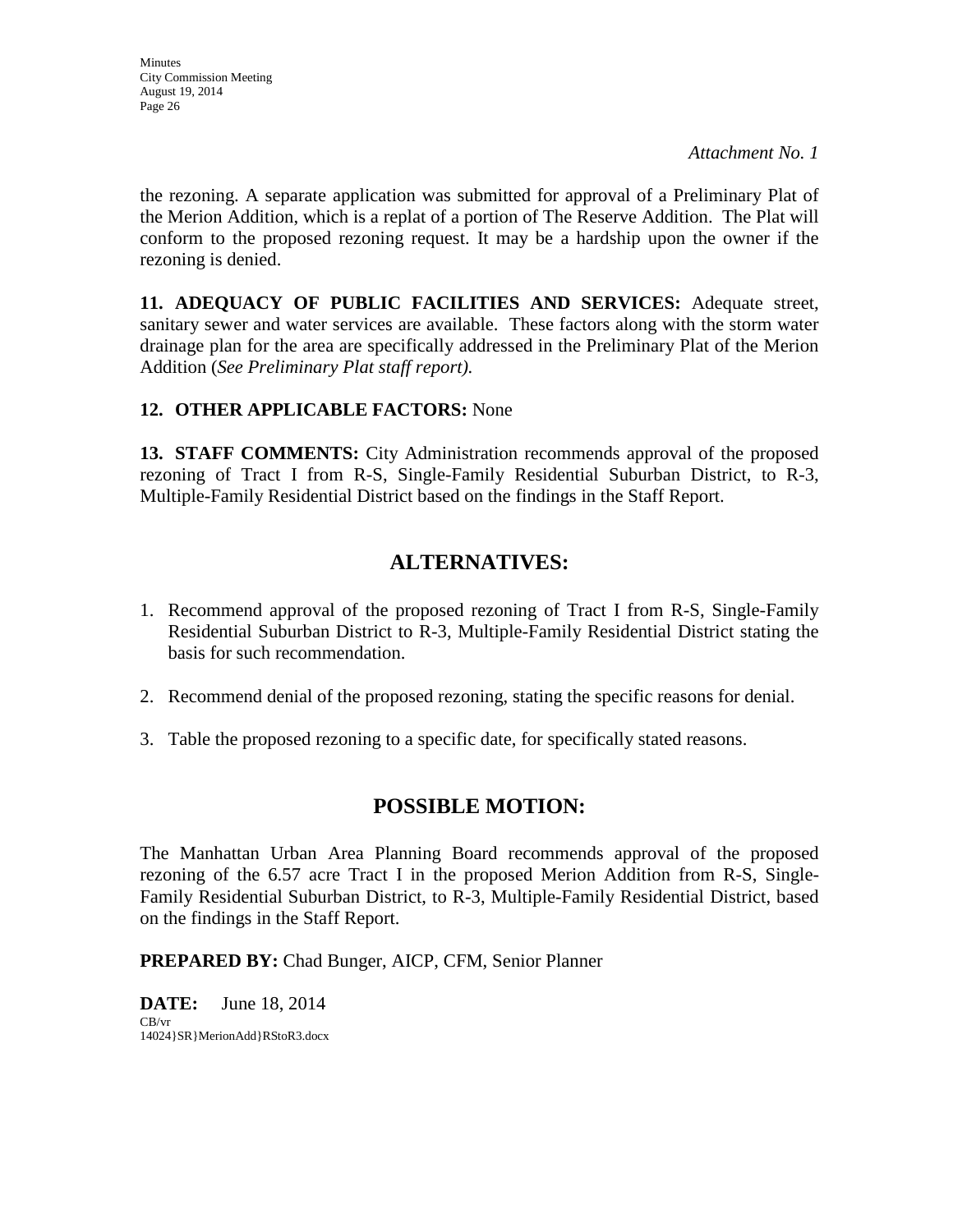#### **STAFF REPORT**

# **ON AN APPLICATION TO REZONE PROPERTY**

The proposed Merion Addition is to consist of thirty (30) single-family lots and three (3) multiple-family lots.

**FROM:** R-S, Single-Family Residential Suburban District

**TO:** R-1, Single-Family Residential District

**APPLICANT:** SMH Consultants – Jeff Hancock on behalf of the owners; Fieldhouse Development, Inc. – Zac Burton

**ADDRESS:** 4201Suite B, Anderson Avenue, Manhattan, KS 66503;

**OWNERS:** Fieldhouse Development, Inc. – Zac Burton

**ADDRESS:** 3120 Seth Child Road, Manhattan, KS 66503

**LEGAL DESCRIPTION:** Generally, a tract of land consisting of Lots 4 and 5, The Reserve Addition (*see attached legal description for full details).* For the purpose of the request, the subject site shall be referred to as Tract II. (Tract I will refer to a concurrent request to rezone an area to R-3, Multiple-Family Residential District)

**LOCATION:** Generally located southwest of the intersection of Player's Terrace and Bellerive Drive, along the west side of Colbert Hills Golf Course.

**AREA:** 22.83 acres

**DATE OF NEIGHBORHOOD MEETING:** May 8, 2014

**DATE OF PUBLIC NOTICE PUBLICATION:** June 16, 2014

# **DATE OF PUBLIC HEARING: PLANNING BOARD:** July 7, 2014 **CITY COMMISSION:** August 5, 2014

# **THIRTEEN MATTERS TO BE CONSIDERED WHEN REZONING**

**1. EXISTING USE:** Vacant land originally rezoned to R-S, Single-Family Residential Suburban District and proposed to be developed as large, single-family residential lots.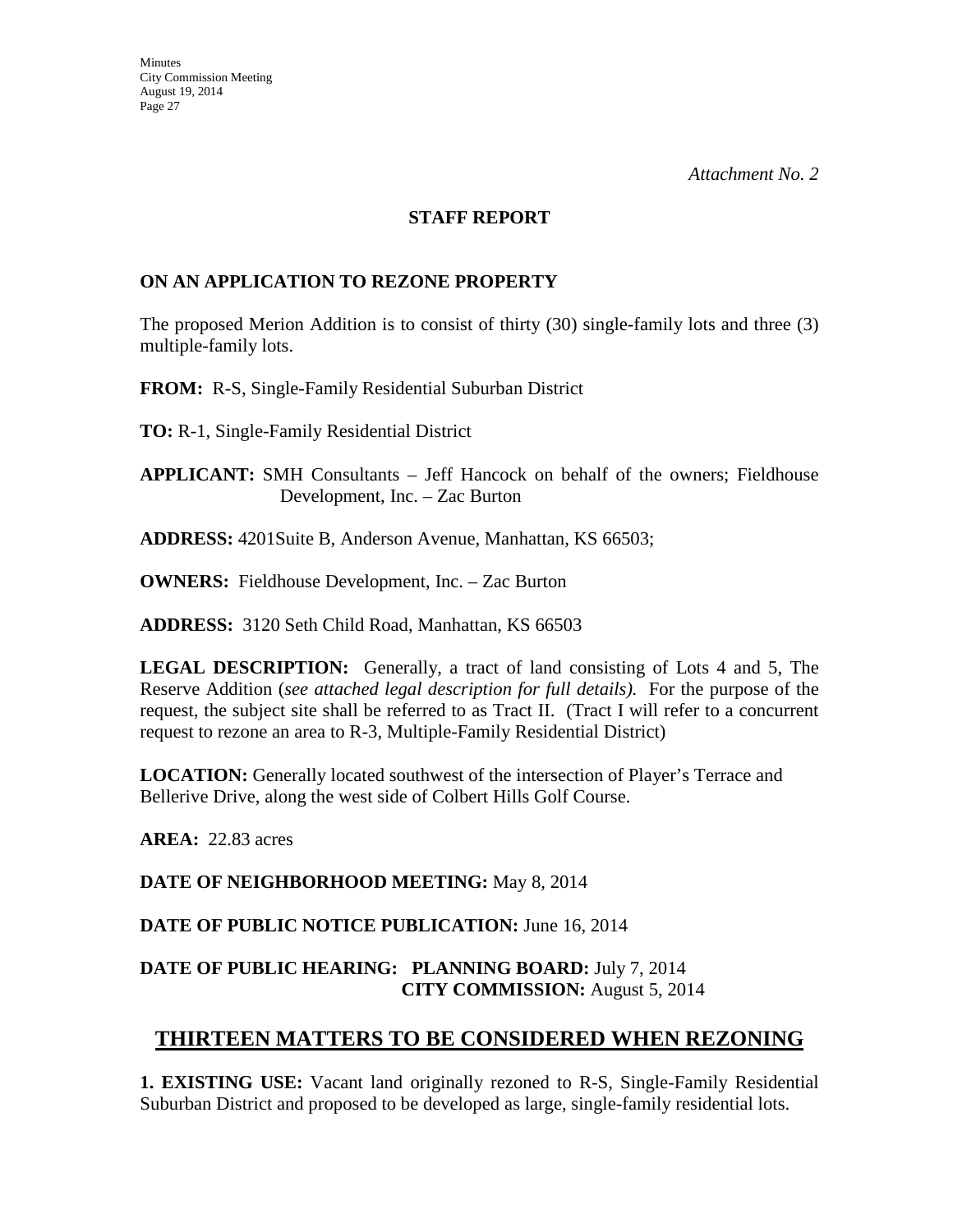**Minutes** City Commission Meeting August 19, 2014 Page 28

*Attachment No. 2*

**2. PHYSICAL AND ENVIRONMENTAL CHARACTERISTICS:** Open pasture with native grass cover on the flatter portions and heavily wooded steeply sloped ravines, at up to a 30 percent grade. Tract II is an irregular shaped area bounded on the north by land within the proposed development and on the east by the Colbert Hills Golf Course. Open range land and pasture in Riley County adjoins the west sides of Tract II. To the south of Tract II are the portions of the approved Reserve Addition, which will remain unchanged from the original rezoning and Final Plat, consisting of three (3) large single family lots gaining access from Purple Astor Place, off Grand Mere Parkway. Tract II naturally drains to the west and south, eventually to Wildcat Creek. Please refer to the Preliminary Plat of Merion Addition for the proposed drainage plan.

# **3. SURROUNDING LAND USE AND ZONING:**

- **NORTH:** Vacant land within the proposed development, Colbert Hills Golf Course and Riley County range land; R-S District and County G-1, General Agriculture District.
- **SOUTH:** The Reserve Addition, a low density single-family development (Lots 1-3) and Riley County range land; R-S District and County G-1, District.
- **EAST:** Colbert Hills Golf Course and developing multiple-family, two-family and single-family dwellings; R-S District and R-3, Multiple-Family Residential District, and R-2, Two-Family Residential District.
- **WEST:** Riley County range land: County G-1, District.

**4. GENERAL NEIGHBORHOOD CHARACTER:** Tract II abuts the western edge of the Colbert Hills Golf Course. The general character of the neighborhood is a mixture of golf course and a developing multiple-family, two-family and single-family density residential neighborhood within a comprehensively planned neighborhood in the City.

**5. SUITABILITY OF SITE FOR USES UNDER CURRENT ZONING:** The site was rezoned to R-S District and preliminary platted in September, 2012. The Final Plat of The Reserve was approved in December, 2012 to create seven (7) large lot, single-family homes. Tract II is suitable under its current zoning district of R-S, Single-Family Residential Suburban District.

**6. COMPATIBILITY OF PROPOSED DISTRICT WITH NEARBY PROPERTIES AND EXTENT TO WHICH IT MAY HAVE DETRIMENTAL AFFECTS:** The current zoning district is R-S, Single-Family Residential Suburban District, which allows for single-family detached dwellings on a minimum lot area of 20,000 square feet.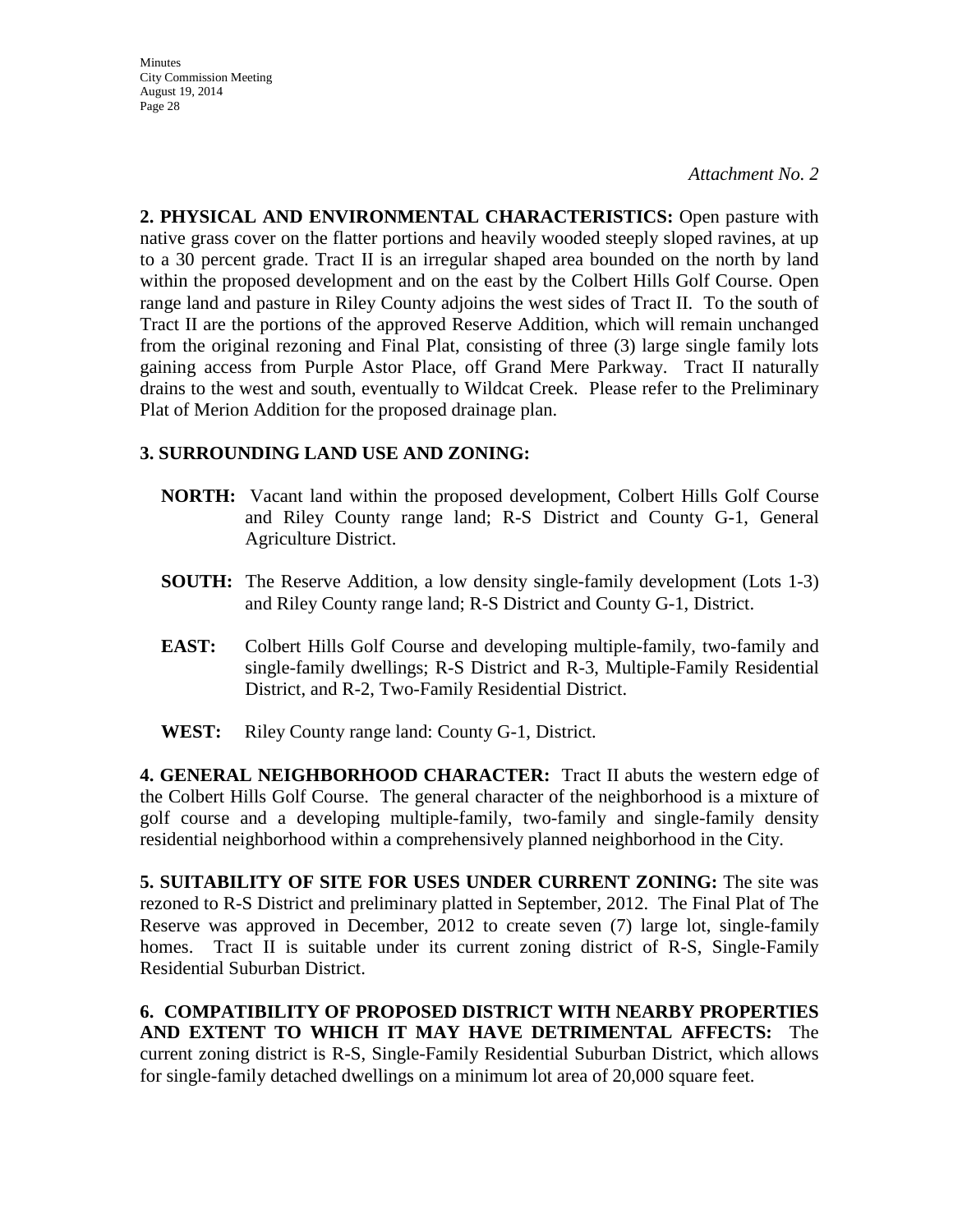The applicant has proposed to replat Lots  $4 - 7$ , The Reserve, to be known as Merion Addition. The proposed replat will redesign the layout of the lots and public rights-ofway, and is proposed to be rezoned to R-1, Single-Family Residential District. The proposed concurrent rezoning to R-3, Multiple-Family Residential District will occur on the northern edge of the proposed development.

The proposed rezoning to R-1 District permits single-family detached homes. The minimum lot area for a single-family dwelling is 6,500 square feet per dwelling unit. Details of the R-1 District's requirements can be found in the Zoning Regulations *(See attached)*.The proposed lots in the Preliminary Plat of Merion Addition that are to be rezoned to the R-1 District range in lot area from 0.35 acres to 2.38 acres. The note on the Preliminary Plat states that the net density of this area will be approximately 0.675 dwelling units per net acre.

The surrounding neighborhood is a mixture of the rural range land, Colbert Hills Golf Course, multiple-family dwellings, including two (2) apartment buildings, four-family dwellings, single-family attached and single-family detached homes, some of which are on large, estate lots. The large estate lots are located to the south of the proposed Merion Addition.

The area will also be required to conform to the private Grand Mere architectural guidelines and design standards. A private design review committee is responsible for enforcement of the Grande Mere guidelines and standards *(see policy statement below under Comprehensive Plan, part III).* The guidelines and standards are private and are not part of the rezoning. The policy statements are mentioned because they are part of the Grand Mere Community Master Plan policies, which was adopted as a part of the Manhattan Urban Area Comprehensive Plan.

As required by the rezoning application process, a neighborhood meeting was conducted by the applicant on May 18, 2014. The meeting summary stated that one (1) person was in attendance and "expressed concerns about the integrity and existing barbed wire fence that abuts the proposed project and making sure the fence remains intact to control livestock." The meeting attendee also "expressed concerns about the potential for property owners to trespass on his property and 'throw things over the fence' like grass clippings" and his plan to continue burning the pasture as needed to control the health of his pastures.

As with any new greenfield urban development, an increase in traffic, noise and light can be expected; however it will be similar in nature to the development directly to the east. Drainage is being addressed through the Grand Mere master drainage plan. The proposed development will have no vehicular access to the properties to the west.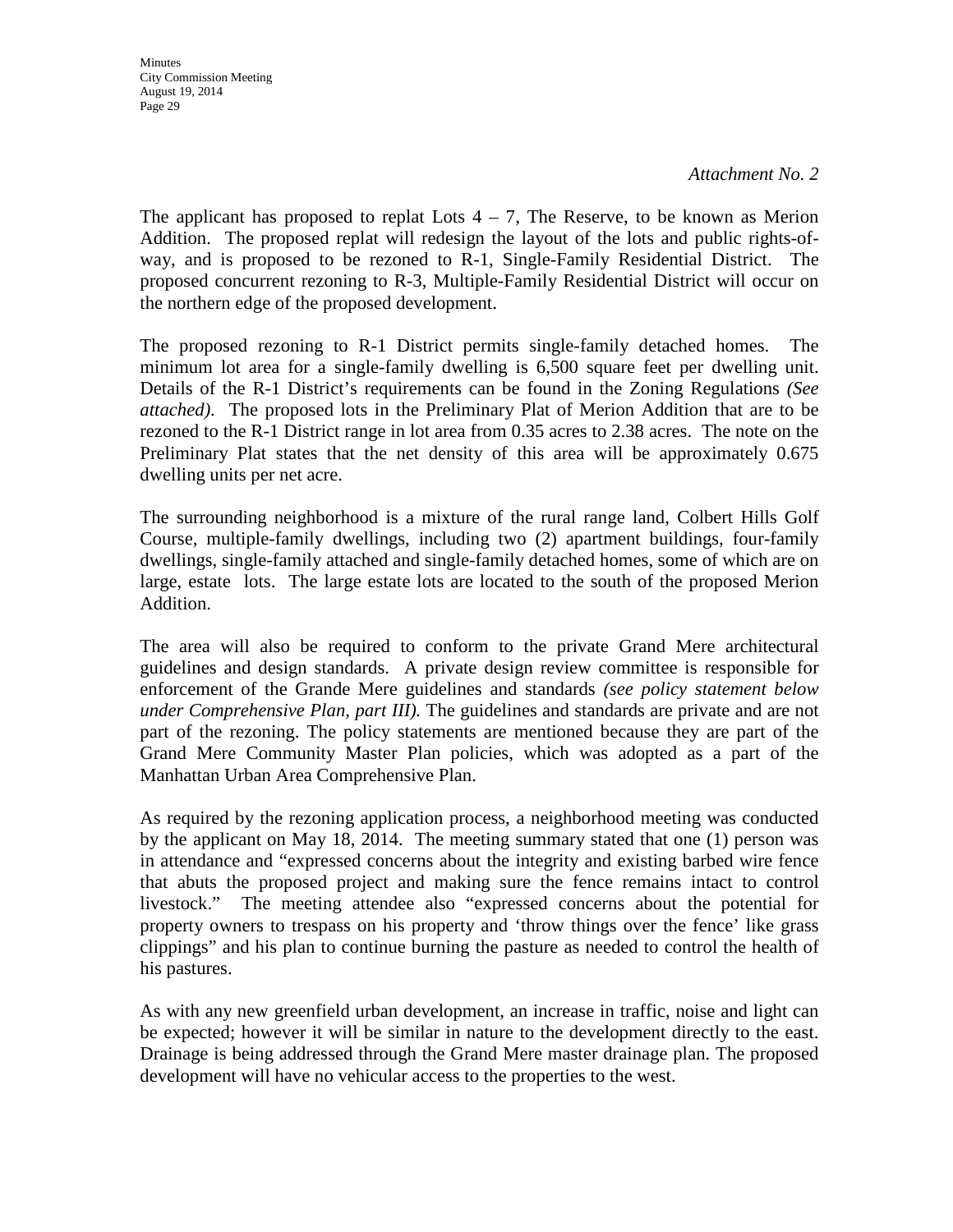The proposed rezoning for the area from R-S District to R-1 District will be compatible with nearby properties and should not have any detrimental effects on these nearby properties.

### **7. CONFORMANCE WITH COMPREHENSIVE PLAN:**

The Merion Addition is shown on the future land use map in the northwest planning area as Residential Low/Medium Density, RLM. Applicable RLM policies *(in italics)* of the Comprehensive Plan include:

#### *Residential Low/Medium Density (RLM)*

#### *RLM 1: Characteristics*

*The Residential Low/Medium Density designation incorporates a range of single-family, single-family attached, duplex, and town homes, and in appropriate cases include complementary neighborhood-scale supporting land uses, such as retail, service commercial, and office uses in a planned neighborhood setting, provided they conform with the policies on Neighborhood Commercial Centers. Small-scale multiple-family buildings and condominiums may be permissible as part of a planned unit development, or special mixed-use district, provided open space requirements are adequate to stay within desired densities.* 

#### *RLM 2: Appropriate Density Range*

*Densities in the Residential Low/Medium designation range between less than one dwelling unit/acre up to 11 dwelling units per net acre.* 

#### *RLM 3: Location*

*Residential Low/Medium Density neighborhoods typically should be located where they have convenient access and are within walking distance to community facilities and services that will be needed by residents of the neighborhood, including schools, shopping areas, and other community facilities. Where topographically feasible, neighborhoods should be bounded by major streets (arterials and/or collectors) with a direct connection to work, shopping and leisure activities.* 

# **Grand Mere Community Master Plan**

The Grand Mere Community Master Plan was originally adopted in April 2000 and was incorporated into the current Comprehensive Plan adopted in 2003. The Grand Mere Plan is a more detailed level neighborhood plan for the entirety of Grand Mere, which identifies Tract II as Single Family #3, 20.3 acres, see below under Residential Types for the RLM description.

Applicable policies *(in italics)* for Grand Mere, a Master Planned Golf Course Community include: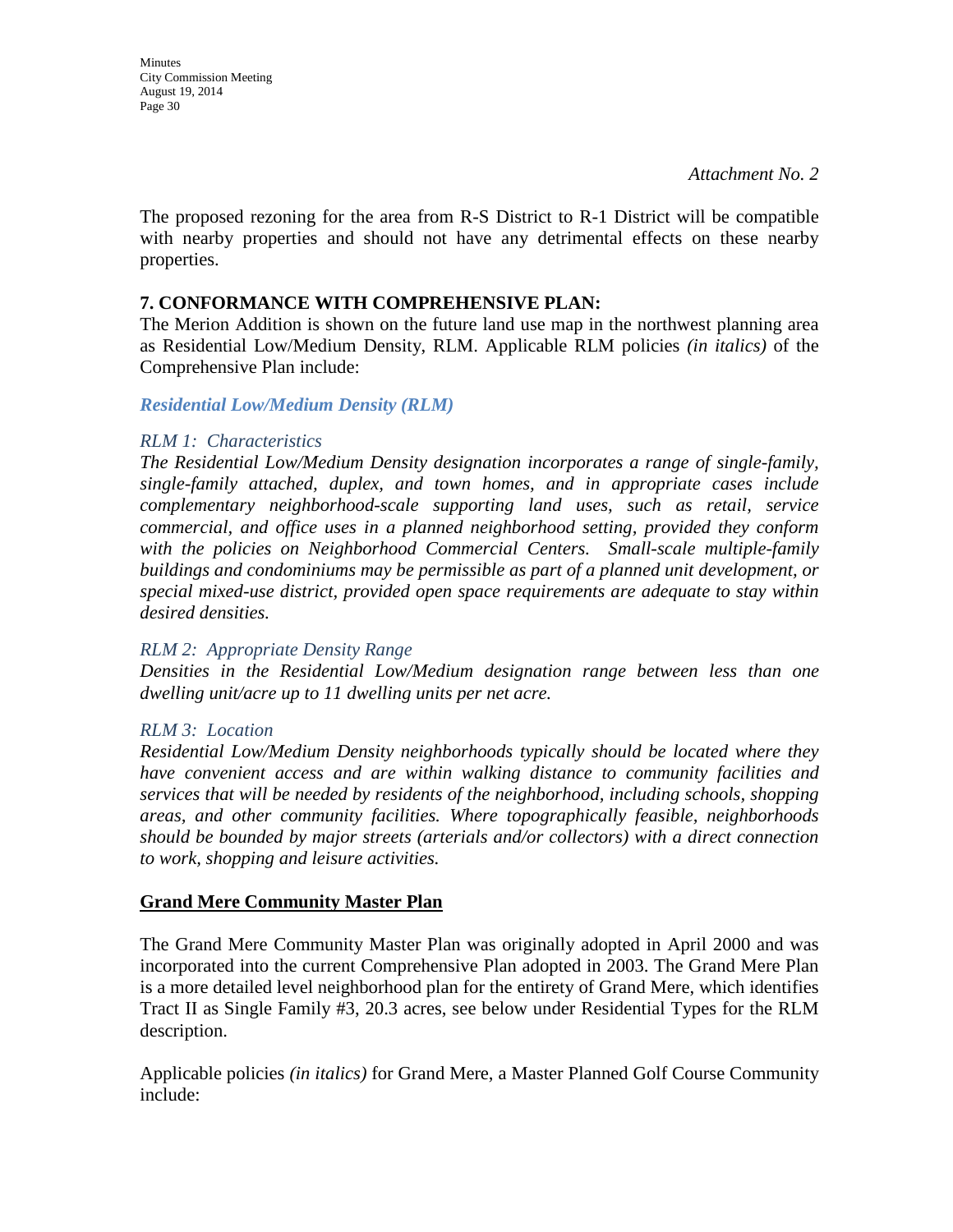### **Grand Mere, a Master Planned Golf Course Community**

#### *PROJECT INTENT*

*The overall Land Use Amendment is intended to create a community designed within a park. By responding to the natural terrain, preserving natural corridors, protecting the slopes and riparian environment, a harmonious relationship with the land can be created for the community.*

*Grand Mere is envisioned as an upscale residential community, with the University's Colbert Hills Golf Course and preserved open space interwoven throughout the development. The community is made up of individual neighborhoods defined by open space features, topography, connection to the Grand Mere Parkway, and the golf course. A strong joint effort has integrated the golf course design (Colbert Hills) and the overall community design (Grand Mere Development). The interconnectivity of automobile circulation, pedestrian/bicycles, and open space, as well as residential neighborhood placement and overall community utility location, has created a well integrated community with both future residences and community recreation as the main focus. Flexibility is built into the land use plan to allow the development to respond to market demand.*

*Specific types of residential product may subtly change in the future due to market demand as the development pattern becomes clearer and as the community matures. The community will offer a high level of design quality, architectural variety, and a wide range of housing types to address the potential markets appropriate for an upscale development.*

# *5 KEY DESIGN CONCEPTS*

#### *1. Create a high quality residential community*

*Create a community of villages, residential neighborhoods, and neighborhood commercial areas centered along the projects' spine, Grand Mere Parkway. Through the use of architectural design guidelines and development reviews the quality of building construction will be maintained at the highest level.*

#### *2. Integrate the Natural Environment*

*Preserve the natural slopes and open space features. Provide a visual connection to the natural beauty of the development: the golf course in the valleys, the long vistas/views, and the prairie environment.*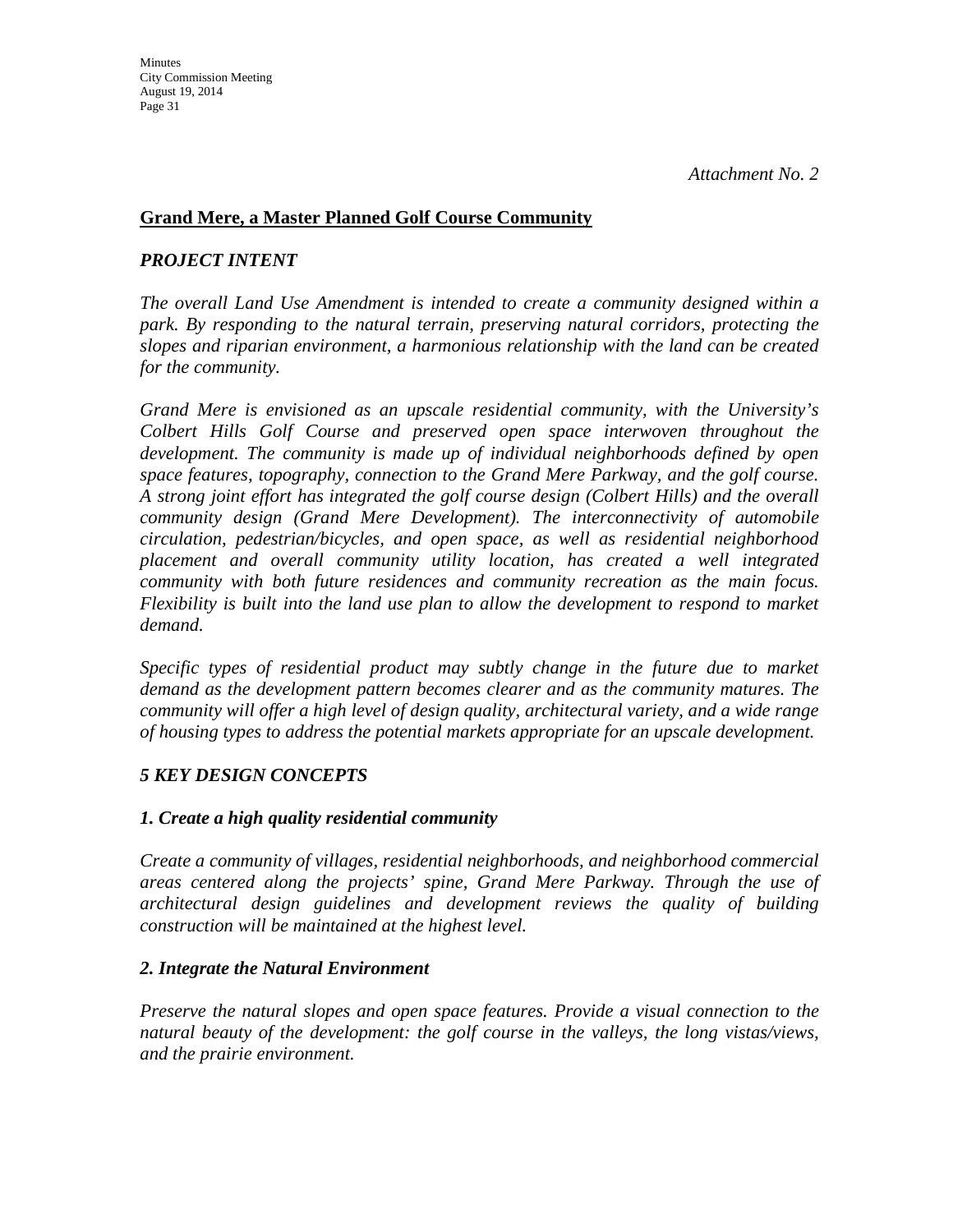# *3. Offer a Variety of Residential Living*

*Offer a wide range of residential products and lot types to address the market demands of the well informed and upscale consumer. An integrated community of many housing types will help to provide an interesting streetscape, a quality neighborhood texture, and a sustainable development.*

# *4. Create a Pedestrian/Bicycle System*

*Provide pedestrian/bicycle connections throughout the development, following the Grand Mere Parkway, open space corridors and the linear park connections provided as part of the Master Plan along Little Kitten Creek and the continuation of the Hudson trail. Grand Mere Community Overall Development Plan* 

# *III. COMMUNITY CONCEPTS AND DEVELOPMENT STRATEGY*

*Grand Mere is proposed as a Master Planned Community consisting of a wide range of*  residential housing types and densities and will be utilizing both Planned Unit *Development and Conventional Zoning Development standards based on specific sites and development types.*

*The overall Grand Mere Project consists of 1,054 (estimated) acres, including the Colbert Hills Golf Course. Rather than dispersing development throughout the entire property, the project purposes to "concentrate" neighborhood development within residential and commercial villages on approximately 543 acres preserving almost 50% of the land as natural open space or golf course. This concept, while proposing a variety of home types and densities, provides large natural open spaces, golf course amenity for the general public, and peripheral residential villages as large lot or low density residential products that create an overall density (1.5 du/ac) for the site, consistent with the surrounding neighborhoods. All housing types shall belong to the Master Homes Association, which will be responsible for enforcing the covenants and restrictions, and maintaining the common grounds.*

*Within the community, residential neighborhoods are supported by neighborhood commercial services, which provide a focus and entry element for the development. These neighborhood office and retail villages are envisioned as community services located at the development entries along the Little Kitten Creek entry and Kimball Ave. and the future northern entry on Marlatt.*

*Throughout the plan, connecting open space systems, sidewalks and bike trails provide pedestrian connections between residential neighborhoods, public amenities and the neighborhood services. These are planned connections to occur in a variety of types and*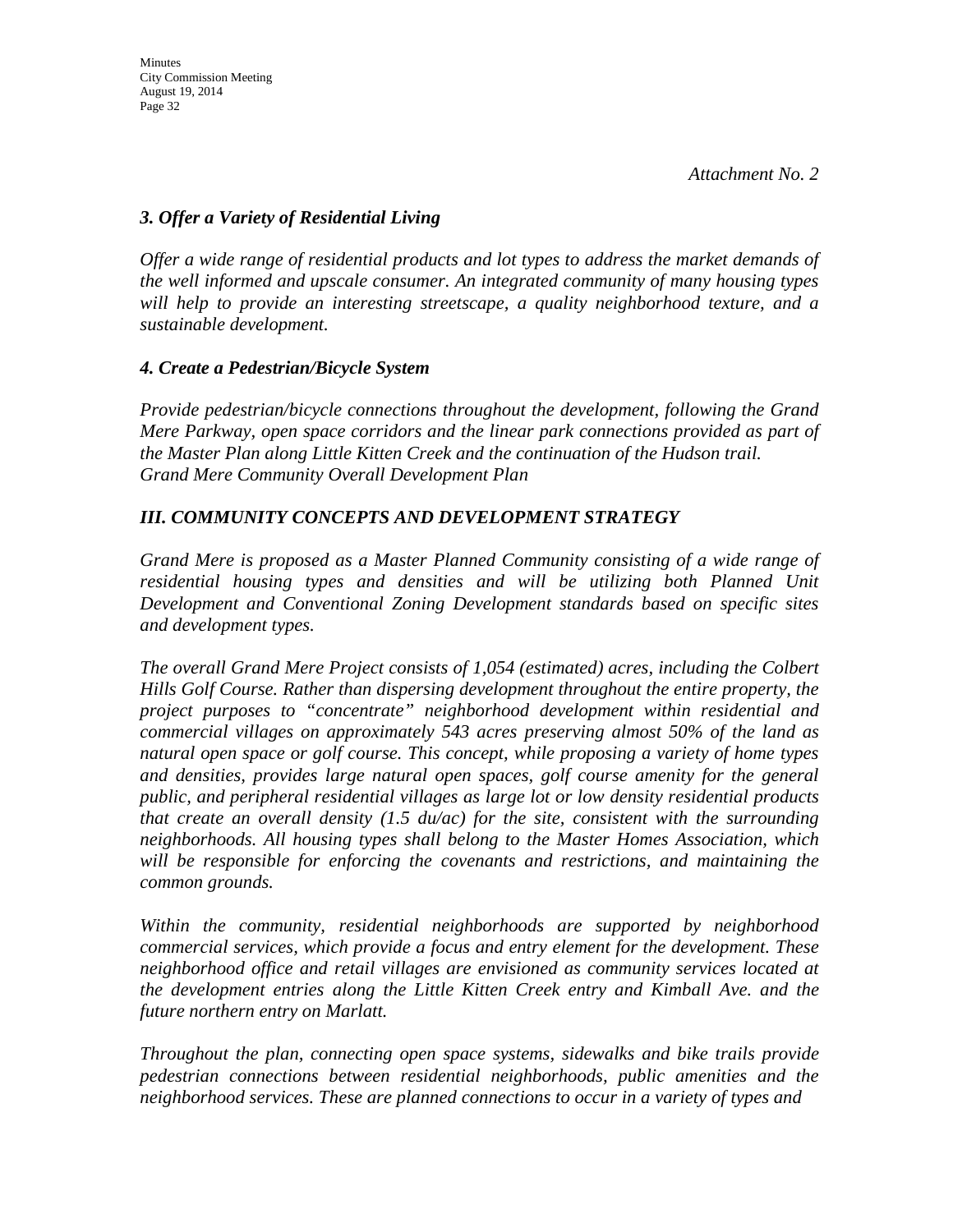Minutes City Commission Meeting August 19, 2014 Page 33

*locations. As each phase of development is planned in detail, the specific pedestrian connections will be part of each village plat and relate back to the overall Circulation Parks & Open Space Plan.*

*Grand Mere Community Architectural Guidelines and Design Standards will provide for the review and approval of all site and building plans for the Grand Mere property. The Design Review Committee of Grand Mere will be responsible for enforcement of these guidelines and standards. The Developer believes that careful planning and enforcement of design and development standards will ensure orderly, attractive, and lasting development, all of which will preserve and enhance the value of the community.*

# *A. Residential Neighborhoods*

*The planning concept proposes a wide range of residential uses, with densities ranging from 1 to 20 dwelling units per acre (du/ac) within individual parcels. Generally, individual neighborhoods are envisioned as small enclaves in order to promote a mix of different product types, create intimate neighborhoods, and to build a strong community image from the project's onset. The key to a sustainable successful development is quality design and construction, and a variety of housing price points to attract a wide spectrum of residential consumers. Higher density residential, as well as small lot single-family opportunities are integrated into the community along Grand Mere Parkway, rather than isolated or located along the site's edges. While building a stronger new community, this concept also reduces impact on existing adjacent neighborhoods by focusing the traffic and circulation internally.*

**Residential Types:** The Merion Addition, including the site to be rezoned to R-3 District is designated as Single Family # 3, Single Family (RLM), in the Grand Mere Master Plan. RLM is described as:

*The 273.4 acres of single family proposed for Grand Mere represents 50% of the total proposed residential acreage. The detached single family products will range in size and*  density. The village of single family will be developed as parcels and each will be *controlled to maximize views, walkouts, and architectural design quality. The Grand Mere Architectural Review Committee will provide design review of the homes and general site development guidance. Each single family village will be signed and themed as a unique part to the overall Grand Mere development and developed as the market demands. Each parcel will provide internal open space, storm drainage controls, and pedestrian linkages between the villages in addition to the designated Grand Mere Circulation Park & Open Space Plan.*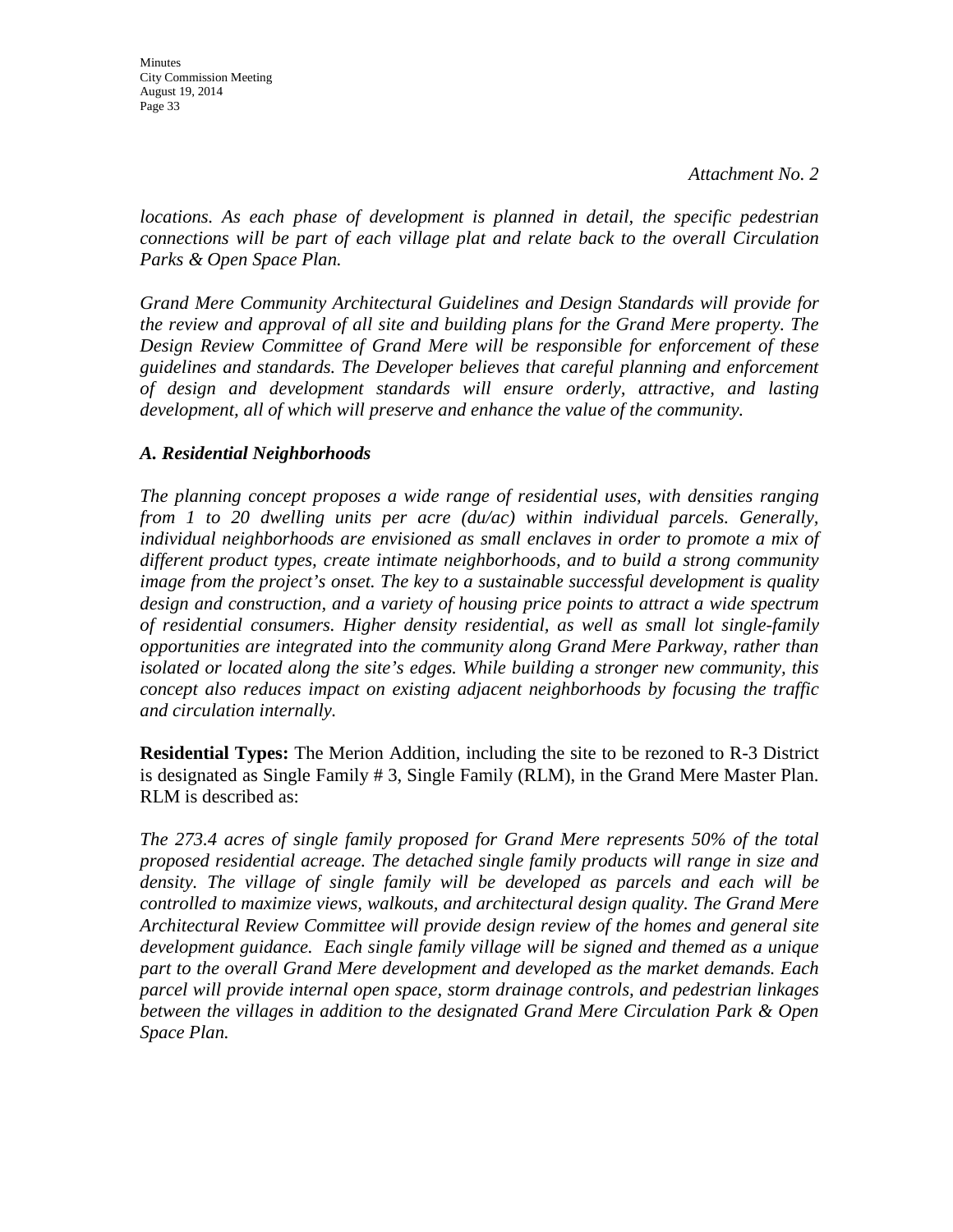# *C. Streets and Circulation System*

*Residential streets within Grand Mere are envisioned as a key element of "neighborhood quality," offering a place to walk and play, as well as to drive and park. The streetscape in and along the roads will reflect the quality of the community through the use of signage monumentation and landscaping depending on the location and natural conditions of the space providing strong visual "cues" to better orient drivers to their locations and destinations.*

*When utilizing the approved Manhattan street system standards the hierarchy, streetwidths, design speeds, and travel/parking lanes are consistent and will not compromise*  auto on-street parking, or bike and pedestrian access. The street layout will frame *important views and vistas, including buildings, golf course, and natural features. Onstreet parking is available on all local streets.*

*The Master Planned Community will be accessed from Kimball Avenue and Marlatt Avenue. Additional access points into the Community from surrounding residential streets are shown on the Master Plan.*

# *D. Pedestrian and Bicycle Circulation System*

*Connectivity with the City of Manhattan Linear Park Master Plan is our main focus for the overall trails system. A comprehensive pedestrian and bicycle system is proposed for the community to provide access to individual neighborhoods, the Club Facility and Hotel site, commercial services, and open space amenities~ Elements include both off-street and on street bike paths, natural unimproved trails, and a 17.2 acre linear park along Little Kitten Creek. An easement shall be provided for the extension of the Hudson trail northward, along the east property line to northeast corner section 3-10-7. All trail/path systems will be site- specifically designed at the time of construction. Each will be reviewed on a site-by-site basis to ensure sensitive placement and minimum disturbance. This will be coordinated with the Park & Recreation Board and the Parks and Recreation Department.*

# *G. Golf Course Development*

*The Grand Mere development drainage and detention system shall be designed to work in concert with the golf course drainage and detention system. The course was designed to meet the environmental goals of the Audubon International Signature Status Program.*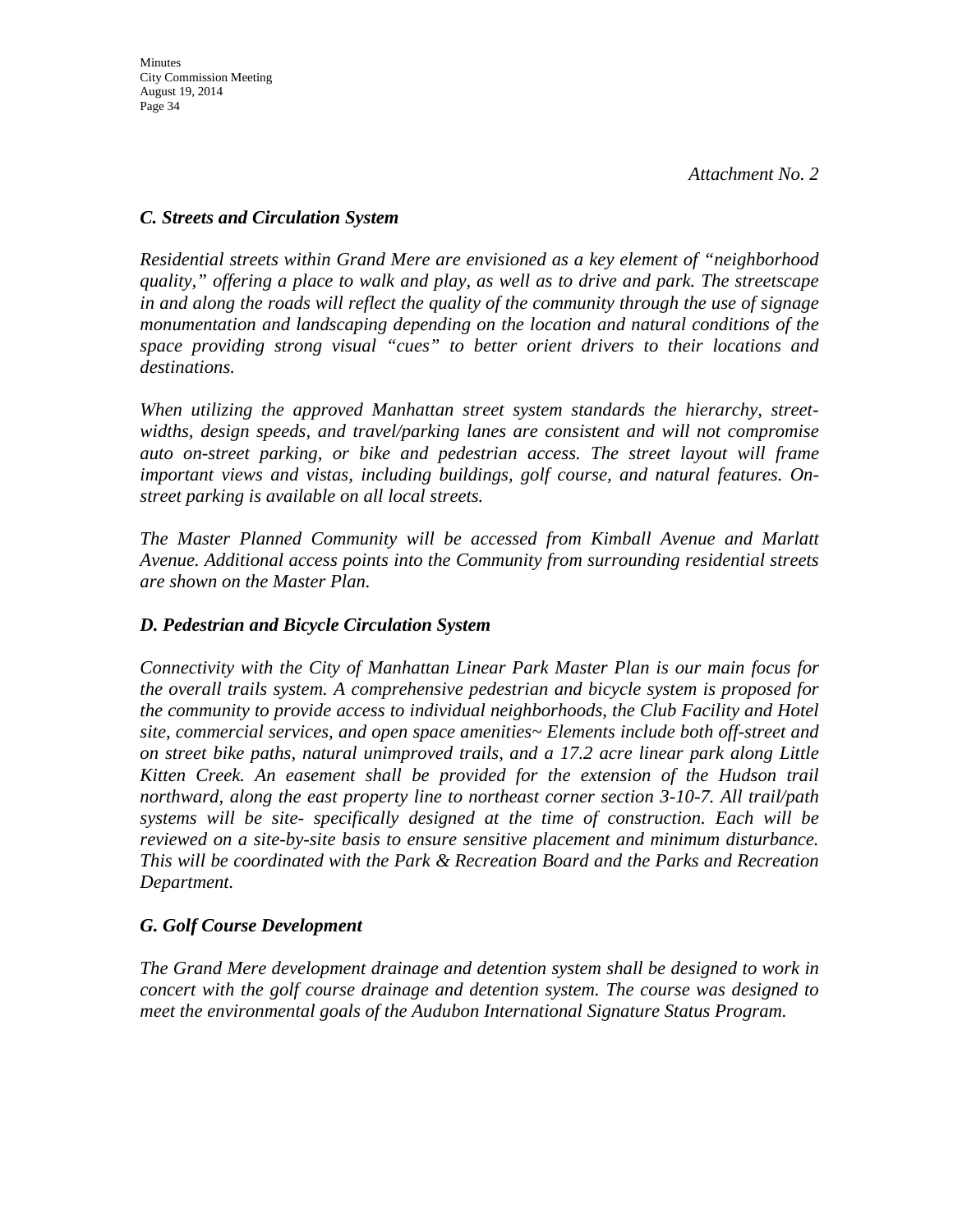### *Bike Paths, Trails and Sidewalks*

*Bike paths, trails and sidewalks are provided along the internal streets and open spaces to provide internal connections between the villages where possible. See the Circulation Parks & Open Space Plan*

# *M. Current School District Boundaries*

*The school district boundary between Manhattan U.S.D. 383 and Riley County U.S.D. 378 divides Grand Mere into east and west jurisdictions crossing the property beginning at the S.W. Corner of Section 3-10-7 and continuing north to the N.W. Corner of Section 3-10-7.*

The designation of the site on the Future Land Use map of the Comprehensive Plan is similar to the Grand Mere Community Master Plan, created in 2000. The area was annexed and zoned to R-S District and platted for large lot single-family homes in 2012.

Tract II of the proposed preliminary plat of the Merion Addition has a net density of 0.675 dwelling units per net acre. The overall density of the proposed residential development is to be 0.80 dwelling units per net acre (*See concurrent R-3 District rezoning staff report for details of that request*). The Comprehensive Plan suggests that less than one, up to eleven dwelling units per net acre is appropriate in the RLM category and the Grand Mere Plan suggests a range of 1-20 dwelling units per acre in individual parcels and an overall density in all of Grand Mere of 1.5 units per acre.

The proposed rezoning of the Merion Addition conforms to the policies of the Grand Mere Community Master Plan and the Manhattan Urban Area Comprehensive Plan.

# **8. ZONING HISTORY AND LENGTH OF TIME VACANT AS ZONED:**

| August 7, 1997  | <b>Riley County Commission approved Preliminary Development</b><br>Plan of Colbert Hills and The Wildcat PUD (Grand Mere),<br>County R-PUD. |
|-----------------|---------------------------------------------------------------------------------------------------------------------------------------------|
| August 14, 1997 | Riley County Commission approved Final Development Plan.                                                                                    |
| August 6, 2012  | Manhattan Urban Area Planning Board considered annexation<br>and held the public hearings to consider the rezoning of the                   |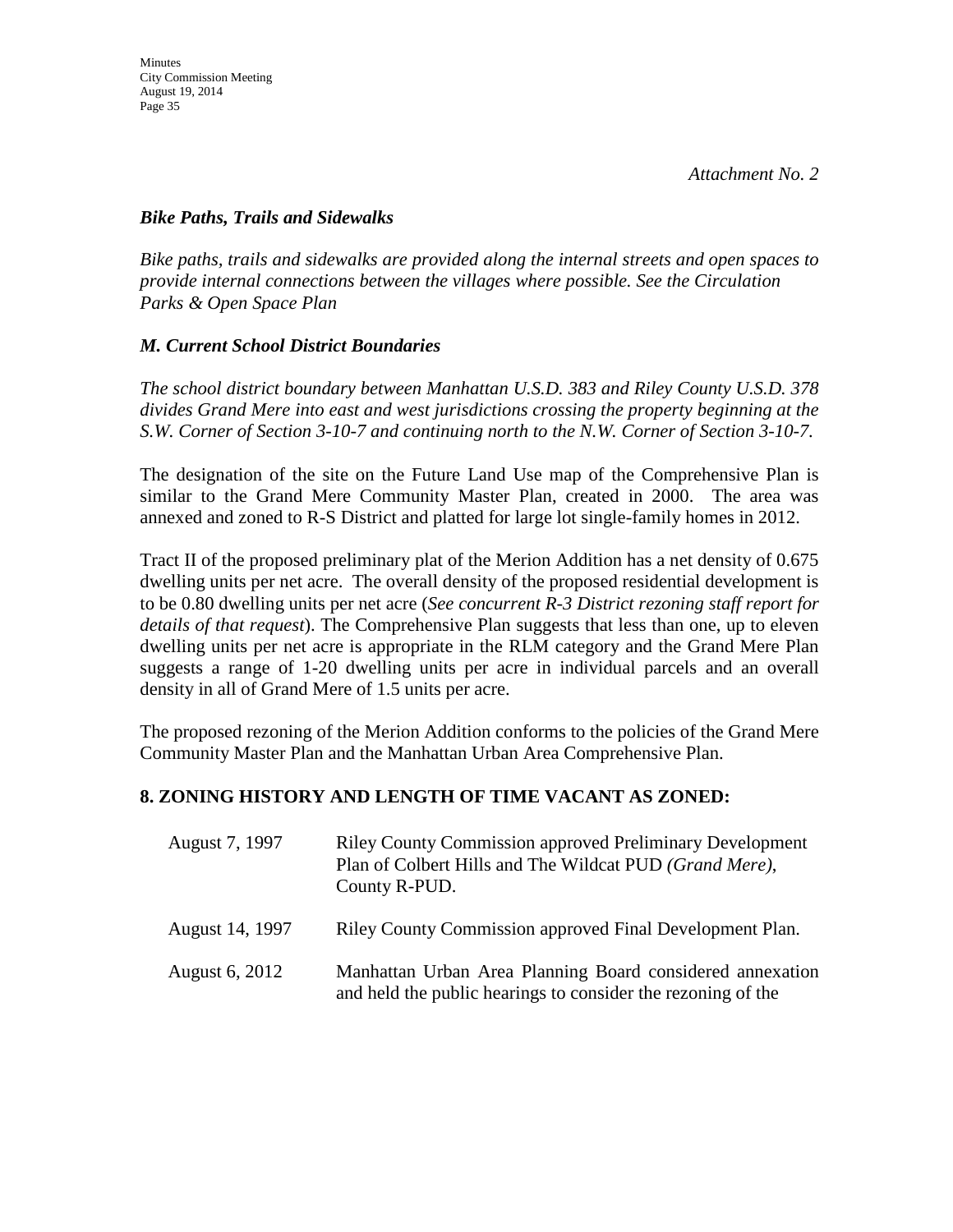proposed The Reserve Addition, from County R-PUD, Residential Planned Unit Development District, to R-S, Single-Family Residential Suburban District, and recommended approval of annexation and rezoning as proposed. The Board also held a public hearing on the Preliminary Plat of The Reserve Addition and approved the Plat.

- August 21, 2012 City Commission approves first reading of ordinances annexing and rezoning The Reserve Addition**,** from County R-PUD, Residential Planned Unit Development District, to R-S, Single-Family Residential Suburban District.
- September 4, 2012 City Commission approves Ordinance Nos. 6963 and 6964 annexing and rezoning The Reserve Addition**,** from County R-PUD, Residential Planned Unit Development District, to R-S, Single-Family Residential Suburban District.
- October 15, 2012 Manhattan Urban Area Planning Board approves the Final Plat of The Reserve Addition.
- December 18, 2012 City Commission accepts easements and rights-of-way as shown on The Reserve Addition and authorizes execution of restrictive covenant on the travel easements.

# **9. CONSISTENCY WITH INTENT AND PURPOSE OF THE ZONING ORDINANCE:**

The intent and purpose of the Manhattan Zoning Regulations is to protect the public health, safety, and general welfare; regulate the use of land and buildings within zoning districts to assure compatibility; and to protect property values.

The proposed rezoning is consistent with the intent and purpose of the Manhattan Zoning Regulations because the proposed lot sizes conform to the minimum requirements of the R-1 District. The R-1 District is designed to provide a dwelling zone at a density no greater than one dwelling unit per 6,500 square feet.

Tract II of the Merion Addition consists of thirty (30) single-family lots. These lots will range from approximately 0.35 acres (15,421 square feet) to 2.38 acres (103,575 square feet) is size. The net density of these lots is to be 0.675 dwelling units per net acre.

In addition, the proposed Preliminary Plat of the Merion Addition identifies easements and rights-of-way to serve the subdivision consistent with the requirements of the Manhattan Urban Area Subdivision Regulations. These easements will be implemented through the Final Plat process proceeding after the rezoning and Preliminary Plat process is complete.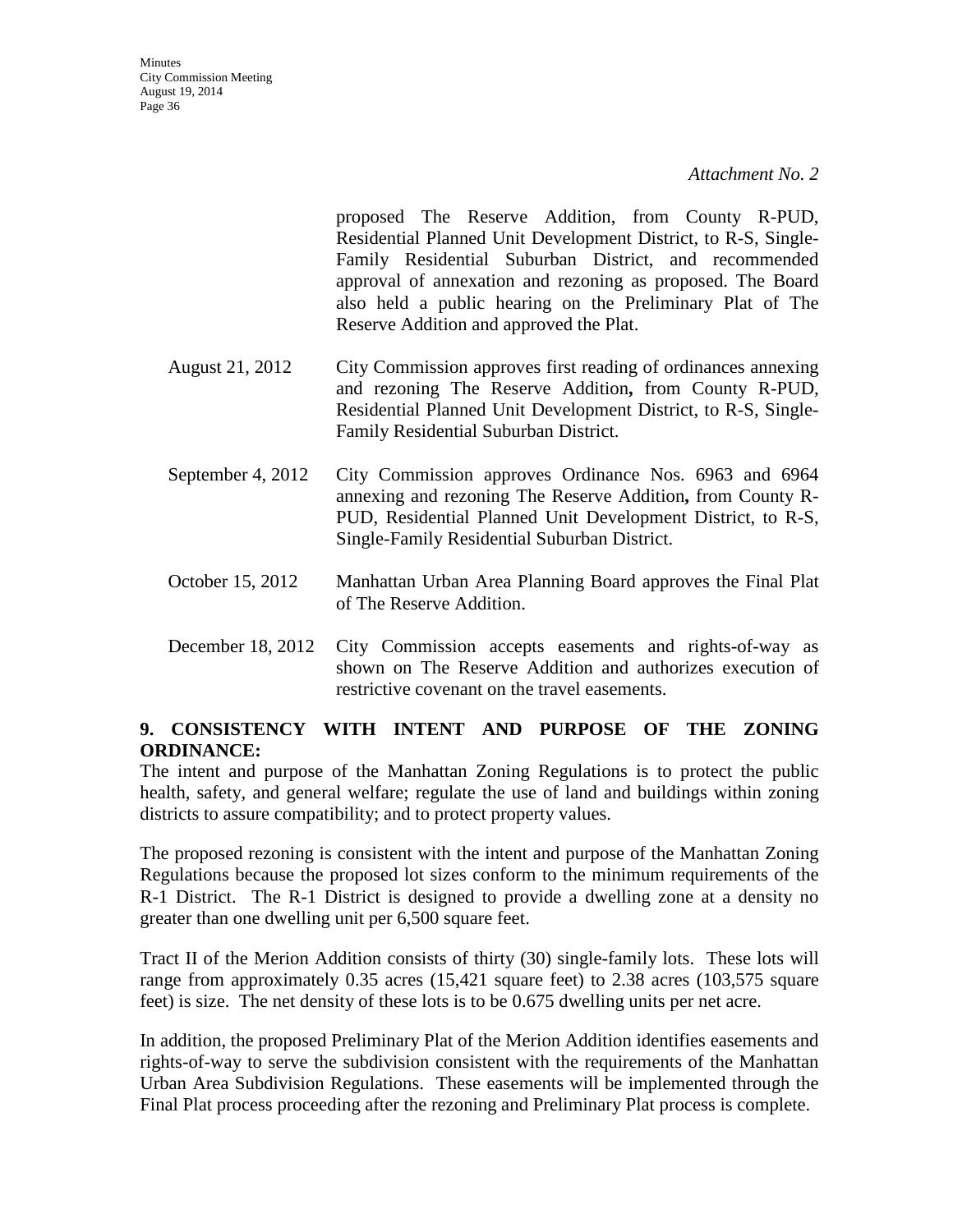**Minutes** City Commission Meeting August 19, 2014 Page 37

*Attachment No. 2*

**10. RELATIVE GAIN TO THE PUBLIC HEALTH, SAFETY AND WELFARE THAT DENIAL OF THE REQUEST WOULD ACCOMPLISH, COMPARED WITH THE HARDSHIP IMPOSED UPON THE APPLICANT:** There appears to be no gain to the public that denial of the rezoning of the subject site would accomplish. No expected adverse affects on the public health, safety and welfare as a result of the rezoning. A separate application was submitted for approval of a Preliminary Plat of the Merion Addition, which is a replat of The Reserve. The Plat will conform to the proposed rezoning request. It may be a hardship upon the owner if the rezoning is denied.

**11. ADEQUACY OF PUBLIC FACILITIES AND SERVICES:** Adequate street, sanitary sewer and water services are available. These factors along with the storm water drainage plan for the area are specifically addressed in the Preliminary Plat of the Merion Addition (*See Preliminary Plat staff report).*

### **12. OTHER APPLICABLE FACTORS:** None

**13. STAFF COMMENTS:** City Administration recommends approval of the proposed rezoning of Tract II from R-S, Single-Family Residential Suburban District, to R-1, Single-Family Residential District, based on the findings in the Staff Report.

# **ALTERNATIVES:**

- 1. Recommend approval of the proposed rezoning of Tract II from R-S, Single-Family Residential Suburban District, to R-1, Single-Family Residential District stating the basis for such recommendation.
- 2. Recommend denial of the proposed rezoning, stating the specific reasons for denial.
- 3. Table the proposed rezoning to a specific date, for specifically stated reasons.

# **POSSIBLE MOTION:**

The Manhattan Urban Area Planning Board recommends approval of the proposed rezoning of the 22.83 acre Tract II in the proposed Merion Addition from R-S, Single-Family Residential Suburban District, to R-1, Single-Family Residential District, based on the findings in the Staff Report.

**PREPARED BY:** Chad Bunger, AICP, CFM, Senior Planner **DATE:** June 25, 2014 CB/vr 14025}SR}MerionAdd}RStoR1.docx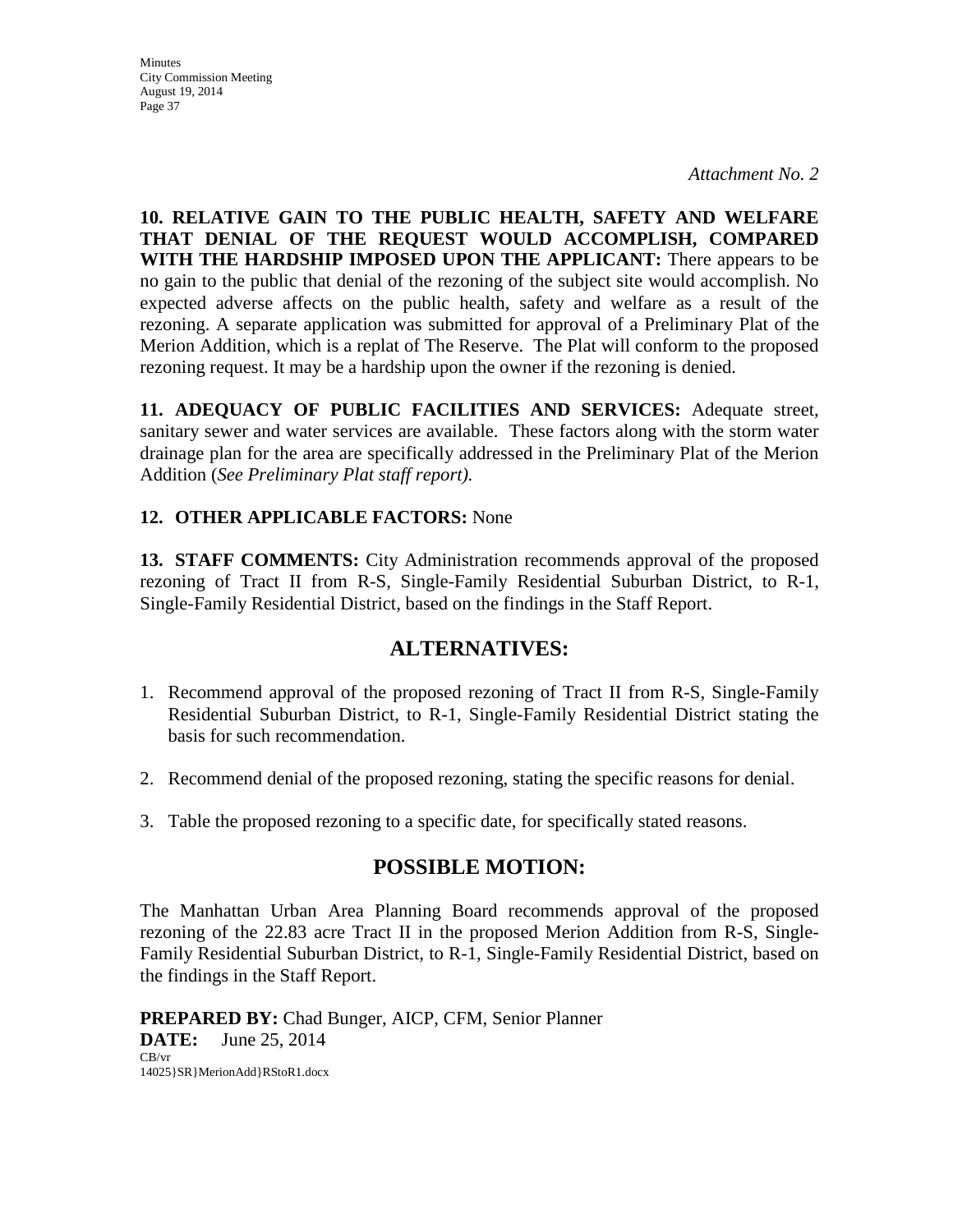

**INTER-OFFICE MEMORANDUM**

| DATE:                | July 9, 2014                                                                                                                                                |
|----------------------|-------------------------------------------------------------------------------------------------------------------------------------------------------------|
| TO:                  | Manhattan Urban Area Planning Board                                                                                                                         |
| <b>MEETING DATE:</b> | July 21, 2014                                                                                                                                               |
| <b>FROM:</b>         | Chad Bunger, AICP, CFM, Senior Planner                                                                                                                      |
| RE:                  | Amend Manhattan Zoning Regulations, Article IV, District<br>Regulations, to Add Hospital as a Conditional Use in the C-<br>1, Restricted Business District. |

# **BACKGROUND**

Action Pact Design, on behalf of Jeff Mathis, contacted City Administration about establishing a hospital at 720 Poyntz Avenue, devoted to inpatient care of young adults with mental health issues *(see attached letter and application information)*. According to the application documents, the proposal is to renovate/rehabilitate the existing structures at the property to establish an outpatient professional office for psychiatrists and psychologist in the main house (nearest Poyntz Avenue) and an inpatient treatment facility that would be a licensed hospital for up to three patients on a short-term basis in the carriage house (northeast structure). The existing garage (northwest structure) would remain for storage.

An outpatient doctor's office is a Permitted Use in the C-1 District as a Business and Professional Office. However, a Hospital, with inpatient care is not a Permitted or Conditional Use in the C-1 District. City Administration recommended a text amendment to add Hospitals as a Conditional Use in the C-1 District.

The term Hospital is defined in the Manhattan Zoning Regulations as follows:

"HOSPITAL: A public or private institution primarily designed, intended or used for inpatient health services, including medical or surgical care to persons suffering illness, and injury and disease."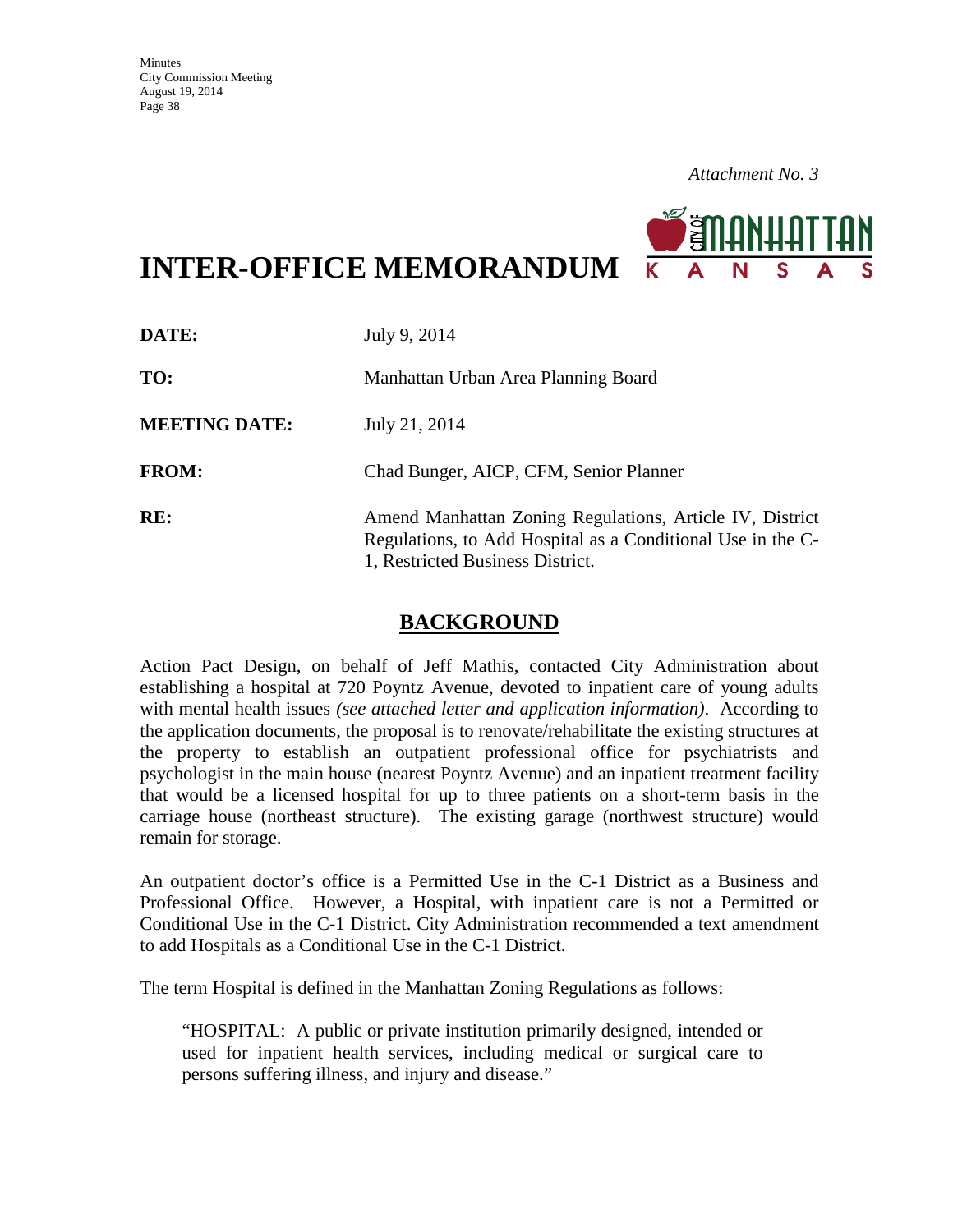**Minutes** City Commission Meeting August 19, 2014 Page 39

*Attachment No. 3*

Hospitals are a Permitted Use in the I-5, Business Park District and a Conditional Use in the R-1, Single-Family Residential District; R-2, Two-Family Residential District; R-3, Multiple-Family Residential District; and the R-4, General Residential District. Currently, the two hospitals in Manhattan are located in the R-1 District (Via Christi) and the R-3 District (Lafene Student Health at Mercy Health Center).

As noted above, hospitals are not a permitted in the C-1, Restricted Business District; however, outpatient medical offices are permitted under the term Business and Professional Offices which are defined as: "The office of an engineer, dentist, doctor, attorney, real-estate broker, insurance broker, architect, or other similar professional person, and any office used primarily for accounting, correspondence, research, editing or administration."

# **AMENDMENTS TO THE TEXT OF THE ZONING REGULATIONS**

When a proposed amendment results in a change to the text of the Zoning Regulations, the report from the Planning Staff shall contain a statement as to the nature and effect of the proposed amendment, and determinations as to the following issues.

# **1. WHETHER SUCH CHANGE IS CONSISTENT WITH THE INTENT AND PURPOSE OF THE ZONING REGULATIONS**

The general intent and purpose of the Zoning Regulations is to protect the public health, safety, and general welfare; regulate the use of land and buildings within zoning districts to assure compatibility; and protect property values.

The intent of the C-1 District is to provide for non-retail commercial, and business and professional activities adjacent to arterial and collector streets. This district is intended to be compatible with adjacent residential districts *(C-1 District regulations attached*).

The proposed text amendment is consistent with the intent and purpose of the C-1 District. Both of the existing hospitals are located within a residential district through a Conditional Use Permit. The C-1 District is intended to be compatible with adjacent residential districts. Logically, if a hospital is appropriate through the Conditional Use process in a residential district, it would be similarly appropriate to occur through a Conditional Use process in the adjacent C-1 District, which already allows doctors offices.

There does not appear to be any essential characteristic about a hospital, which would adversely affect Permitted or Conditional Uses or property values within the C-1 District. The Conditional Use process will require a site specific review of a specific hospital proposal, through a public hearing process in which nearby property owners are noticed of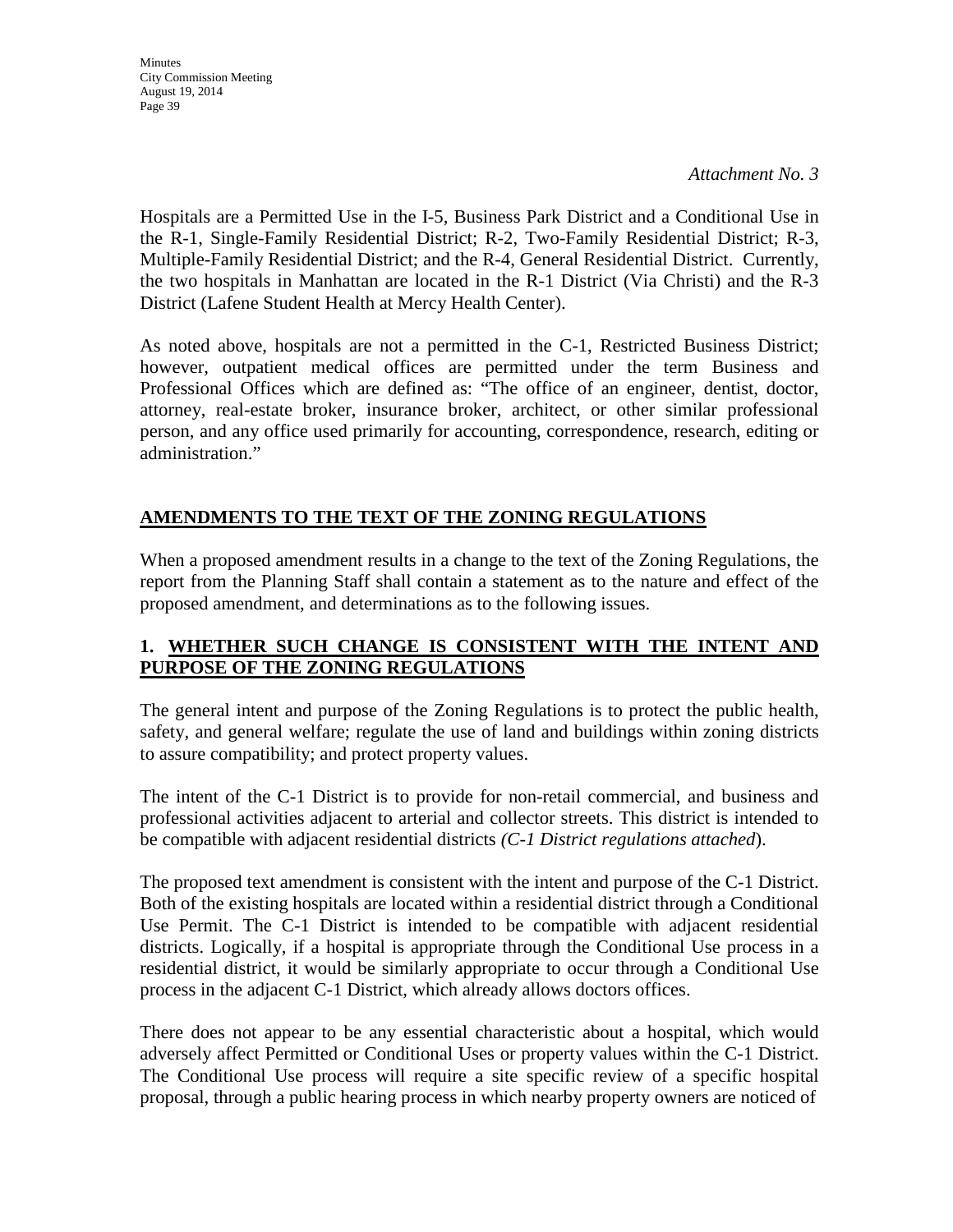the hearing, so that their concerns can be heard. The Board of Zoning Appeals must make written findings of fact regarding the following seven (7) standards when considering a Condition Use:

- (A) The proposed conditional use complies with all applicable provisions of these regulations, including lot size requirements, bulk regulations, use limitations, and performance standards.
- (B) The proposed conditional use will not cause substantial injury to the value of other property in the neighborhood in which it is to be located.
- (C) The location and size of the conditional use, the nature and intensity of the operation involved in or conducted in connection with it, and the location of the site with respect to streets giving access to it are such that the conditional use will not dominate the immediate neighborhood so as to prevent development and use of neighboring property in accordance with the applicable zoning district regulations. In determining whether the conditional use will so dominate the immediate neighborhood, consideration shall be given to:
	- (1) The location, nature and height of buildings, structures, walls and fences on the site, and
	- (2) The nature and extent of landscaping and screening on the site.
- (D) Off-street parking and loading areas will be provided in accordance with the standards set forth in Article VII of these regulations, and such areas will be screened from adjoining residential uses and located so as to protect such residential uses from any injurious effect.
- (E) Adequate utility, drainage, and other such necessary facilities have been or will be provided.
- (F) Adequate access roads or entrance and exit drives will be provided and shall be so designed to prevent traffic hazards and to minimize traffic congestion in public streets and alleys.
- (G) Any other standards for conditional uses that are specifically identified in these regulations.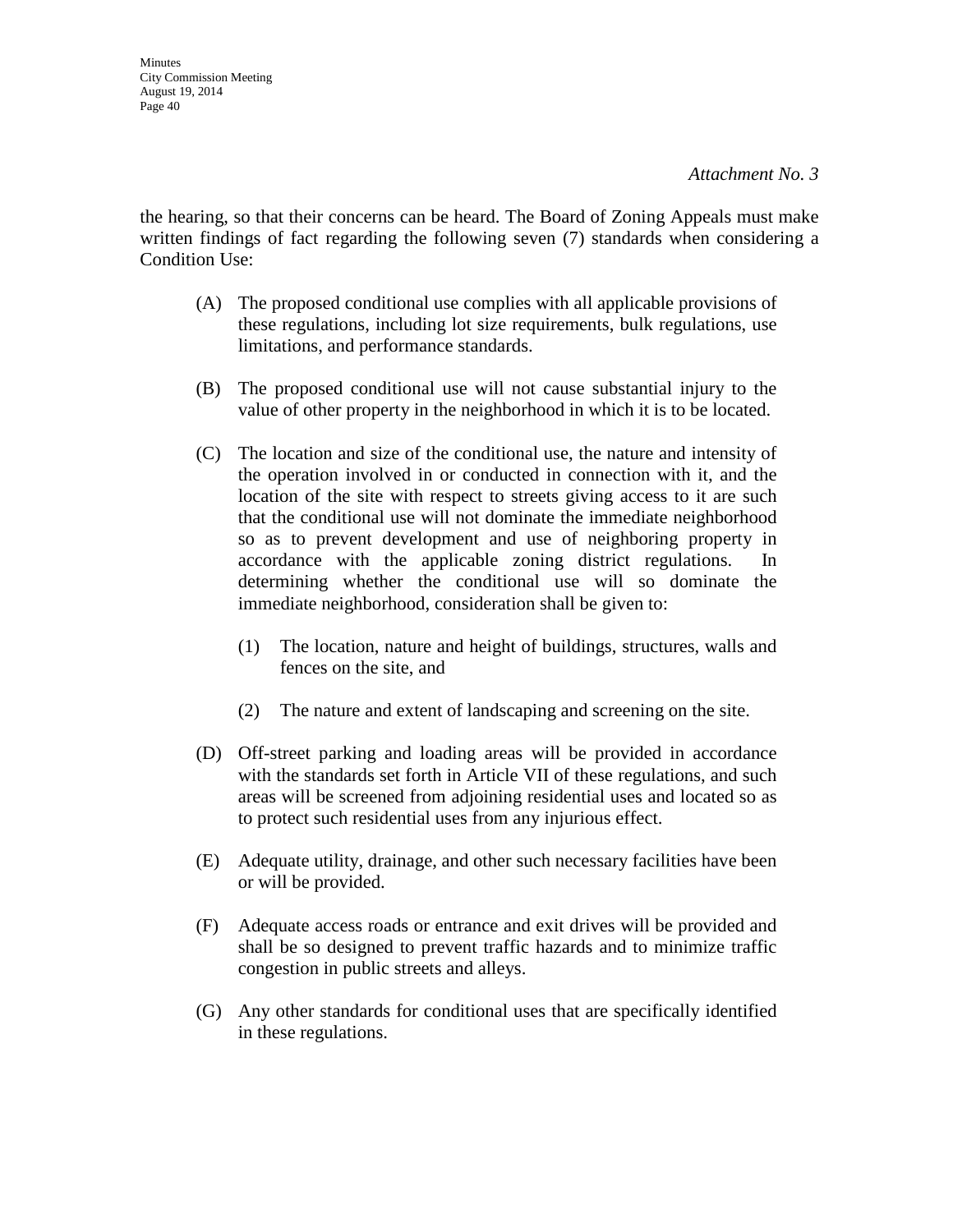In granting a Conditional Use, the Board of Zoning Appeals may impose such conditions, safeguards and restrictions upon the premises benefited by the conditional use as may be necessary to comply with the standards, and to carry out the general purpose and intent of the Zoning Regulations. Failure to comply with all of the conditions, safeguards and restrictions placed on a Conditional Use constitutes a violation of the Zoning Regulation and the Conditional Use Permit.

# 2. **AREAS WHICH ARE MOST LIKELY TO BE DIRECTLY AFFECTED BY SUCH CHANGE AND IN WHAT WAY THEY WILL BE AFFECTED**

The C-1 District is found throughout the city. The largest C-1 District is found along Poyntz Avenue, generally from 6<sup>th</sup> Street, to 17<sup>th</sup> Street. Other C-1 Districts can be found sporadically along arterial and collector streets.

In addition to the properties being affected by the proposed text amendment to the C-1 District, adjacent residential districts could be affected. The review and approval process of the Conditional Use by the Board of Zoning Appeals should mitigate any adverse impacts that may affect adjacent residential and commercial properties. Generally the Board of Zoning Appeals evaluates the impact on adjacent properties by reviewing the size and location of the proposed use, parking requirements, landscaping and screening as per the Conditional Use standards noted above.

No adverse impacts are anticipated on any of the C-1 Districts that will not be fully evaluated through the Conditional Use process.

## **3. WHETHER THE PROPOSED AMENDMENT IS MADE NECESSARY BECAUSE OF CHANGED OR CHANGING CONDITIONS IN THE AREAS AND ZONING DISTRICTS AFFECTED, OR IN THE CITY PLANNING AREA, GENERALLY, AND IF SO, THE NATURE OF SUCH CHANGED OR CHANGING CONDITIONS**

The proposed location of the applicant's mental health hospital cannot be accommodated by the C-1 District because it is not currently listed as a Permitted or Conditional Use in the District. Generally, there have not been changes in the zoning district and surrounding areas, but rather the desire of the applicant to utilize a specific property in the proposed manner to address a community need.

# **4. WHETHER SUCH CHANGE IS CONSISTENT WITH THE INTENT AND PURPOSE OF THE POLICY AND GOALS AS OUTLINED IN THE ADOPTED COMPREHENSIVE PLAN OF THE CITY**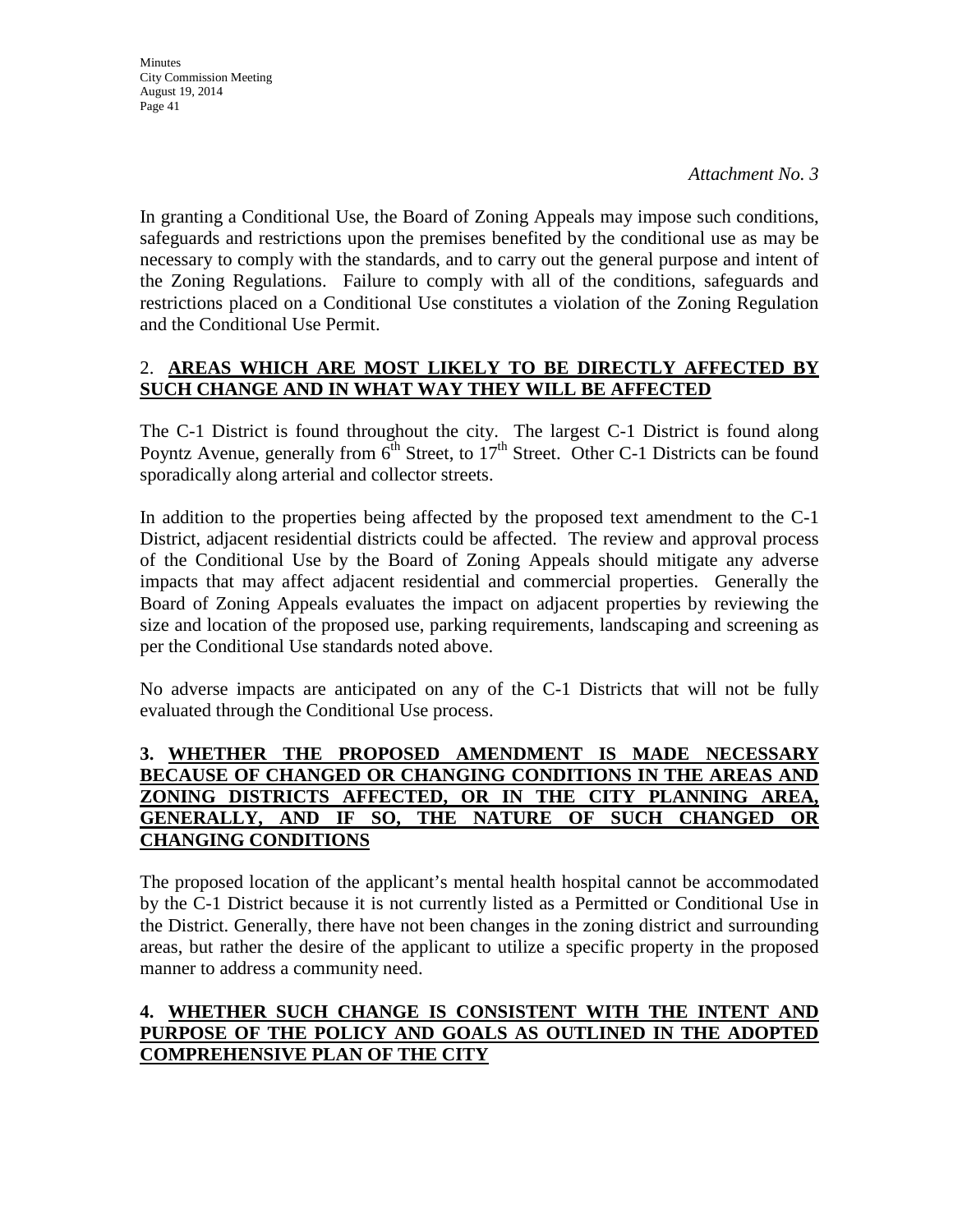**Minutes** City Commission Meeting August 19, 2014 Page 42

#### *Attachment No. 3*

The Comprehensive Plan identifies areas zoned C-1 District as the Office-Research Park (OFF/RP) category, which is generally located along arterial and collector streets. The land uses in the OFF/RP category are described as "high quality employment facilities for uses such as office headquarters, research and development facilities, and educational facilities, as well as locations for light and heavy manufacturing, warehousing and distribution, indoor and screened outdoor storage, and a wide range of other industrial services and operations." The policies of the OFF/RP designation generally refer to campus like settings with open spaces and common spaces. The policies do recognize that the C-1 District in the Poyntz Avenue Corridor from  $17<sup>th</sup>$  Street to Juliette Avenue has special characteristics for business uses.

A hospital would match the land uses intended for the OFF/RP designation and the location of all current C-1 Districts are along arterial or collector streets. The proposed text amendment to add Hospitals as a Conditional Use to the C-1 District is in conformance with the policies of the Comprehensive Plan.

# **ALTERNATIVES**

It appears the MUAPB has the following alternatives concerning the issue at hand. The board may:

- 1. Recommend approval of the proposed amendment to the City Commission, based on the reasons in the Staff Memorandum.
- 2. Recommend denial of the proposed amendment to the City Commission, based on specific reasons.
- 3. Modify the proposed amendment and forward the modifications, along with an explanation, to the City Commission.
- 4. Table the public hearing to a specific date, and provide further direction to City Administration and the applicant.

## **RECOMMENDATION**

City Administration recommends approval of the amendment to the Manhattan Zoning Regulations to amend Article IV, District Regulations, to add hospitals as a Conditional Use to the C-1, Restricted Business District, based on the reasons in the Staff Memorandum.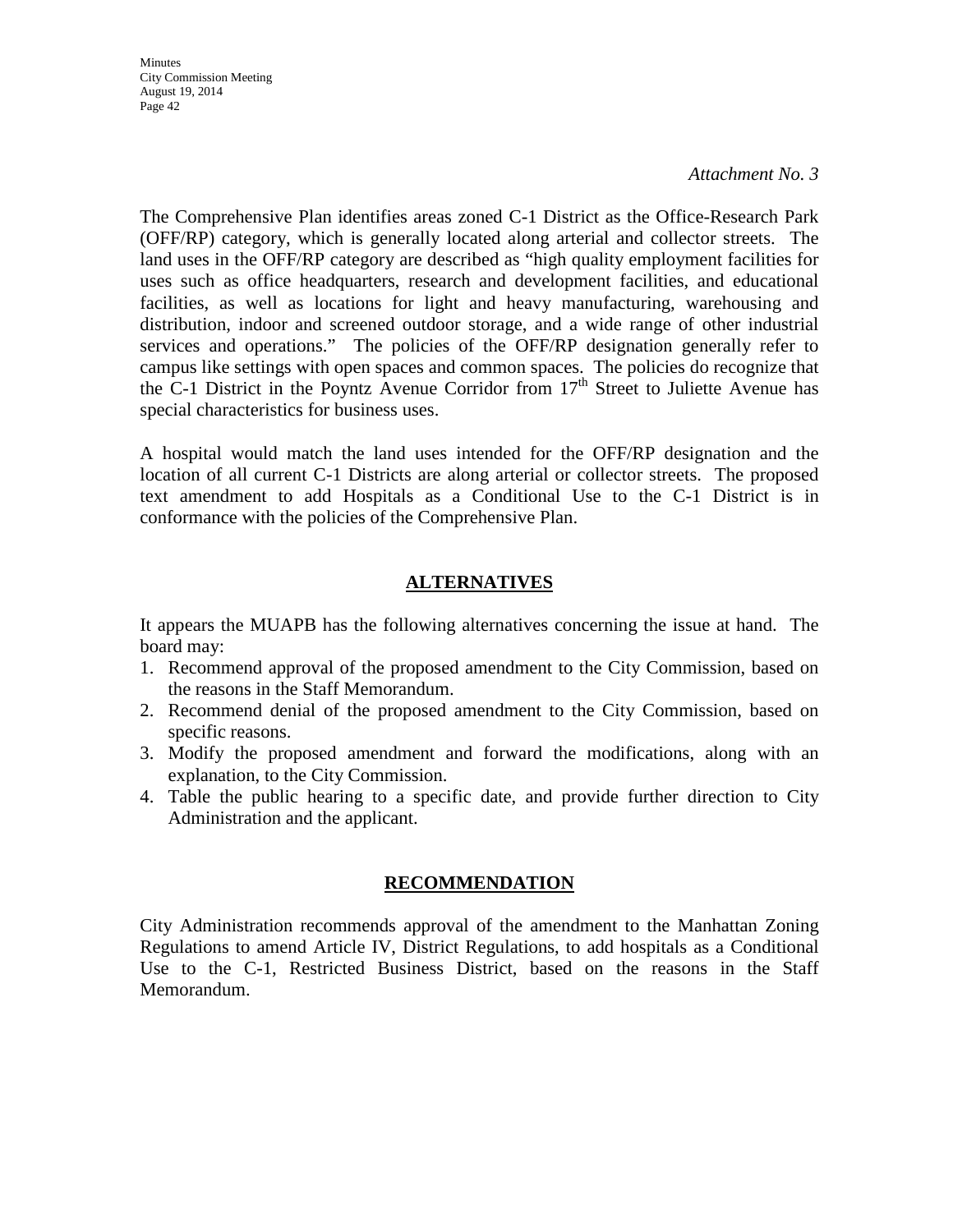Minutes City Commission Meeting August 19, 2014 Page 43

*Attachment No. 3*

## **POSSIBLE MOTION**

The Manhattan Urban Area Planning Board recommends approval of the amendment to the Manhattan Zoning Regulations to amend Article IV, District Regulations, to add hospitals as a Conditional Use to the C-1, Restricted Business District, based on the findings in the Staff Memorandum.

**CB** 14076}AmendZR}Hospitals}C-1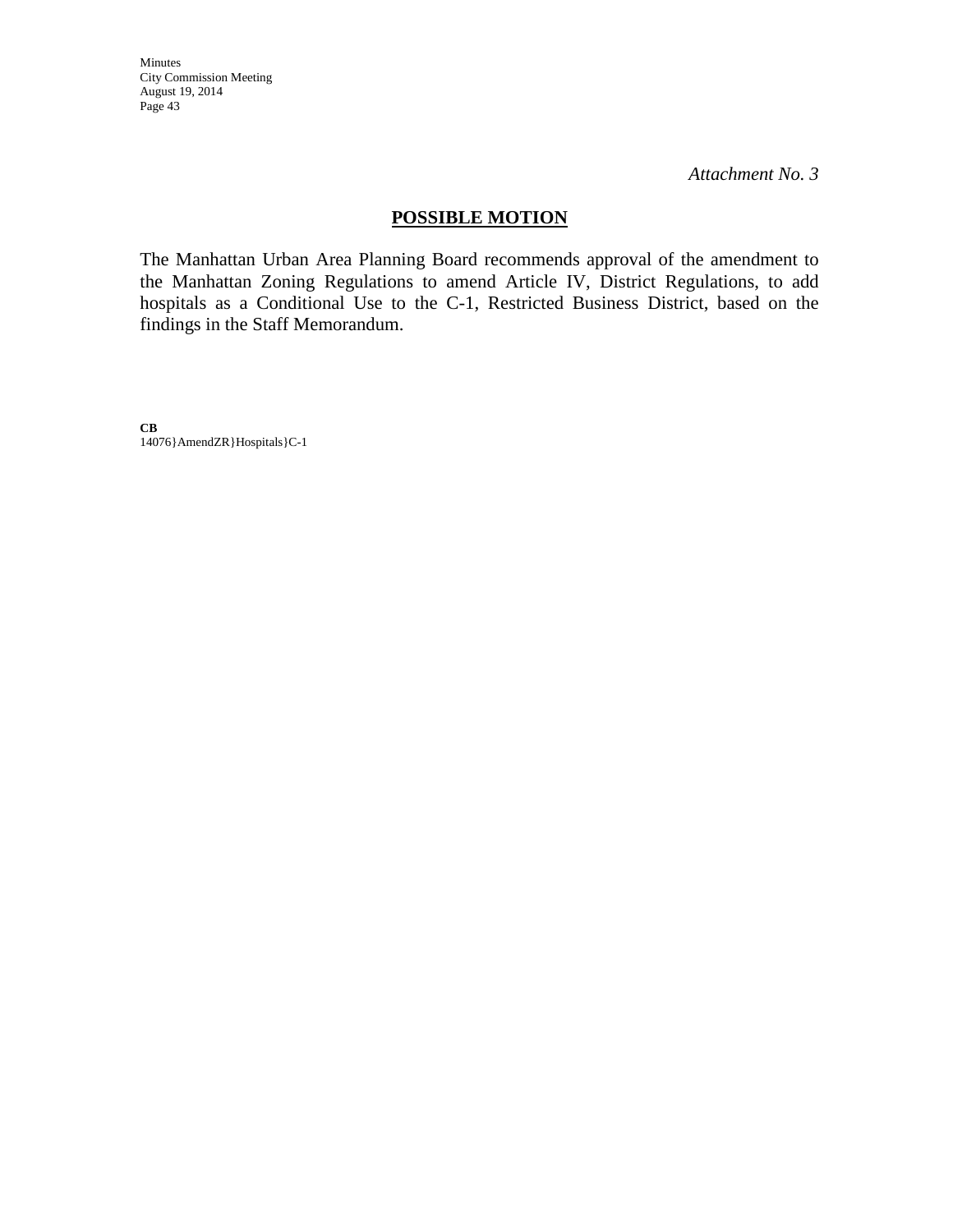#### **STAFF REPORT**

# **ON AN APPLICATION TO REZONE PROPERTY**

The proposed Turnberry Addition is to consist of twenty-two (22) single-family lots.

### **FROM:** R-S, Single-Family Residential Suburban District

**TO:** R-1, Single-Family Residential District

**APPLICANT:** SMH Consultants – Ben Gasper on behalf of the owners; Switchgrass Development – Ben Burton

**ADDRESS:** 4201Suite B, Anderson Avenue, Manhattan, KS 66503;

**OWNERS:** Switchgrass Development – Ben Burton

**ADDRESS:** 3539 Everett Drive, Manhattan, KS 66503

**LEGAL DESCRIPTION:** An unplatted tract in Section 3, Township 10, Range 7 East

**LOCATION:** Generally located immediately to the northeast of the intersection of Grand Mere Parkway and Colbert Hills Drive (*see attached legal description for full details).* 

**AREA:** 14.36 acres (1.37 acres is to dedicated as Grand Mere Parkway right-of-way).

**DATE OF NEIGHBORHOOD MEETING:** May 29, 2014

DATE OF PUBLIC NOTICE PUBLICATION: June 30, 2014

## **DATE OF PUBLIC HEARING: PLANNING BOARD:** July 21, 2014 **CITY COMMISSION:** August 5, 2014

# **THIRTEEN MATTERS TO BE CONSIDERED WHEN REZONING**

**1. EXISTING USE:** The unplatted tract is currently native grass land.

**2. PHYSICAL AND ENVIRONMENTAL CHARACTERISTICS:** The irregularly shaped tract is gently sloped and drains to the north towards the Colbert Hills Golf Course. The site drains towards an existing retention basin used for irrigation by the golf course. The basin is at the upper reach of Little Kitten Creek.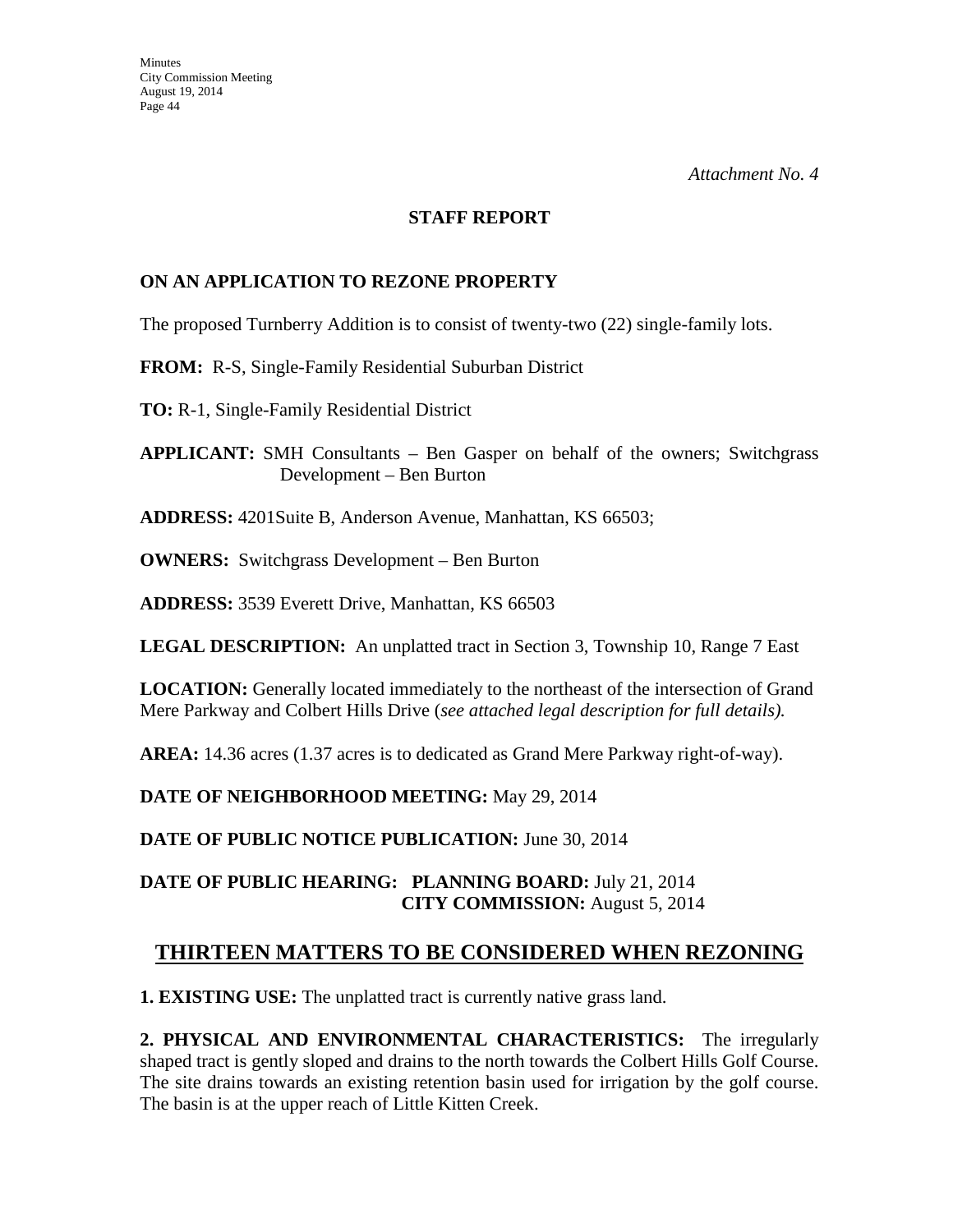### 3. **SURROUNDING LAND USE AND ZONING:**

**NORTH:** Colbert Hills Golf Course; R-S Single-Family Residential District.

- **SOUTH:** Vacant land within Grand Mere Master Planned Community and Colbert Hills Golf Course; County Residential Planned Unit Development, R-S Single-Family Residential District.
- **EAST:** Founders Village PUD, a single-family development and Colbert Hills Clubhouse; Residential PUD and R-S District.
- **WEST:** Vacant land within Grand Mere Master Planned Community and Colbert Hills Golf Course; County Residential Planned Unit Development, R-S Single-Family Residential District.
- **4. GENERAL NEIGHBORHOOD CHARACTER:** The general character of the neighborhood is a mixture of the golf course, including the club house, established single-family homes and multiple-family apartments and developing residential neighborhoods within the comprehensively planned neighborhood in the City.
- **5. SUITABILITY OF SITE FOR USES UNDER CURRENT ZONING:** The site of the proposed Turnberry Addition was annexed and rezoned to R-S District in June, 1999 to accommodate the construction of Grand Mere Parkway and Colbert Hills Drive. The annexation and rezoning pre-date the current Manhattan Urban Area Comprehensive Plan and the adopted Grand Mere Master Plan. The Grand Mere Master Plan designates the area a Hotel (General Commercial (GC)) and Villa #5 (RLM). The Comprehensive Plan reflects that Grand Mere Master Plan's proposed land use. Development in Grand Mere is progressing to ensure attractive and orderly neighborhoods in response to changing market demand.

The site is suitable under the current zoning district to develop a single-family residential subdivision. The proposed Turnberry Addition would need to be altered to increase the lot area and lot depths of several lots to meet the minimum requirements of the R-S District.

## **6. COMPATIBILITY OF PROPOSED DISTRICT WITH NEARBY PROPERTIES AND EXTENT TO WHICH IT MAY HAVE DETRIMENTAL AFFECTS:**

The proposed rezoning to R-1 District is compatible with the surrounding neighborhood with twenty-two (22) single-family lots ranging in size from approximately 0.31 acres to 0.82 acres. A minimal increase in light, noise and traffic can be expected, with minimal impact on the surrounding area by the residential lots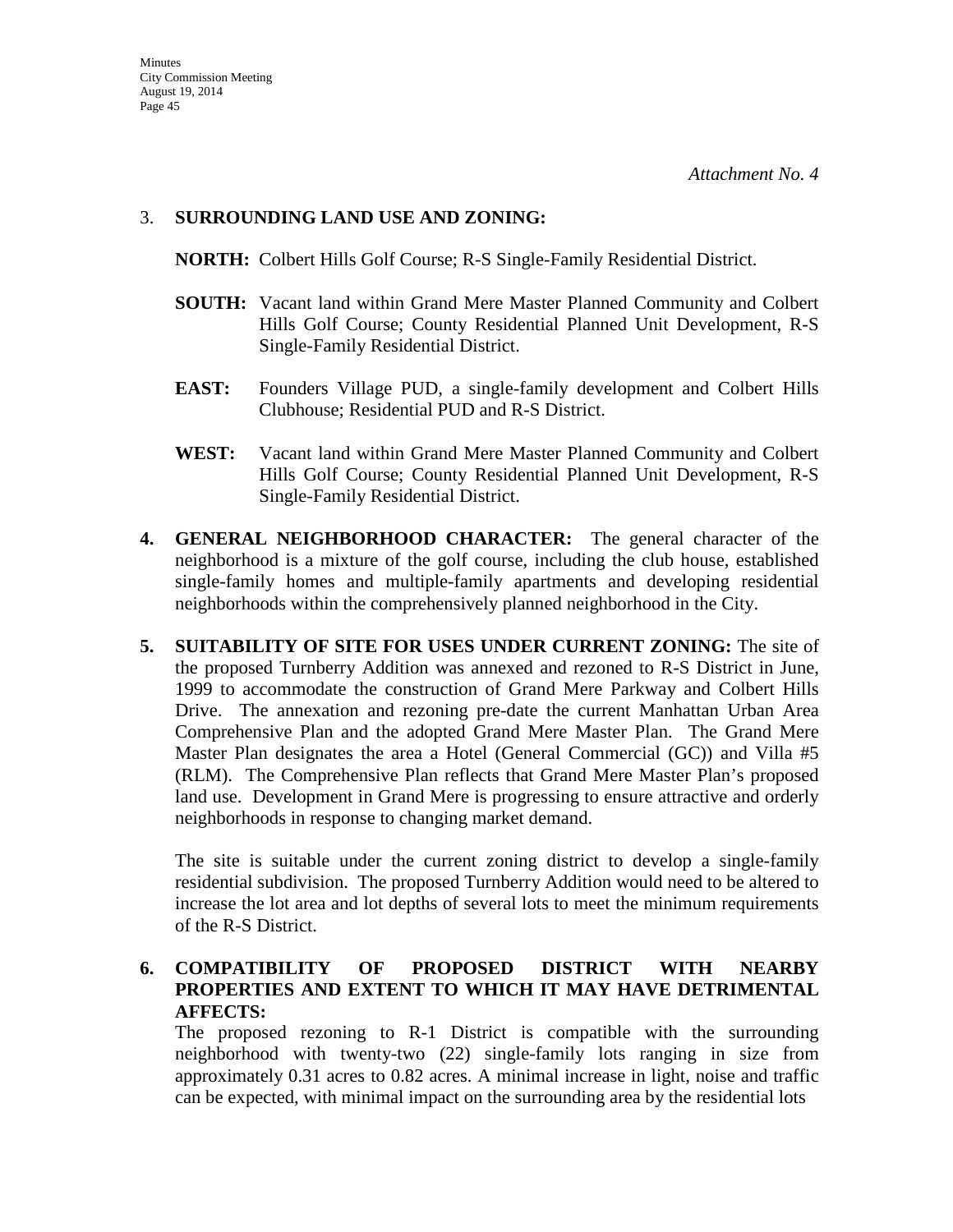in the Turnberry Addition. The proposed subdivision will be similar in size and character to other single-family developments in the Grand Mere Master Plan Community. The Golf Course is located immediately to the north and south. To the west and south is undeveloped land within the master planned community. The only existing neighbors to the proposed development are the single-family attached homes in the Founders Village and the Colbert Hill Clubhouse. Because of distance and similar types of residential uses, these existing developments should not be adversely impacted.

To ensure compatibility within Grand Mere, architectural guidelines and design standards provide for building review and approval. A private design review committee is responsible for enforcement of guidelines and standards *(see below III. COMMUNITY CONCEPTS AND DEVELOPMENT STRATEGY below in Grand Mere Master Plan)*. The guidelines and standards are private and are not part of the rezoning. The policy statements are mentioned because they are part of the Grand Mere Master Plan policies.

As part of the application process, the applicant held a neighborhood meeting. According to the meeting summary, no one attended the meeting.

#### **7. CONFORMANCE WITH COMPREHENSIVE PLAN:**

**THE SITE WAS ORIGINALLY ANNEXED AND REZONED IN 1999, PRIOR TO THE ADOPTION OF THE GRAND MERE MASTER PLAN AND THE CURRENT MANHATTAN URBAN AREA COMPREHENSIVE PLAN. THE TURNBERRY ADDITION IS SHOWN ON THE FUTURE LAND USE MAP AS COMMUNITY COMMERCIAL, CC, AND RESIDENTIAL LOW/MEDIUM DENSITY, RLM. THE WESTERN HALF OF THE REZONING SITE IS DESIGNATED AS CC AND THE EASTERN HALF AS THE RLM DESIGNATION. THE CC AREA IS A DIRECT REFLECTION OF THE GRAND MERE MASTER PLAN DESIGNATING THIS AREA FOR A DESTINATION HOTEL. THE DEVELOPER HAS CHOSEN TO DEVELOP THE SITE AS RESIDENTIAL. THE ADJACENT RLM DESIGNATION IS THE APPROPRIATE SET OF LAND USE POLICIES TO CONSIDER. APPLICABLE RLM POLICIES** *(IN ITALICS)* **IN THE COMPREHENSIVE PLAN INCLUDE:**

*Residential Low/Medium Density (RLM)*

#### *RLM 1: Characteristics*

*The Residential Low/Medium Density designation incorporates a range of singlefamily, single-family attached, duplex, and town homes, and in appropriate cases include complementary neighborhood-scale supporting land uses, such as retail, service commercial, and office uses in a planned neighborhood setting, provided they*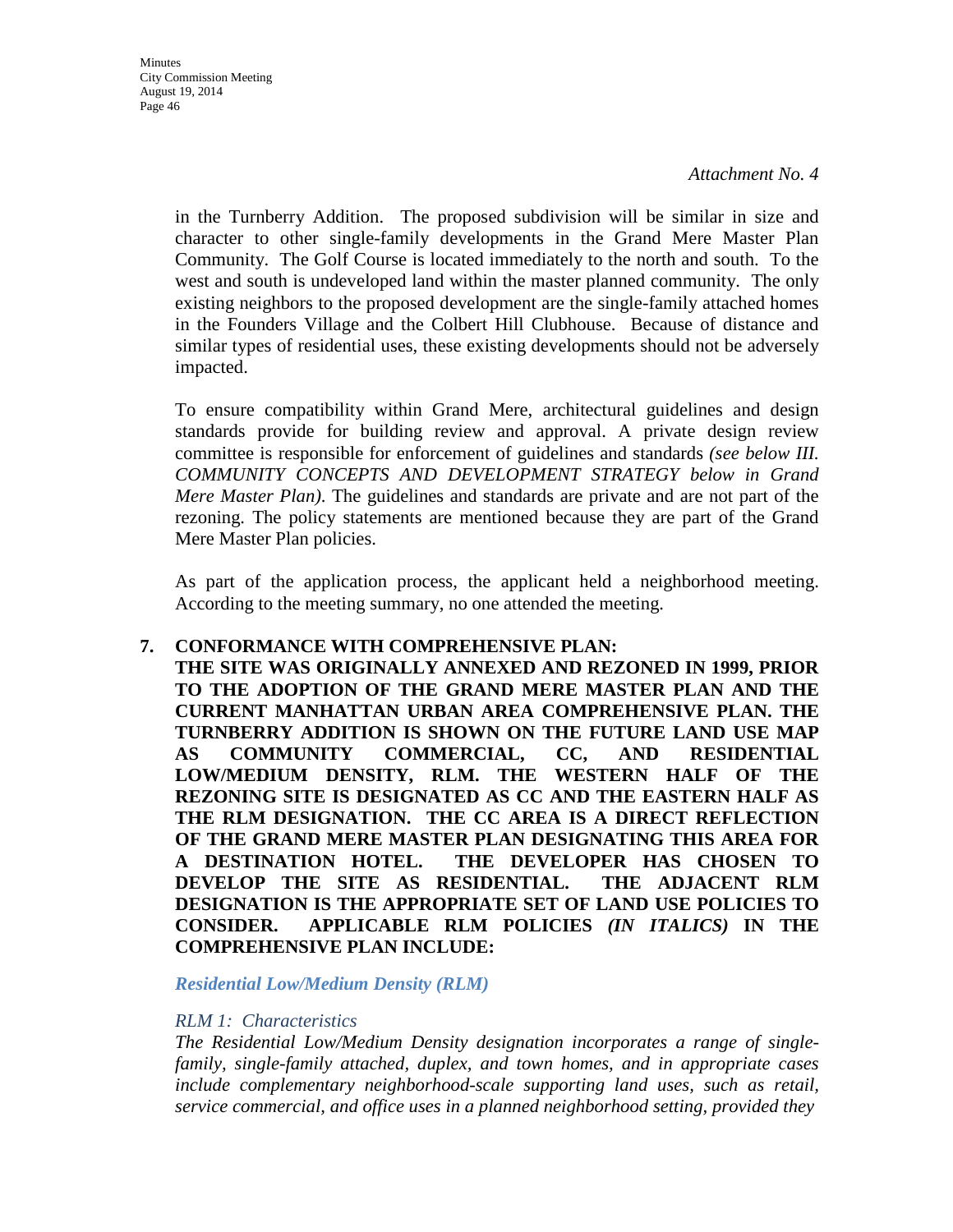*conform with the policies on Neighborhood Commercial Centers. Small-scale multiple-family buildings and condominiums may be permissible as part of a planned unit development, or special mixed-use district, provided open space requirements are adequate to stay within desired densities.* 

#### *RLM 2: Appropriate Density Range*

*Densities in the Residential Low/Medium designation range between less than one dwelling unit/acre up to 11 dwelling units per net acre.* 

#### *RLM 3: Location*

*Residential Low/Medium Density neighborhoods typically should be located where they have convenient access and are within walking distance to community facilities and services that will be needed by residents of the neighborhood, including schools, shopping areas, and other community facilities. Where topographically feasible, neighborhoods should be bounded by major streets (arterials and/or collectors) with a direct connection to work, shopping and leisure activities.*

#### **Grand Mere Community Master Plan**

The Grand Mere Community Master Plan was originally adopted in April 2000 and is included as a specific Land Use Element of the current Comprehensive Plan adopted in 2003. The Grand Mere Plan is a more detailed level neighborhood plan for the entirety of Grand Mere, which notes the area to be Hotel 8.3 acres (GC) and a portion of Villas #5 4.4 acres (RLM). The eastern half of Villas #5 has already been developed as the Founders Village PUD. As mentioned above, it is apparent that the market does not support a destination hotel at this location. The applicant has proposed to develop the site within policies of the Single Family (RLM), rather than the Villas description. See below under Residential Types for the Single Family and Villas RLM description.

Applicable policies *(in italics)* from the Grand Mere Master Plan include:

#### *PROJECT INTENT*

*The overall Land Use Amendment is intended to create a community designed within a park. By responding to the natural terrain, preserving natural corridors, protecting the slopes and riparian environment, a harmonious relationship with the land can be created for the community.*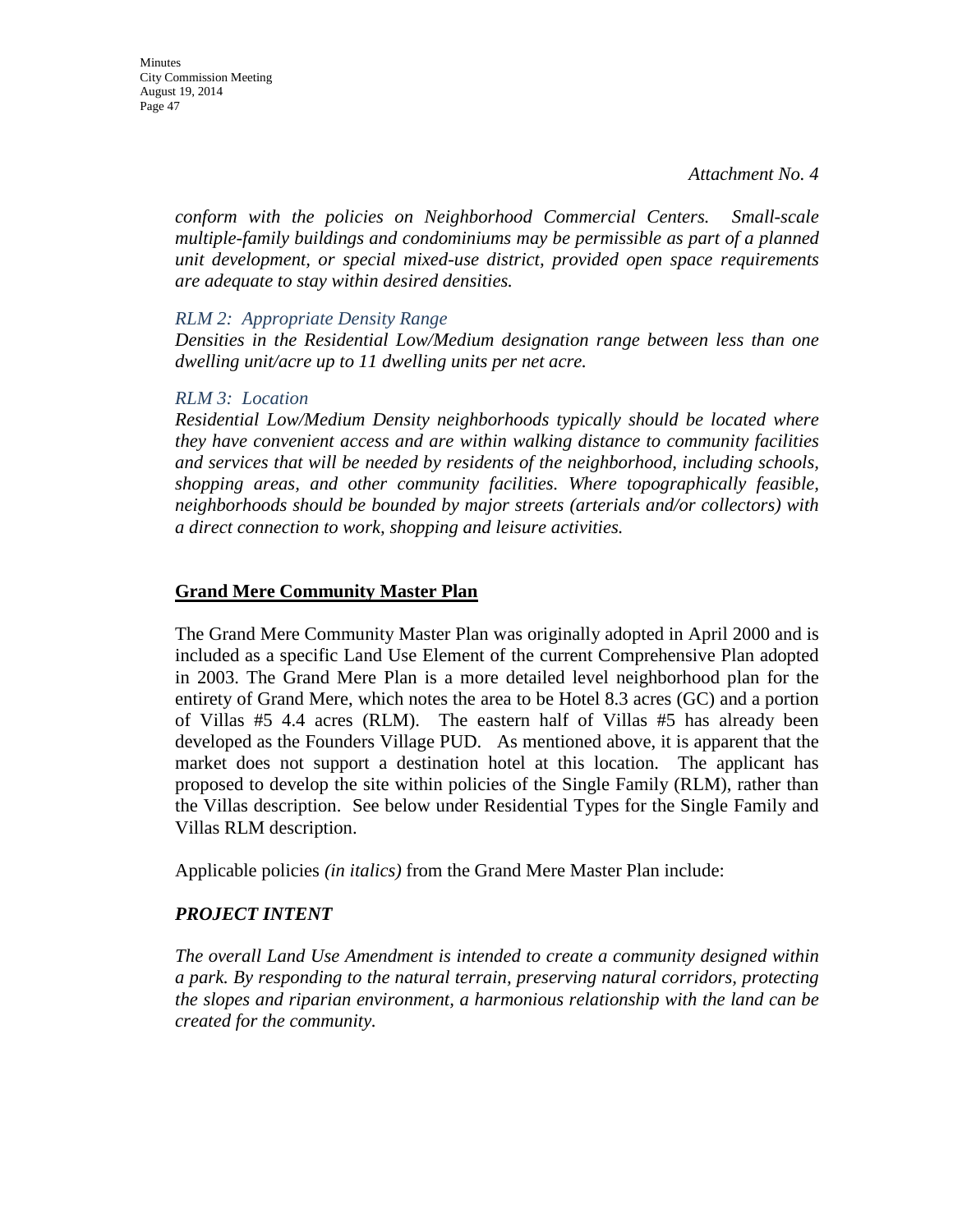**Minutes** City Commission Meeting August 19, 2014 Page 48

> *Grand Mere is envisioned as an upscale residential community, with the University's Colbert Hills Golf Course and preserved open space interwoven throughout the development. The community is made up of individual neighborhoods defined by open space features, topography, connection to the Grand Mere Parkway, and the golf course. A strong joint effort has integrated the golf course design (Colbert Hills) and the overall community design (Grand Mere Development). The interconnectivity of automobile circulation, pedestrian/bicycles, and open space, as well as residential neighborhood placement and overall community utility location, has created a well integrated community with both future residences and community recreation as the main focus. Flexibility is built into the land use plan to allow the development to respond to market demand.*

> *Specific types of residential product may subtly change in the future due to market demand as the development pattern becomes clearer and as the community matures. The community will offer a high level of design quality, architectural variety, and a wide range of housing types to address the potential markets appropriate for an upscale development.*

## *5 KEY DESIGN CONCEPTS*

## *1. Create a high quality residential community*

*Create a community of villages, residential neighborhoods, and neighborhood commercial areas centered along the projects' spine, Grand Mere Parkway. Through the use of architectural design guidelines and development reviews the quality of building construction will be maintained at the highest level.*

#### *2. Integrate the Natural Environment*

*Preserve the natural slopes and open space features. Provide a visual connection to the natural beauty of the development: the golf course in the valleys, the long vistas/views, and the prairie environment.*

#### *3. Offer a Variety of Residential Living*

*Offer a wide range of residential products and lot types to address the market demands of the well informed and upscale consumer. An integrated community of many housing types will help to provide an interesting streetscape, a quality neighborhood texture, and a sustainable development.*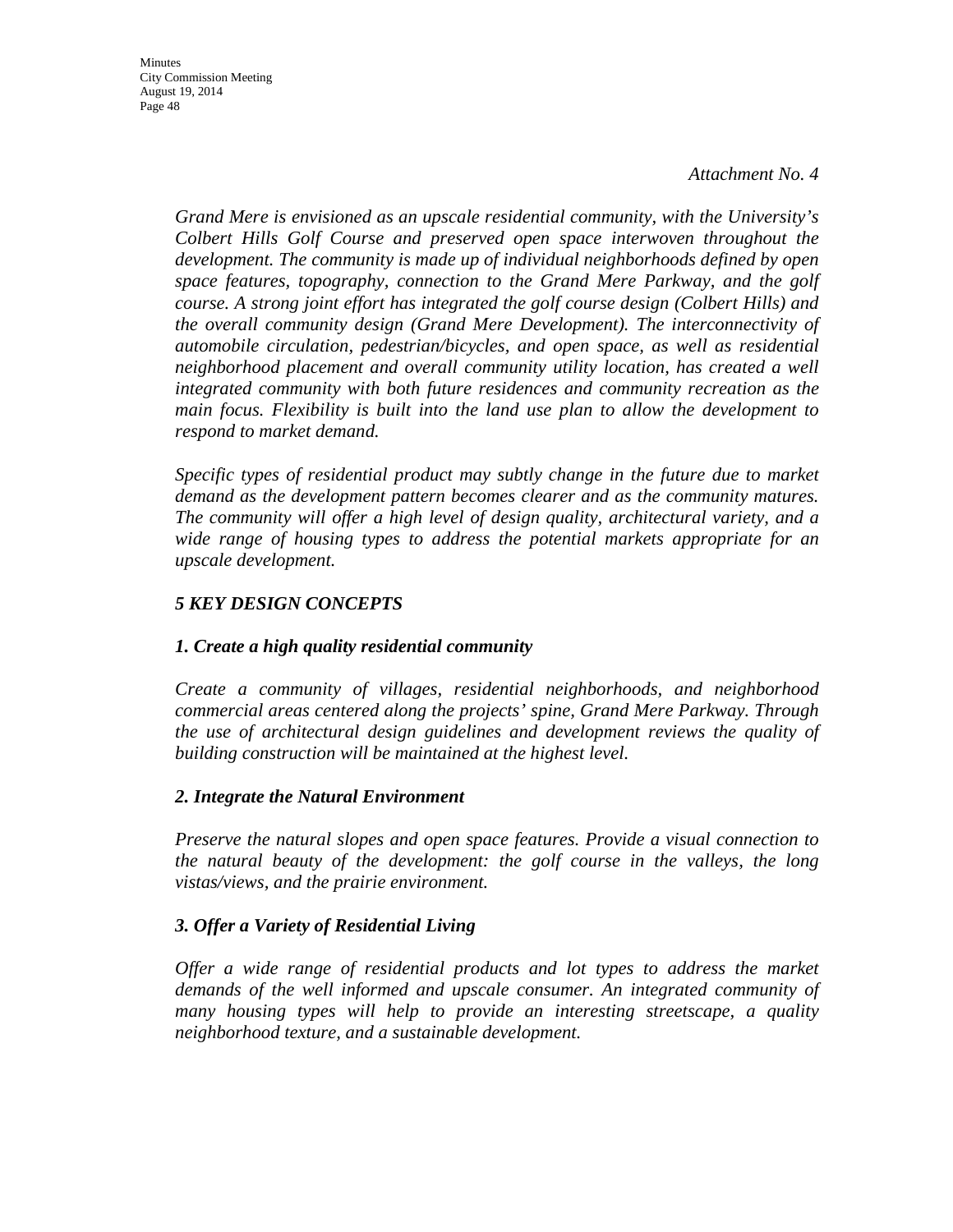#### *4. Create a Pedestrian/Bicycle System*

*Provide pedestrian/bicycle connections throughout the development, following the Grand Mere Parkway, open space corridors and the linear park connections provided as part of the Master Plan along Little Kitten Creek and the continuation of the Hudson trail.*

*Grand Mere Community Overall Development Plan* 

### *III. COMMUNITY CONCEPTS AND DEVELOPMENT STRATEGY*

*Grand Mere is proposed as a Master Planned Community consisting of a wide range of*

*residential housing types and densities and will be utilizing both Planned Unit Development and Conventional Zoning Development standards based on specific sites and development types.*

*The overall Grand Mere Project consists of 1,054 (estimated) acres, including the Colbert Hills Golf Course. Rather than dispersing development throughout the entire property, the project purposes to "concentrate" neighborhood development within residential and commercial villages on approximately 543 acres preserving almost 50% of the land as natural open space or golf course. This concept, while proposing a variety of home types and densities, provides large natural open spaces, golf course amenity for the general public, and peripheral residential villages as large lot or low density residential products that create an overall density (1.5 du/ac) for the site, consistent with the surrounding neighborhoods. All housing types shall belong to the Master Homes Association, which will be responsible for enforcing the covenants and restrictions, and maintaining the common grounds.*

*Within the community, residential neighborhoods are supported by neighborhood commercial services, which provide a focus and entry element for the development. These neighborhood office and retail villages are envisioned as community services located at the development entries along the Little Kitten Creek entry and Kimball Ave. and the future northern entry on Marlatt.*

*Throughout the plan, connecting open space systems, sidewalks and bike trails provide pedestrian connections between residential neighborhoods, public amenities and the neighborhood services. These are planned connections to occur in a variety of types and locations. As each phase of development is planned in detail, the specific pedestrian connections will be part of each village plat and relate back to the overall Circulation Parks & Open Space Plan.*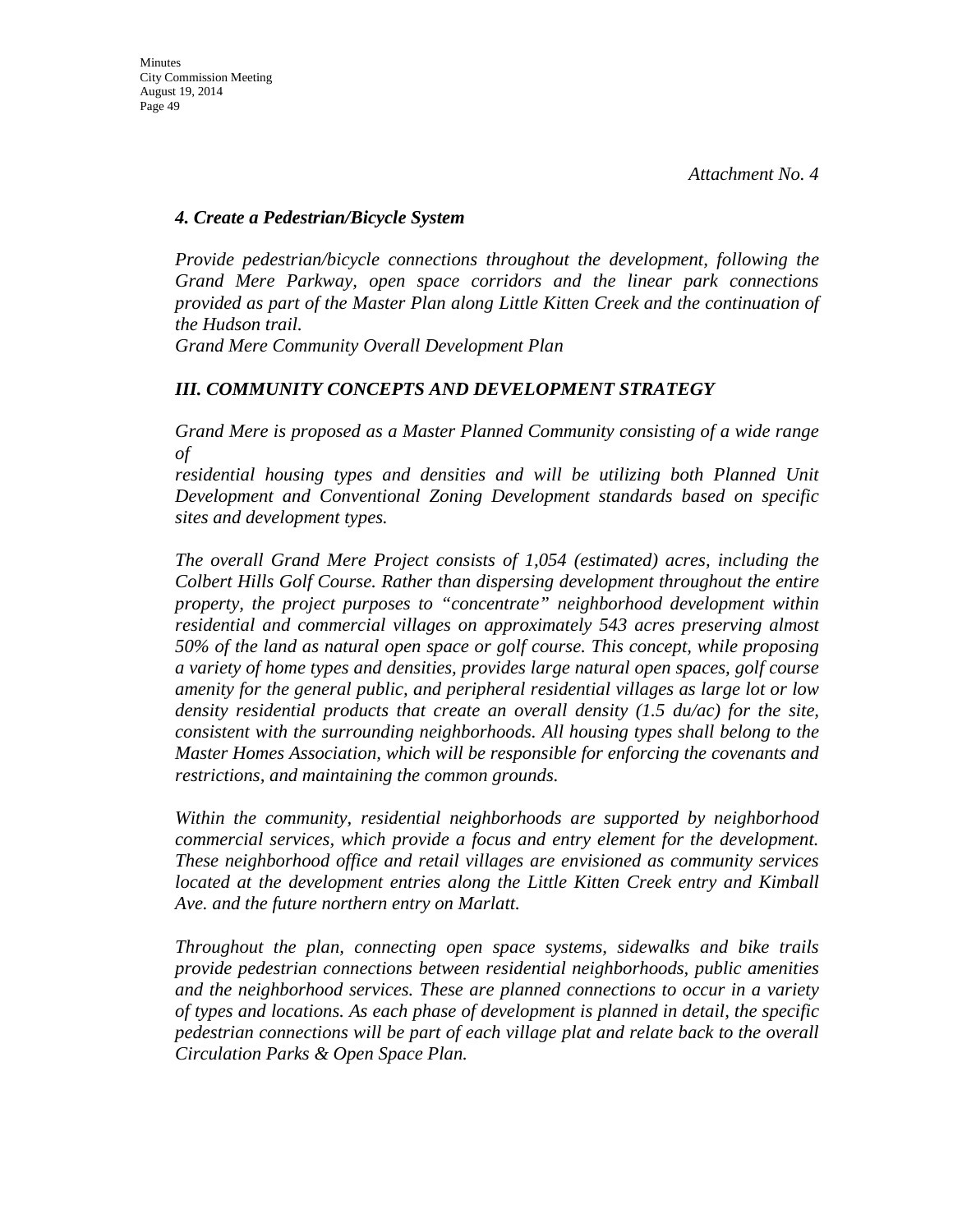*Grand Mere Community Architectural Guidelines and Design Standards will provide*  for the review and approval of all site and building plans for the Grand Mere *property. The Design Review Committee of Grand Mere will be responsible for enforcement of these guidelines and standards. The Developer believes that careful planning and enforcement of design and development standards will ensure orderly, attractive, and lasting development, all of which will preserve and enhance the value of the community.*

#### *A. Residential Neighborhoods*

*The planning concept proposes a wide range of residential uses, with densities ranging from 1 to 20 dwelling units per acre (du/ac) within individual parcels. Generally, individual neighborhoods are envisioned as small enclaves in order to promote a mix of different product types, create intimate neighborhoods, and to build a strong community image from the project's onset. The key to a sustainable successful development is quality design and construction, and a variety of housing price points to attract a wide spectrum of residential consumers. Higher density residential, as well as small lot single-family opportunities are integrated into the community along Grand Mere Parkway, rather than isolated or located along the site's edges. While building a stronger new community, this concept also reduces impact on existing adjacent neighborhoods by focusing the traffic and circulation internally.*

*Residential Types:* The developer has proposed a subdivision that meets the description of Single Family RLM, rather than the Villas designation, although both can be considered as single-family developments.

#### *Single Family RLM*

*The 273.4 acres of single family proposed for grand Mere represents 50% of the total proposed residential acreage. The detached single family products will range in size and density. The village of single family will be developed as parcels and each will be controlled to maximize views, walkouts, and architectural design quality. The Grand Mere Architectural Review Committee will provide design review of the homes and general site development guidance. Each single family village will be signed and themed as a unique part to the overall Grand Mere development and developed as the market demands. Each parcel will provide internal open space, storm drainage controls, and pedestrian linkages between the villages in addition to the designated Grand Mere Circulation Park & Open Space Plan.*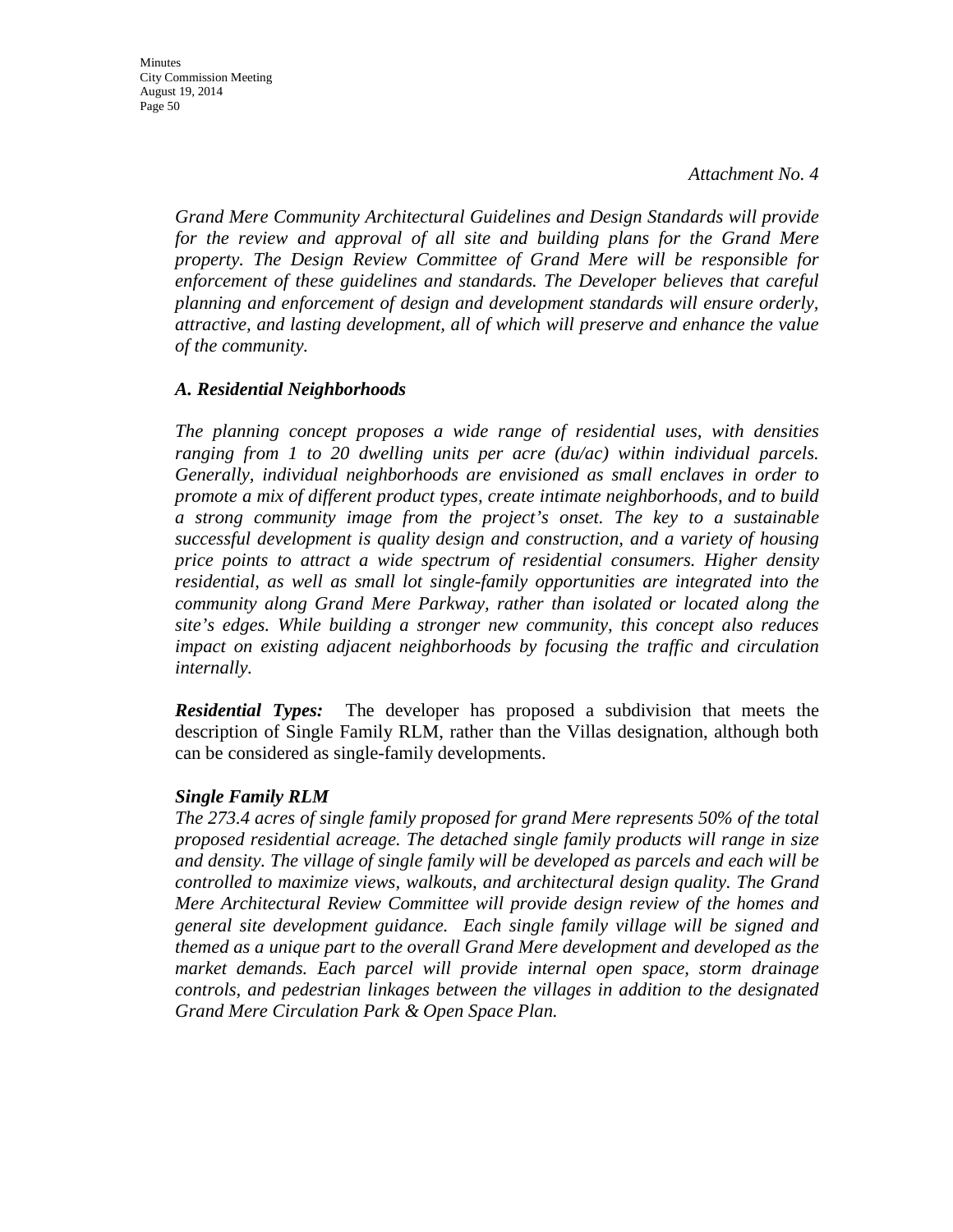#### *Villas (RLM)*

*The villa parcels are located in niches and high quality view areas along the parkway and within the development along the golf course. Villas are single family homes that provide an alternative to the maintenance requirements needed for a typical single family home. The villa concept is an upscale residential product that generally provides master bedroom on the first floor and expansion space either up or down for additional bedrooms or entertainment. Villa Homes Association dues create the revenue to provide maintenance for landscape, snow removal, and in some cases, maintenance of the home.*

#### *Golf Course Villas*

*As part of the Colbert Hills Golf Course Clubhouse complex, villas are planned along the 9th fairway. The villas would occur in a cluster of 10 units in one phase. These homes may be two attached single family dwellings with strong architectural theme and design controls in concert with the proposed golf clubhouse architecture. Private auto courts with off street parking will access the homes.*

#### *Grand Mere Villas*

*These villas will be attached and detached depending on the parcel and market demands. Two and three car garages would be provided. Each village will have its own theme signage and architectural design controls. The villages would be developed in phases of 5 – 15 acres.*

#### *C. Streets and Circulation System*

*Residential streets within Grand Mere are envisioned as a key element of "neighborhood quality," offering a place to walk and play, as well as to drive and park. The streetscape in and along the roads will reflect the quality of the community through the use of signage monumentation and landscaping depending on the location and natural conditions of the space providing strong visual "cues" to better orient drivers to their locations and destinations.*

*When utilizing the approved Manhattan street system standards the hierarchy, streetwidths, design speeds, and travel/parking lanes are consistent and will not compromise auto on-street parking, or bike and pedestrian access. The street layout will frame important views and vistas, including buildings, golf course, and natural features. On-street parking is available on all local streets.*

*The Master Planned Community will be accessed from Kimball Avenue and Marlatt Avenue. Additional access points into the Community from surrounding residential streets are shown on the Master Plan.*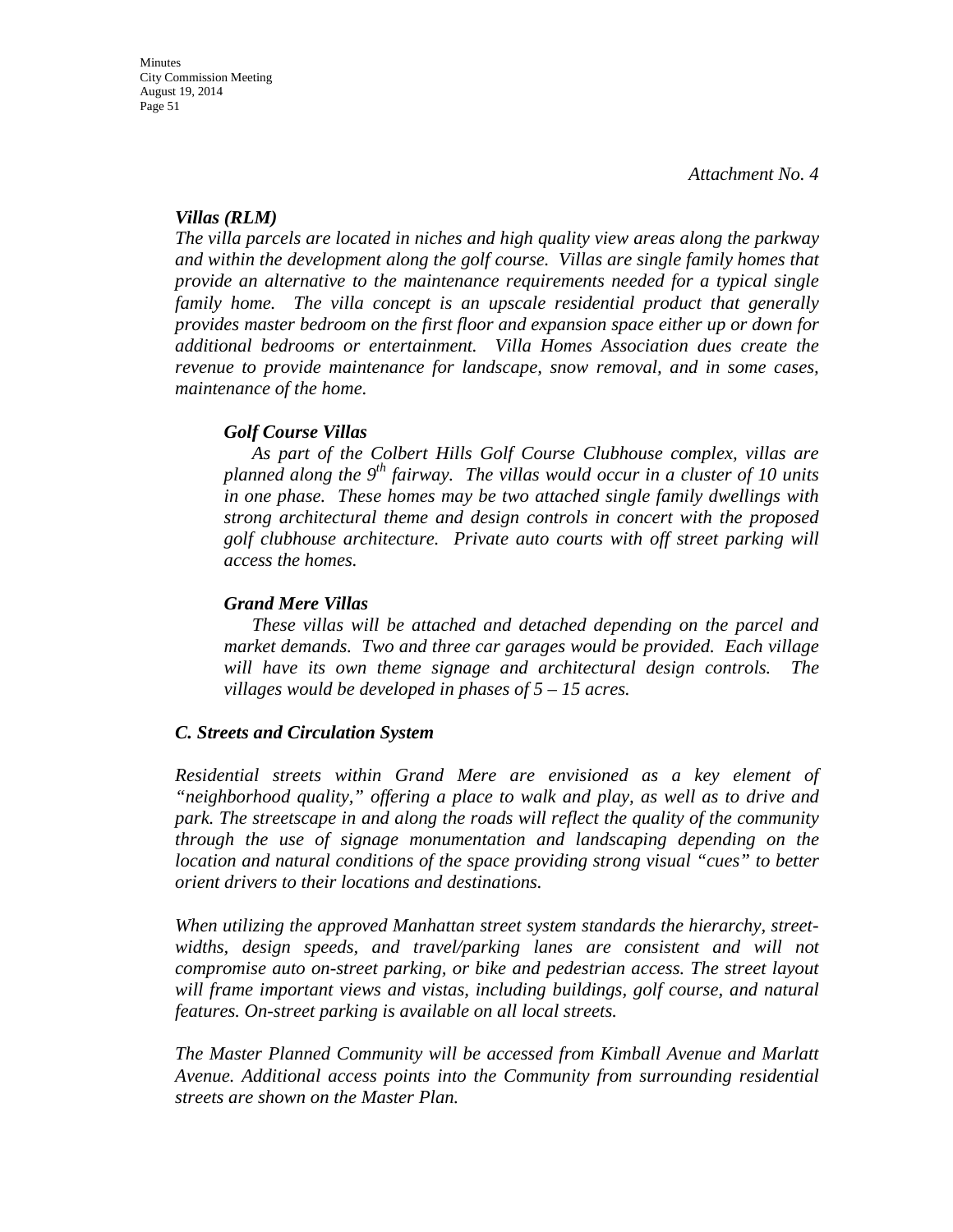### *D. Pedestrian and Bicycle Circulation System*

*Connectivity with the City of Manhattan Linear Park Master Plan is our main focus for the overall trails system. A comprehensive pedestrian and bicycle system is proposed for the community to provide access to individual neighborhoods, the Club Facility and Hotel site, commercial services, and open space amenities~ Elements include both off-street and on street bike paths, natural unimproved trails, and a 17.2 acre linear park along Little Kitten Creek. An easement shall be provided for the extension of the Hudson trail northward, along the east property line to northeast corner section 3-10-7. All trail/path systems will be site- specifically designed at the time of construction. Each will be reviewed on a site-by-site basis to ensure sensitive placement and minimum disturbance. This will be coordinated with the Park & Recreation Board and the Parks and Recreation Department.*

## *G. Golf Course Development*

*The Grand Mere development drainage and detention system shall be designed to work in concert with the golf course drainage and detention system. The course was designed to meet the environmental goals of the Audubon International Signature Status Program.*

#### *Bike Paths, Trails and Sidewalks*

*Bike paths, trails and sidewalks are provided along the internal streets and open spaces to provide internal connections between the villages where possible. See the Circulation Parks & Open Space Plan*

## *M. Current School District Boundaries*

*The school district boundary between Manhattan U.S.D. 383 and Riley County U.S.D. 378 divides Grand Mere into east and west jurisdictions crossing the property beginning at the S.W. Corner of Section 3-10-7 and continuing north to the N.W. Corner of Section 3-10-7.*

Approximately half of the site is designated as Community Commercial (CC) by the Manhattan Urban Area Comprehensive Plan and Hotel (GC) by the Grand Mere Master Plan. It was envisioned that a destination hotel would be developed at this site. The developer has determined that the market for such a development is not present and has proposed a single-family residential subdivision. The most appropriate future land use designation in the Comprehensive Plan is Residential Low to Medium Density and Single Family (RLM) in the Grand Mere Master Plan.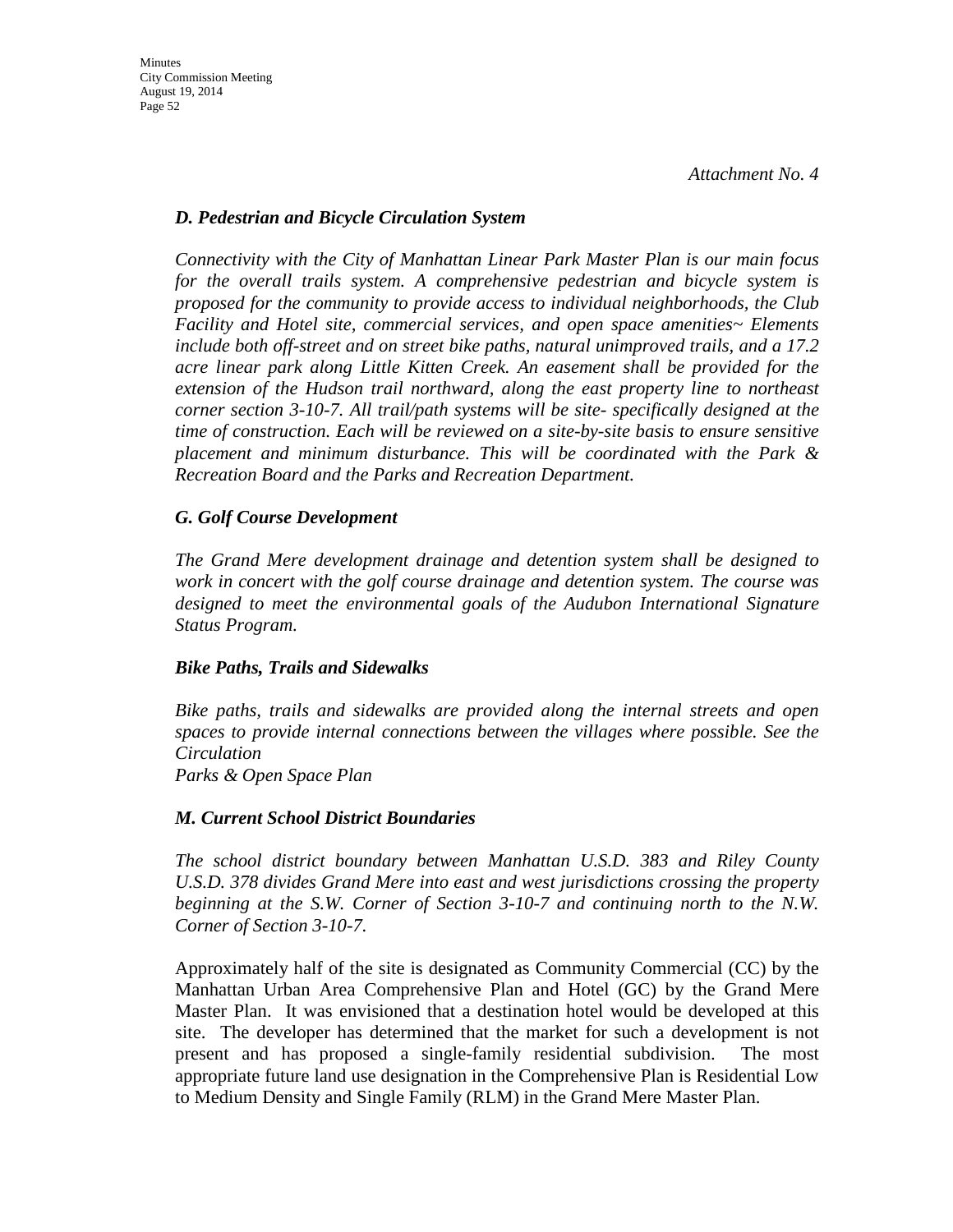Minutes City Commission Meeting August 19, 2014 Page 53

> The density in the Turnberry Addition is 0.53 dwelling units per net acre. The Comprehensive Plan suggests a density of less than one, to eleven (11) dwelling units per net acre is appropriate in the RLM category and the Grand Mere Plan suggests a range of 1-20 dwelling units per acre in individual parcels and an overall density in all of Grand Mere of 1.5 units per acre.

> **THE PROPOSED REZONING OF THE TURNBERRY ADDITION CONFORMS TO THE POLICIES OF THE** Grand Mere Master Plan and the Manhattan Urban Area Comprehensive Plan, based on the current market realities.

#### **8. ZONING HISTORY AND LENGTH OF TIME VACANT AS ZONED:**

| August 7, 1997  | Board of County Commissioners approve Preliminary<br>Development Plan of the Wildcat and Colbert Hills PUD                                                           |
|-----------------|----------------------------------------------------------------------------------------------------------------------------------------------------------------------|
| August 14, 1997 | Board of County Commissioners approve Final Development<br>Plan of the PUD                                                                                           |
|                 | September 10, 1998 Manhattan Urban Area Planning Board recommends of the<br>annexation of Tract IX.                                                                  |
| October 6, 1998 | City Commission approves first reading of annexation of Tract<br>IX.                                                                                                 |
| April 5, 1999   | Applicant revises annexation boundaries for Tract IX and<br>submits new application and Planning Board recommends<br>approval of annexation of Tract IX and Tract X. |
| April 20, 1999  | City Commission approves first reading of annexation of Tract<br>IX and Tract X.                                                                                     |
| May 3, 1999     | Planning Board recommends approval of rezoning of Tract IX<br>and Tract X, to RS District.                                                                           |
| May 18, 1999    | City Commission approves first reading of rezoning of Tract IX<br>and Tract X, to RS District.                                                                       |
| June 1, 1999    | City Commission approves annexation and zoning of Tract IX<br>and Tract X.                                                                                           |
| June 7, 1999    | Manhattan Urban Area Planning Board approves Preliminary<br>Plat of Colbert Hills Addition.                                                                          |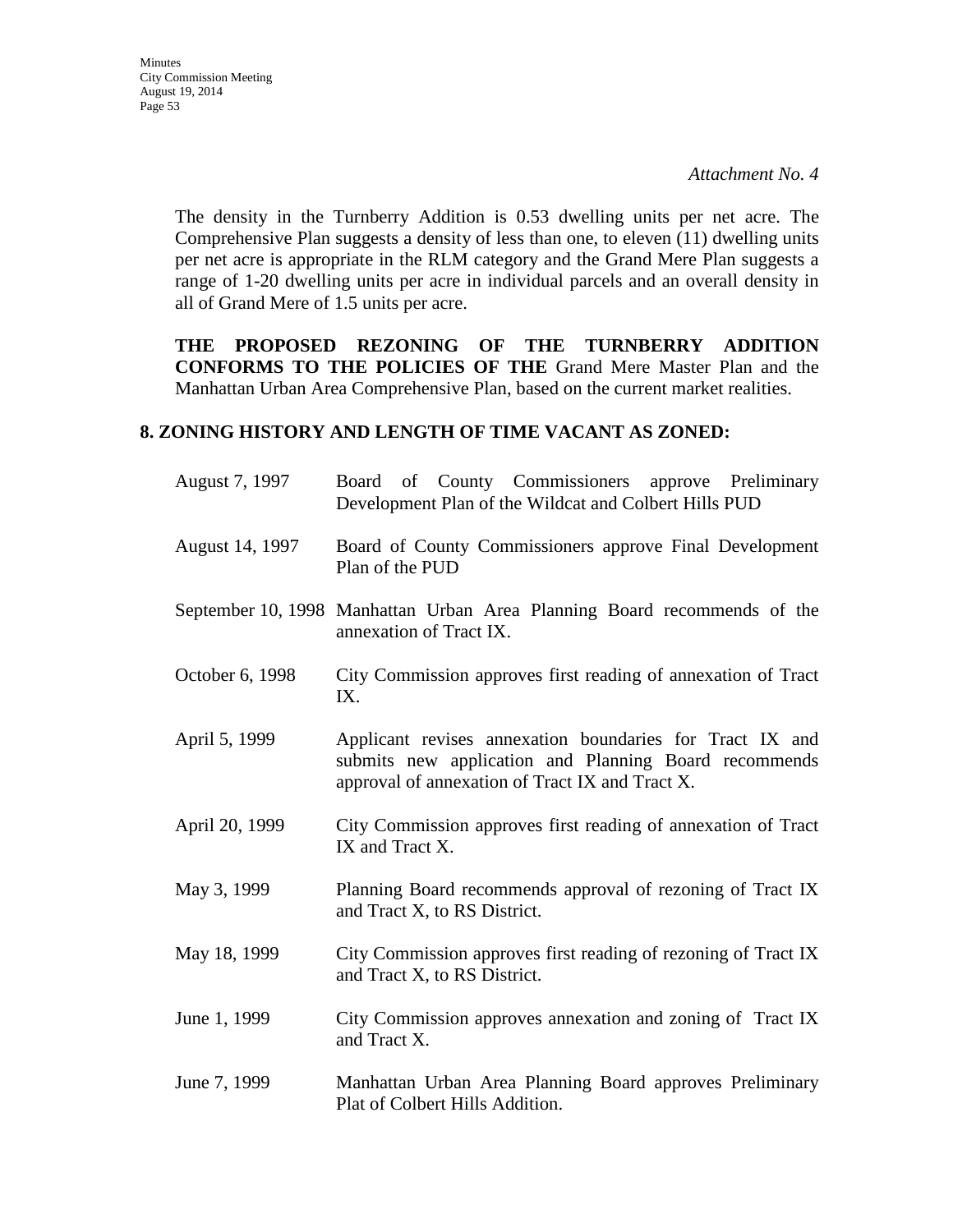**Minutes** City Commission Meeting August 19, 2014 Page 54

*Attachment No. 4*

| July 8, 1999    | Manhattan Urban Area Planning Board approves Final Plat of<br>Colbert Hills Addition.                                                                                                                                                                                                                                   |
|-----------------|-------------------------------------------------------------------------------------------------------------------------------------------------------------------------------------------------------------------------------------------------------------------------------------------------------------------------|
| July 20, 1999   | City Commission considers acceptance of easements and rights-<br>of-way.                                                                                                                                                                                                                                                |
| July 6, 2000    | Planning Board recommends approval of annexation of 9 tracts<br>of land, rezoning of 12 tracts to RS District and vacating the<br>Final Plat; and approves a new Final Plat of the Colbert Hills<br>Addition.                                                                                                           |
| August 1, 2000  | City Commission approves first reading of ordinances annexing<br>9 tracts being traded to Colbert Hills, rezoning 12 tracts being<br>traded to Colbert Hills, and vacating the Final Plat of Colbert<br>Hills Addition.                                                                                                 |
| August 15, 2000 | City Commission considers approval of Ordinance No. 6156<br>annexing 9 tracts, and Ordinance No. 6157 rezoning 12 tracts<br>being traded to Colbert Hills; and Ordinance No. 6158 vacating<br>the Final Plat of Colbert Hills; and considers accepting<br>easements and r-o-w's on the new Final Plat of Colbert Hills. |

The land has remained vacant.

# **9. CONSISTENCY WITH INTENT AND PURPOSE OF THE ZONING ORDINANCE:**

The intent and purpose of the Manhattan Zoning Regulations is to protect the public health, safety, and general welfare; regulate the use of land and buildings within zoning districts to assure compatibility; and to protect property values.

The proposed rezoning is consistent with the intent and purpose of the Manhattan Zoning Regulations and R-1 District because proposed lot sizes shown on the Preliminary Plat of the Turnberry Addition conform to the minimum requirements of the R-1 District, which is designed to provide for single-family dwellings, and compatible uses, at a density no greater than one dwelling unit per 6,500 square feet. The proposed R-1 District consists of twenty-two (22) lots, which range from approximately 13,479 square feet to 35,563 square feet in area. All lots conform to the requirements of the R-1 District.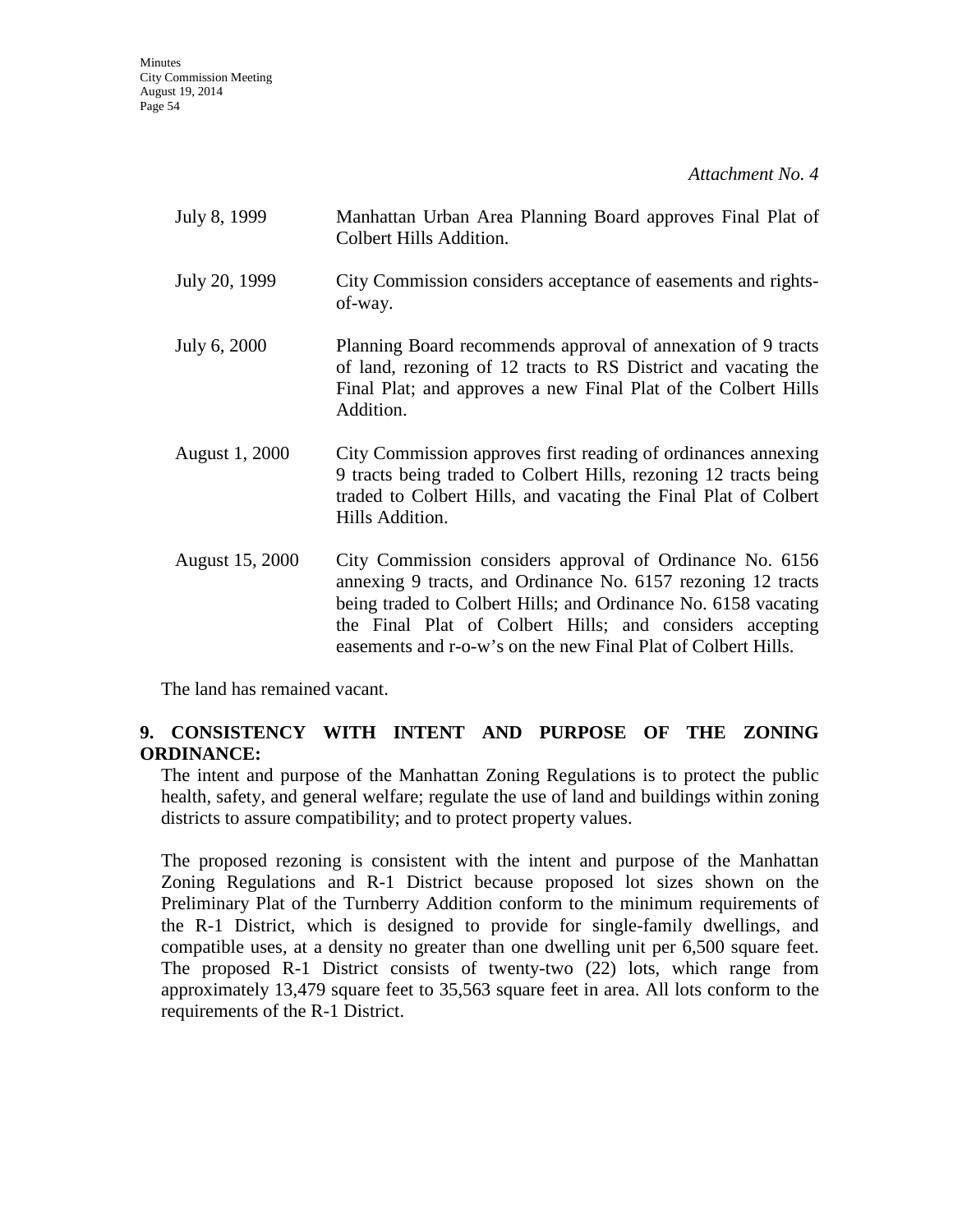**Minutes** City Commission Meeting August 19, 2014 Page 55

*Attachment No. 4*

- **10. RELATIVE GAIN TO THE PUBLIC HEALTH, SAFETY AND WELFARE THAT DENIAL OF THE REQUEST WOULD ACCOMPLISH, COMPARED WITH THE HARDSHIP IMPOSED UPON THE APPLICANT:** There appears to be no gain to the public that denial would accomplish. No adverse impacts on the public health, safety and welfare are expected as a result of the rezoning. Development of the site cannot proceed until the proposed Preliminary Plat and Final Plats are approved. A separate application was submitted for approval of a Preliminary Plat. It may be a hardship upon the owner if the rezoning is denied.
- **11. ADEQUACY OF PUBLIC FACILITIES AND SERVICES:** Adequate street, sanitary sewer and water services are available.

### **12. OTHER APPLICABLE FACTORS:** None

**13. STAFF COMMENTS:** City Administration recommends approval of the proposed rezoning of the Turnberry Addition from R-S, Single-Family Residential Suburban District, to R-1, Single-Family Residential District, based on the findings in the Staff Report.

# **ALTERNATIVES:**

- 1. Recommend approval of the proposed rezoning of the Turnberry Addition from R-S, Single-Family Residential Suburban District, to R-1, Single-Family Residential District, based on the findings in the Staff Report.
- 2. Recommend denial of the proposed rezoning, stating the specific reasons for denial.
- 3. Table the proposed rezoning to a specific date, for specifically stated reasons.

# **POSSIBLE MOTION:**

The Manhattan Urban Area Planning Board recommends approval of the proposed rezoning of Turnberry Addition from R-S, Single-Family Residential Suburban District, to R-1, Single-Family Residential District, based on the findings in the Staff Report.

**PREPARED BY:** Chad Bunger, AICP, CFM, Senior Planner

**DATE:** July 10, 2014 CB/vr 14027}SR}TurnberryAdd}RStoR1.docx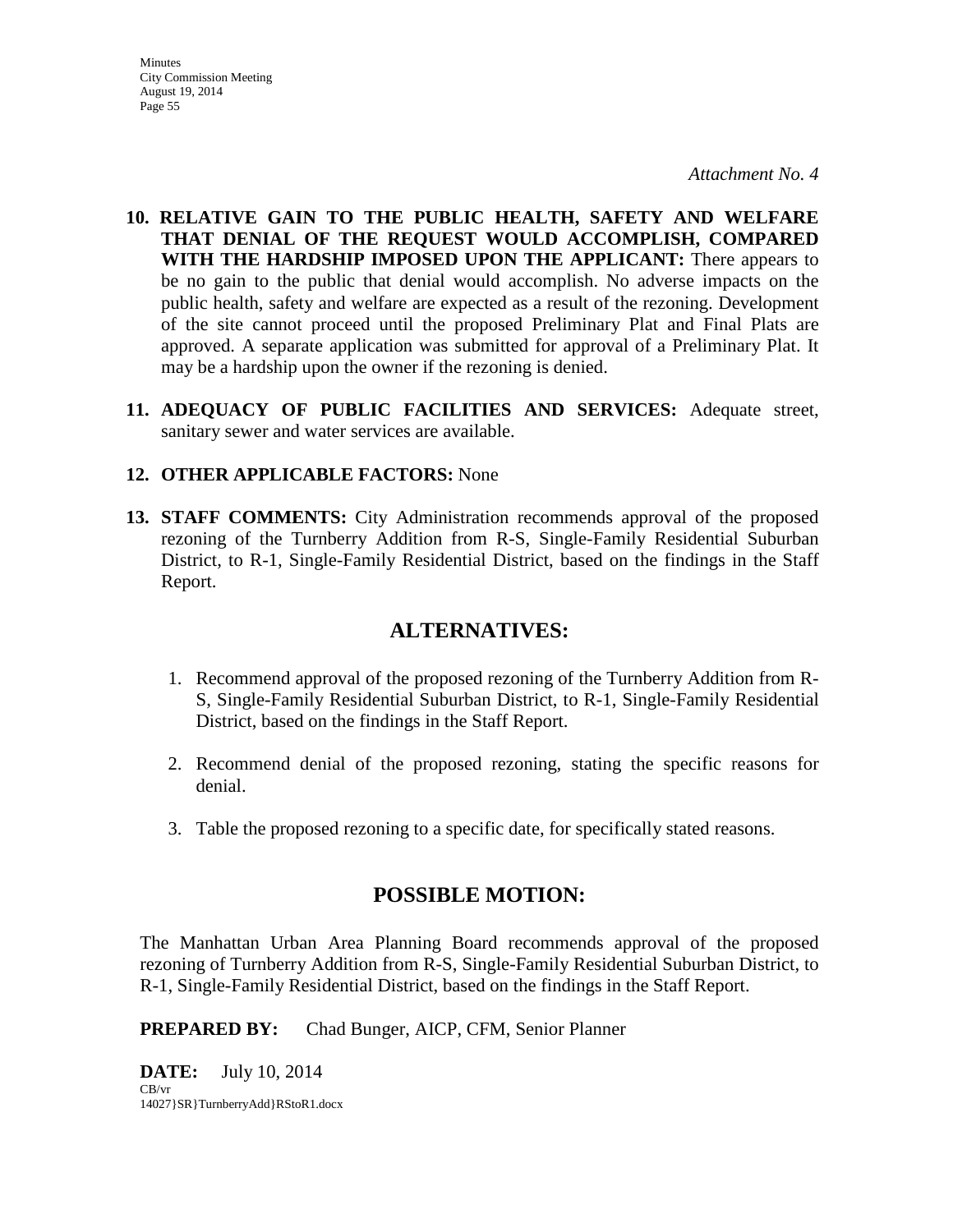#### **STAFF REPORT**

### **ON AN APPLICATION TO REZONE PROPERTY**

The proposed Final Plat of Colbert Hills Addition, Unit Four is to facilitate a "land swap" between the Colbert Hills Golf Course and Grand Mere Development. The area associated with the "land swap" needs to be annexed into the City and rezoned. No development is proposed at this time for the area being annexed and rezoned.

## **FROM:** County R**-PUD, RESIDENTIAL PLANNED UNIT DEVELOPMENT DISTRICT AND R-S, SINGLE-FAMILY RESIDENTIAL SUBURBAN DISTRICT.**

- **TO:** R, Single-Family Residential District.
- **APPLICANT:** Grand Mere Development Jerry Petty
- **ADDRESS:** 2012 Vanesta Place, Suite A, Manhattan, Kansas.
- **OWNERS:** Grand Mere Development Jerry Petty KSU Golf Course Management and Research Foundation – Bernie Haney, Executive Director.
- **ADDRESS:** 2012 Vanesta Place, Suite A, Manhattan, Kansas. 5200 Colbert Hills Drive, Manhattan, Kansas.

**LEGAL DESCRIPTION:** See Attached

**LOCATION:** Generally located 600 feet west of the intersection of Kauffman Drive and Vanesta Drive.

**AREA:** 22.99 acres

**DATE OF NEIGHBORHOOD MEETING:** June 4, 2014

**DATE OF PUBLIC NOTICE PUBLICATION:** June 30, 2014

# **DATE OF PUBLIC HEARING: PLANNING BOARD:** July 21, 2014 **CITY COMMISSION:** August 19, 2014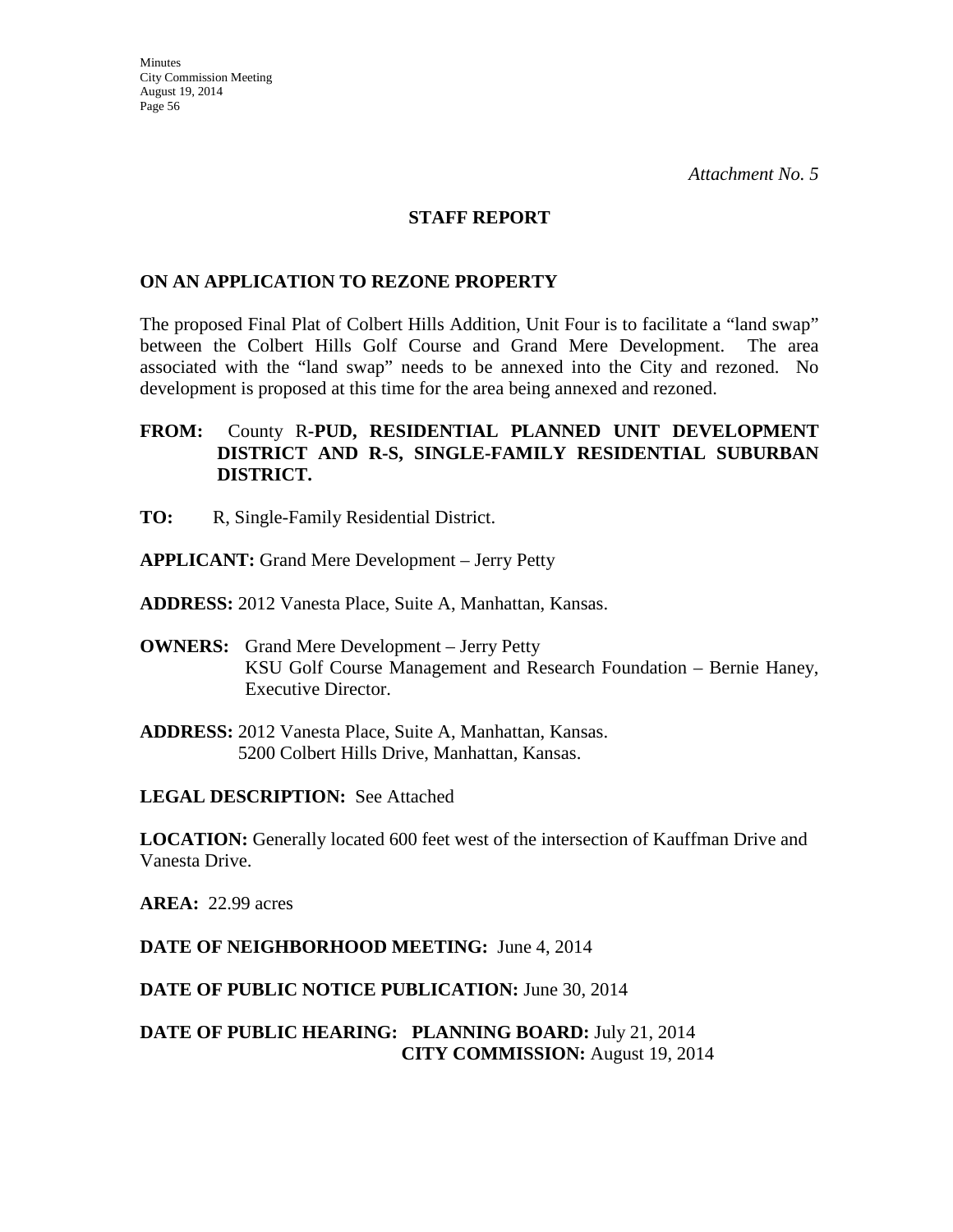- **1. EXISTING USE:** Open and undeveloped tract of land, designated as Single-Family #9 in the Grand Mere Community Master Plan. Cart paths and maintenance vehicle trails associated with the golf course are present on the rezoning site.
- **2. PHYSICAL AND ENVIRONMENTAL CHARACTERISTICS:** Open range land with native grass cover. The site is an irregular shaped tract with natural ravines present on the western side of the rezoning site. The site drains generally to the southeast to this ravine, and then to Vanesta Lake, which ultimately drains to Little Kitten Creek. The site is mostly native grass with tree cover along the natural ravines.

# **3. SURROUNDING LAND USE AND ZONING:**

 **NORTH:** Colbert Hills Golf Course; R-S District.

- **SOUTH:** Colbert Hills Golf Course; R-S District.
- **EAST:** Colbert Hills Golf Course and undeveloped land in a future Grand Mere neighborhood and open space; R-S District.
- **WEST:** Proposed Single-Family and Multiple-Family lots in the Olympic Addition and undeveloped land in a future Grand Mere neighborhood; R-1, Single-Family Residential District, R-3, Multiple-Family Residential District and County R-PUD.
- **4. GENERAL NEIGHBORHOOD CHARACTER:** The general area is a mixture of undeveloped land, land recently platted and in the early stages of development, Colbert Hills Golf Course, the Colbert Hills Clubhouse and the Founder's Village gated community.
- **5. SUITABILITY OF SITE FOR USES UNDER CURRENT ZONING:** The majority of the site was rezoned to its current zoning district, County R-PUD, in 1997. At that time, the developer of the golf course wanted assurance that when the golf course was annexed, a zoning district that could accommodate the golf course was applied, rather than a general agricultural classification. The rezoning was established primarily for the benefit of the golf course development. The County R-PUD was not intended to develop under the PUD classification. Additionally, the County R-PUD predated the Grand Mere Master Plan and Comprehensive Plan, which currently recommends single-family homes. Development in Grand Mere is progressing to ensure attractive and orderly neighborhoods in response to changing market demand.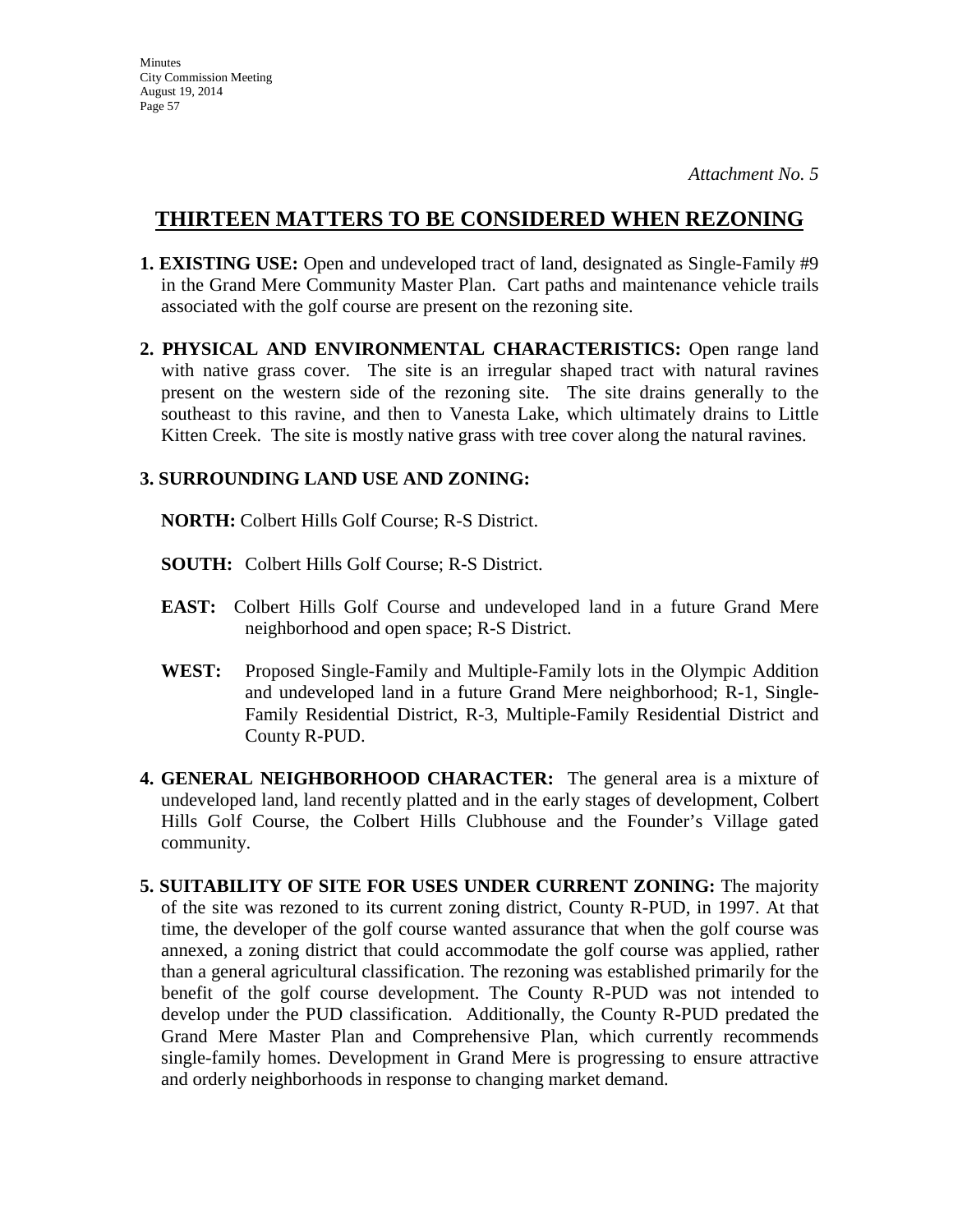**Minutes** City Commission Meeting August 19, 2014 Page 58

> Approximately 3.44 acres of the site was annexed and rezoned from County RPUD to R-S, Single-Family Residential Suburban District in 1999. The site is suitable for the proposed rezoning to R District and implements the more detailed policies of the Grand Mere Community Master Plan.

## **6. COMPATIBILITY OF PROPOSED DISTRICT WITH NEARBY PROPERTIES AND EXTENT TO WHICH IT MAY HAVE DETRIMENTAL AFFECTS:** The immediate area surrounding the site consists of the Colbert Hills Golf Course; the recently approved and soon to be developing Olympic Addition, which includes lots for single-family and multiple-family dwellings; and the single-family homes in the Grand Mere Vanesta Development.

The proposed annexation and rezoning, along with the proposed replat of Colbert Hills, Unit Three, is to facilitate a "land swap" between the Colbert Hills Golf Course and Grand Mere Development. No developments are proposed at this time on the rezoning site. Any future developments will require the rezoning site to be Preliminary and Final Platted. At that time, any compatibility issues will be further evaluated.

To ensure compatibility within Grand Mere, private architectural guidelines and design standards provide for building review and approval. A private design review committee is responsible for enforcement of the guidelines and standards *(see policy statement below under Grand Mere Community Master Plan, Part III).* The guidelines and standards are private and are not part of the rezoning. The policy statements are mentioned because they are part of the Grand Mere Master Plan policies. Any developments that could occur on the site would generally be required to follow these guidelines and standards.

The applicant held a neighborhood meeting on June 4, 2014. According to the meeting report, one (1) neighbor attended the meeting to learn about the proposed rezoning. No issues were reported in the meeting minutes.

The proposed rezoning to the R-District is compatible with the surrounding properties.

## **7. CONFORMANCE WITH COMPREHENSIVE PLAN:**

**THE REZONING SITE IS SHOWN ON THE FUTURE LAND USE MAP OF THE COMPREHENSIVE PLAN AS RESIDENTIAL LOW/MEDIUM DENSITY, RLM. APPLICABLE RLM POLICIES** *(IN ITALICS)* **OF THE COMPREHENSIVE PLAN INCLUDE:**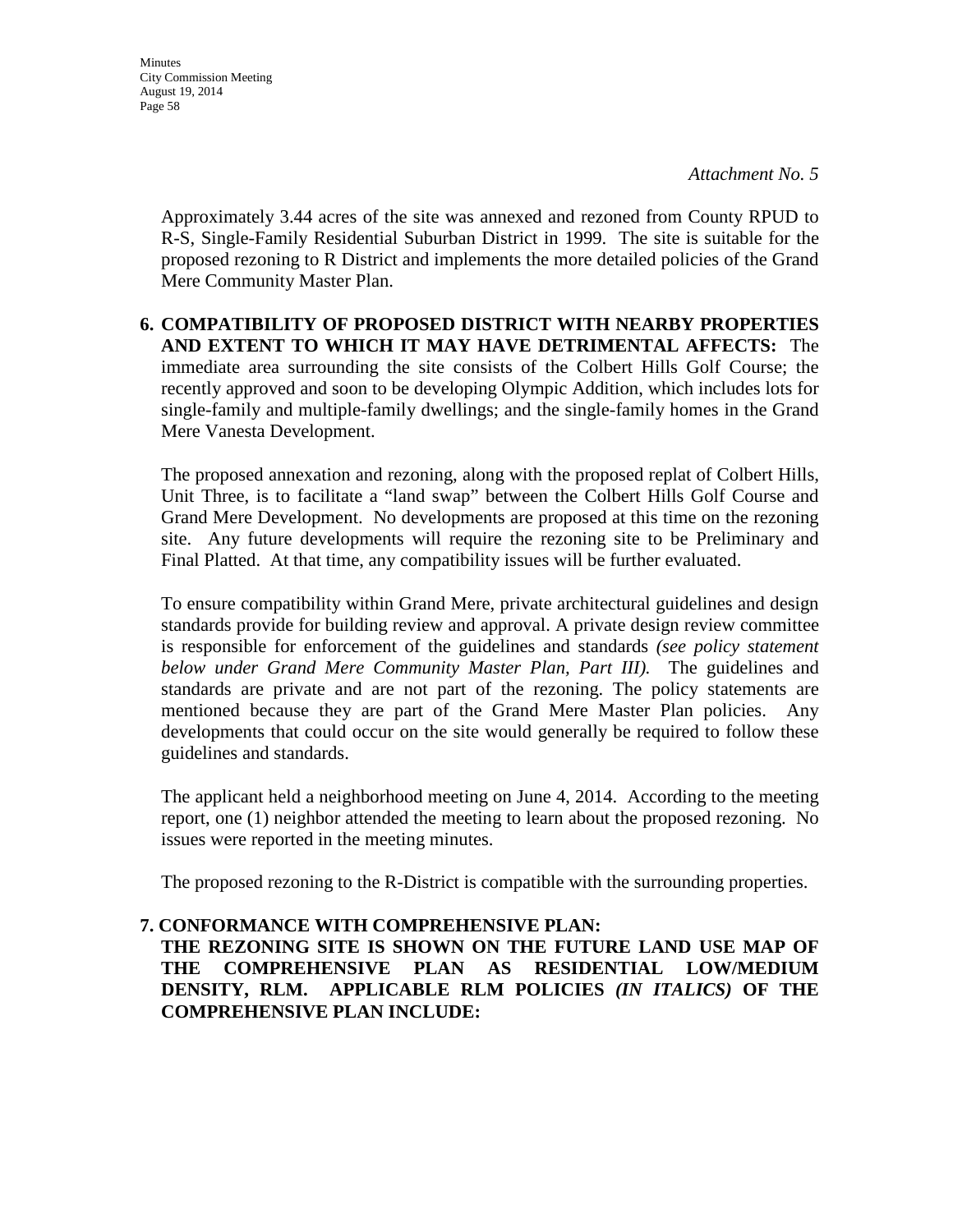#### *Residential Low/Medium Density (RLM)*

#### *RLM 1: Characteristics*

*The Residential Low/Medium Density designation incorporates a range of singlefamily, single-family attached, duplex, and town homes, and in appropriate cases include complementary neighborhood-scale supporting land uses, such as retail, service commercial, and office uses in a planned neighborhood setting, provided they conform with the policies on Neighborhood Commercial Centers. Small-scale multiple-family buildings and condominiums may be permissible as part of a planned unit development, or special mixed-use district, provided open space requirements are adequate to stay within desired densities.* 

#### *RLM 2: Appropriate Density Range*

*Densities in the Residential Low/Medium designation range between less than one dwelling unit/acre up to 11 dwelling units per net acre.* 

#### *RLM 3: Location*

*Residential Low/Medium Density neighborhoods typically should be located where they have convenient access and are within walking distance to community facilities and services that will be needed by residents of the neighborhood, including schools, shopping areas, and other community facilities. Where topographically feasible, neighborhoods should be bounded by major streets (arterials and/or collectors) with a direct connection to work, shopping and leisure activities.* 

#### **Grand Mere Community Master Plan**

The Grand Mere Community Master Plan was originally adopted in April 2000 and is included as a specific Land Use Element of the current Comprehensive Plan adopted in 2003. The Grand Mere Plan is a more detailed level neighborhood plan for the entirety of Grand Mere, which notes the site as Single Family #9 (RLM), see below under Residential Types for the RLM description.

Applicable policies *(in italics)* for Grand Mere, a Master Planned Golf Course Community include:

#### *PROJECT INTENT*

*The overall Land Use Amendment is intended to create a community designed within a park. By responding to the natural terrain, preserving natural corridors, protecting the slopes and riparian environment, a harmonious relationship with the land can be created for the community.*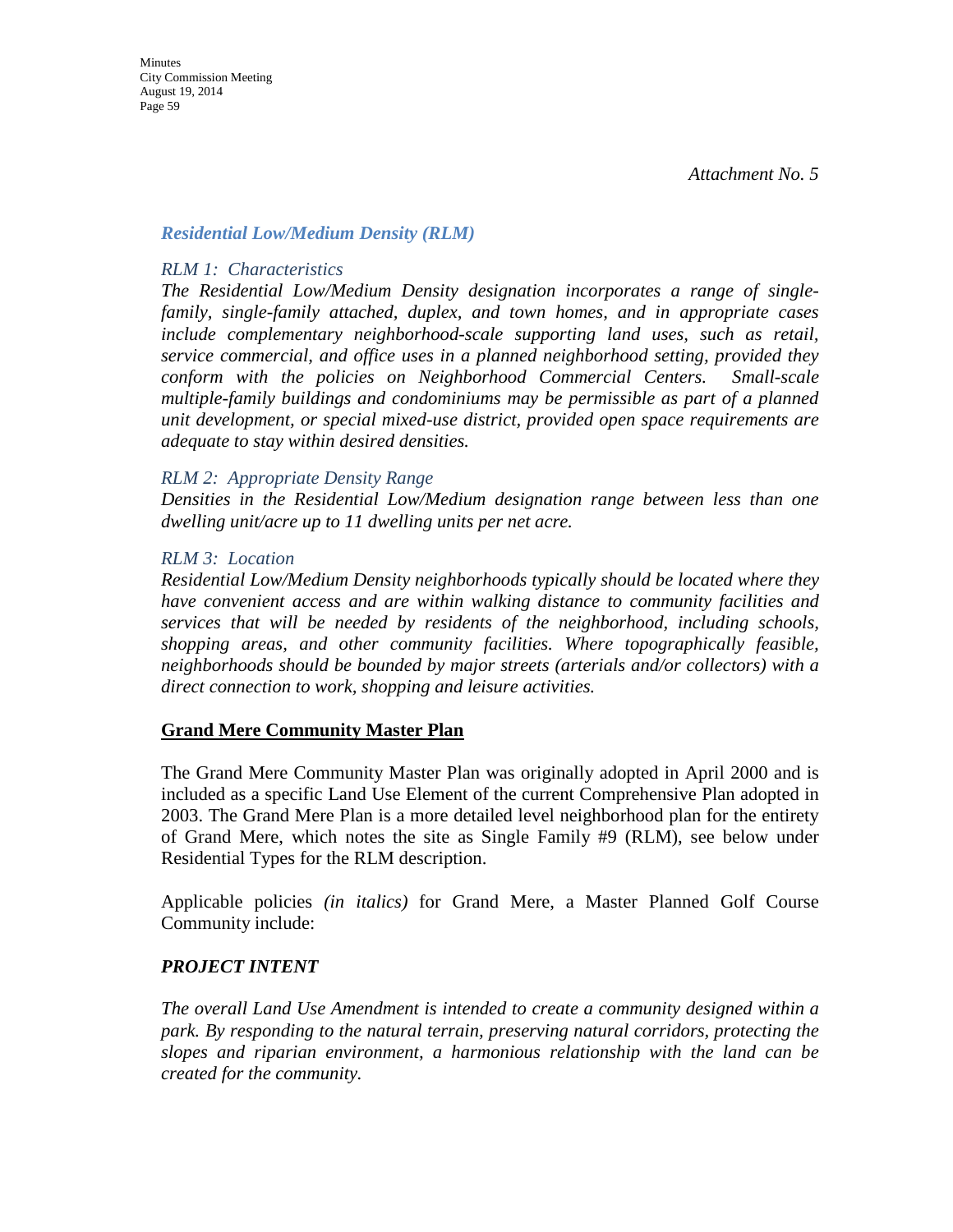*Grand Mere is envisioned as an upscale residential community, with the University's Colbert Hills Golf Course and preserved open space interwoven throughout the development. The community is made up of individual neighborhoods defined by open space features, topography, connection to the Grand Mere Parkway, and the golf course. A strong joint effort has integrated the golf course design (Colbert Hills) and the overall community design (Grand Mere Development). The interconnectivity of automobile circulation, pedestrian/bicycles, and open space, as well as residential neighborhood placement and overall community utility location, has created a well integrated community with both future residences and community recreation as the main focus. Flexibility is built into the land use plan to allow the development to respond to market demand.*

*Specific types of residential product may subtly change in the future due to market demand as the development pattern becomes clearer and as the community matures. The community will offer a high level of design quality, architectural variety, and a wide range of housing types to address the potential markets appropriate for an upscale development.*

# *5 KEY DESIGN CONCEPTS*

## *1. Create a high quality residential community*

*Create a community of villages, residential neighborhoods, and neighborhood commercial areas centered along the projects' spine, Grand Mere Parkway. Through the use of architectural design guidelines and development reviews the quality of building construction will be maintained at the highest level.*

## *2. Integrate the Natural Environment*

*Preserve the natural slopes and open space features. Provide a visual connection to the natural beauty of the development: the golf course in the valleys, the long vistas/views, and the prairie environment.*

## *3. Offer a Variety of Residential Living*

*Offer a wide range of residential products and lot types to address the market demands of the well informed and upscale consumer. An integrated community of many housing types will help to provide an interesting streetscape, a quality neighborhood texture, and a sustainable development.*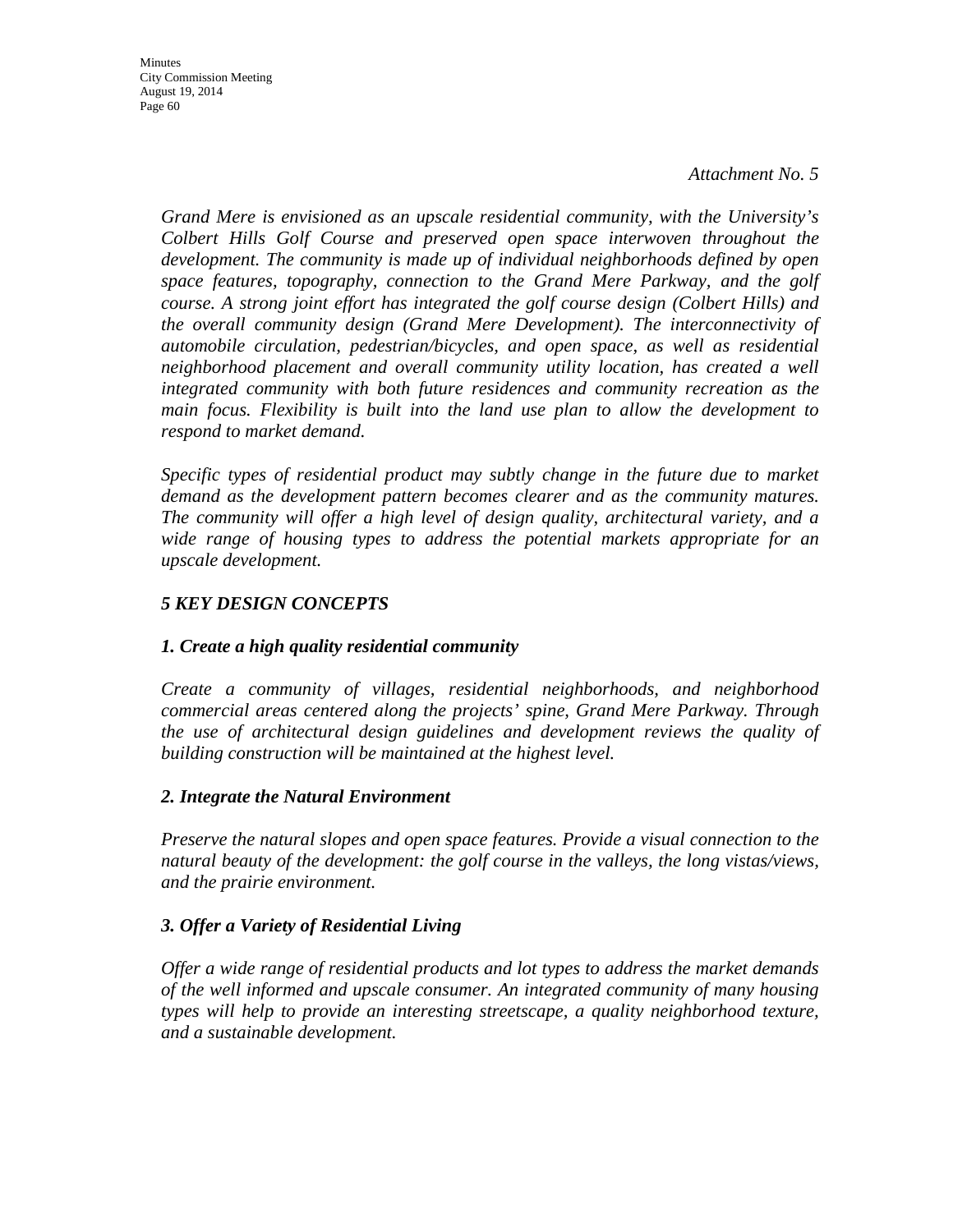#### *4. Create a Pedestrian/Bicycle System*

*Provide pedestrian/bicycle connections throughout the development, following the Grand Mere Parkway, open space corridors and the linear park connections provided as part of the Master Plan along Little Kitten Creek and the continuation of the Hudson trail.*

*Grand Mere Community Overall Development Plan* 

## *III. COMMUNITY CONCEPTS AND DEVELOPMENT STRATEGY*

*Grand Mere is proposed as a Master Planned Community consisting of a wide range of residential housing types and densities and will be utilizing both Planned Unit Development and Conventional Zoning Development standards based on specific sites and development types.*

*The overall Grand Mere Project consists of 1,054 (estimated) acres, including the Colbert Hills Golf Course. Rather than dispersing development throughout the entire property, the project purposes to "concentrate" neighborhood development within residential and commercial villages on approximately 543 acres preserving almost 50% of the land as natural open space or golf course. This concept, while proposing a variety of home types and densities, provides large natural open spaces, golf course amenity for the general public, and peripheral residential villages as large lot or low density residential products that create an overall density (1.5 du/ac) for the site, consistent with the surrounding neighborhoods. All housing types shall belong to the Master Homes Association, which will be responsible for enforcing the covenants and restrictions, and maintaining the common grounds.*

*Within the community, residential neighborhoods are supported by neighborhood commercial services, which provide a focus and entry element for the development. These neighborhood office and retail villages are envisioned as community services located at the development entries along the Little Kitten Creek entry and Kimball Ave. and the future northern entry on Marlatt.*

*Throughout the plan, connecting open space systems, sidewalks and bike trails provide pedestrian connections between residential neighborhoods, public amenities and the neighborhood services. These are planned connections to occur in a variety of types and locations. As each phase of development is planned in detail, the specific pedestrian connections will be part of each village plat and relate back to the overall Circulation Parks & Open Space Plan.*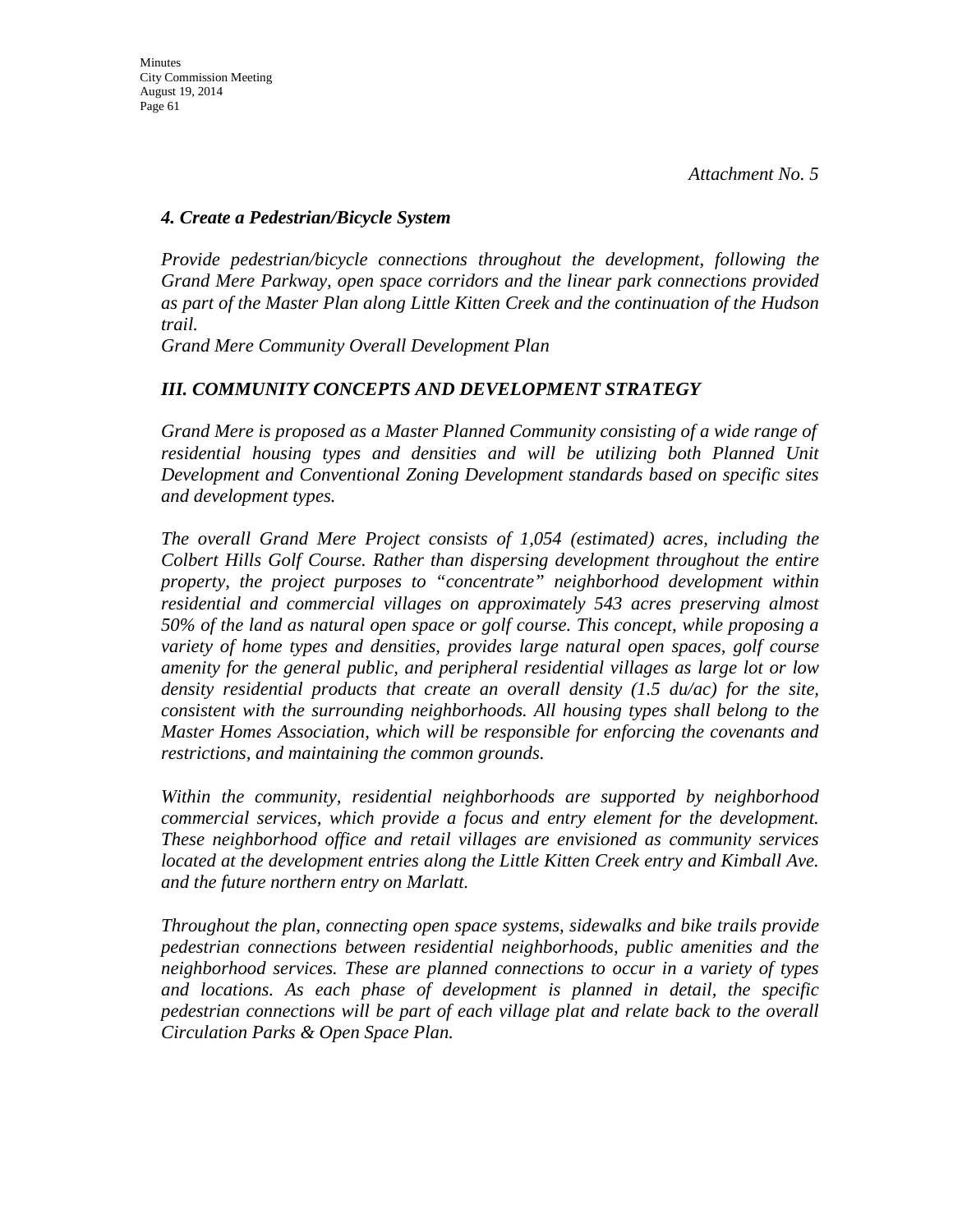Minutes City Commission Meeting August 19, 2014 Page 62

> *Grand Mere Community Architectural Guidelines and Design Standards will provide for the review and approval of all site and building plans for the Grand Mere property. The Design Review Committee of Grand Mere will be responsible for enforcement of these guidelines and standards. The Developer believes that careful planning and enforcement of design and development standards will ensure orderly, attractive, and*  lasting development, all of which will preserve and enhance the value of the *community.*

#### *A. Residential Neighborhoods*

*The planning concept proposes a wide range of residential uses, with densities ranging from 1 to 20 dwelling units per acre (du/ac) within individual parcels. Generally, individual neighborhoods are envisioned as small enclaves in order to promote a mix of different product types, create intimate neighborhoods, and to build a strong community image from the project's onset. The key to a sustainable successful development is quality design and construction, and a variety of housing price points to attract a wide spectrum of residential consumers. Higher density residential, as well as small lot single-family opportunities are integrated into the community along Grand Mere Parkway, rather than isolated or located along the site's edges. While building a stronger new community, this concept also reduces impact on existing adjacent neighborhoods by focusing the traffic and circulation internally.*

*Residential Types:* The rezoning site is designated Single Family # 9, Single Family (RLM), in the Grand Mere Community Master Plan. RLM is described as:

*The 273.4 acres of single family proposed for grand Mere represents 50% of the total proposed residential acreage. The detached single family products will range in size and density. The village of single family will be developed as parcels and each will be controlled to maximize views, walkouts, and architectural design quality. Te Grand Mere Architectural Review Committee will provide design review of the homes and general site development guidance. Each single family village will be signed and themed as a unique part to the overall Grand Mere development and developed as the market demands. Each parcel will provide internal open space, storm drainage controls, and pedestrian linkages between the villages in addition to the designated Grand Mere Circulation Park & Open Space Plan.*

#### *C. Streets and Circulation System*

*Residential streets within Grand Mere are envisioned as a key element of "neighborhood quality," offering a place to walk and play, as well as to drive and park. The streetscape in and along the roads will reflect the quality of the community through the use of signage monumentation and landscaping depending on the location*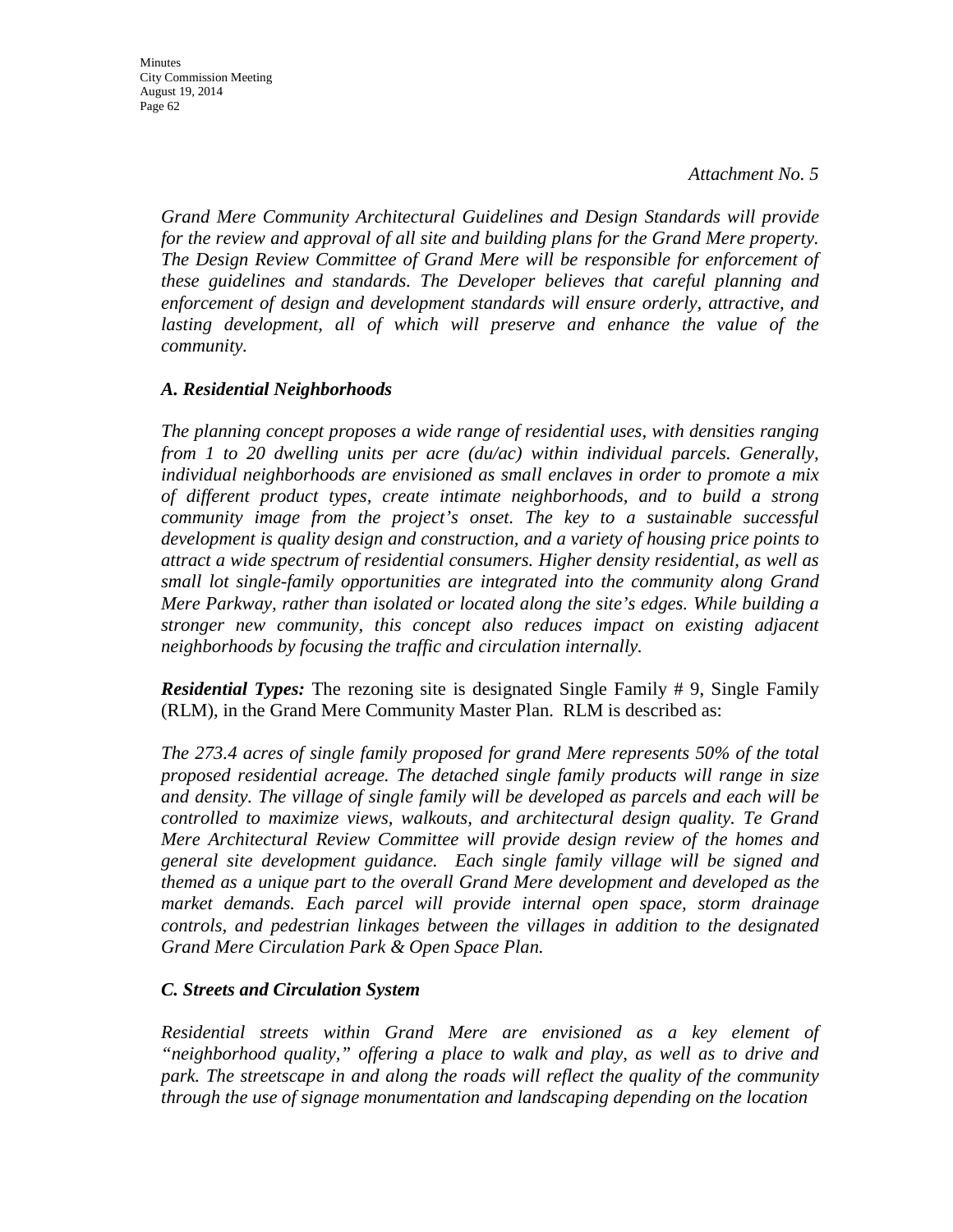*and natural conditions of the space providing strong visual "cues" to better orient drivers to their locations and destinations.*

*When utilizing the approved Manhattan street system standards the hierarchy, streetwidths, design speeds, and travel/parking lanes are consistent and will not compromise auto on-street parking, or bike and pedestrian access. The street layout will frame important views and vistas, including buildings, golf course, and natural features. Onstreet parking is available on all local streets.*

*The Master Planned Community will be accessed from Kimball Avenue and Marlatt Avenue. Additional access points into the Community from surrounding residential streets are shown on the Master Plan.*

## *D. Pedestrian and Bicycle Circulation System*

*Connectivity with the City of Manhattan Linear Park Master Plan is our main focus for the overall trails system. A comprehensive pedestrian and bicycle system is proposed for the community to provide access to individual neighborhoods, the Club Facility and Hotel site, commercial services, and open space amenities~ Elements include both offstreet and on street bike paths, natural unimproved trails, and a 17.2 acre linear park along Little Kitten Creek. An easement shall be provided for the extension of the Hudson trail northward, along the east property line to northeast corner section 3-10- 7. All trail/path systems will be site- specifically designed at the time of construction. Each will be reviewed on a site-by-site basis to ensure sensitive placement and minimum disturbance. This will be coordinated with the Park & Recreation Board and the Parks and Recreation Department.*

## *G. Golf Course Development*

*The Grand Mere development drainage and detention system shall be designed to work in concert with the golf course drainage and detention system. The course was designed to meet the environmental goals of the Audubon International Signature Status Program.*

## *Bike Paths, Trails and Sidewalks*

*Bike paths, trails and sidewalks are provided along the internal streets and open spaces to provide internal connections between the villages where possible. See the Circulation Parks & Open Space Plan*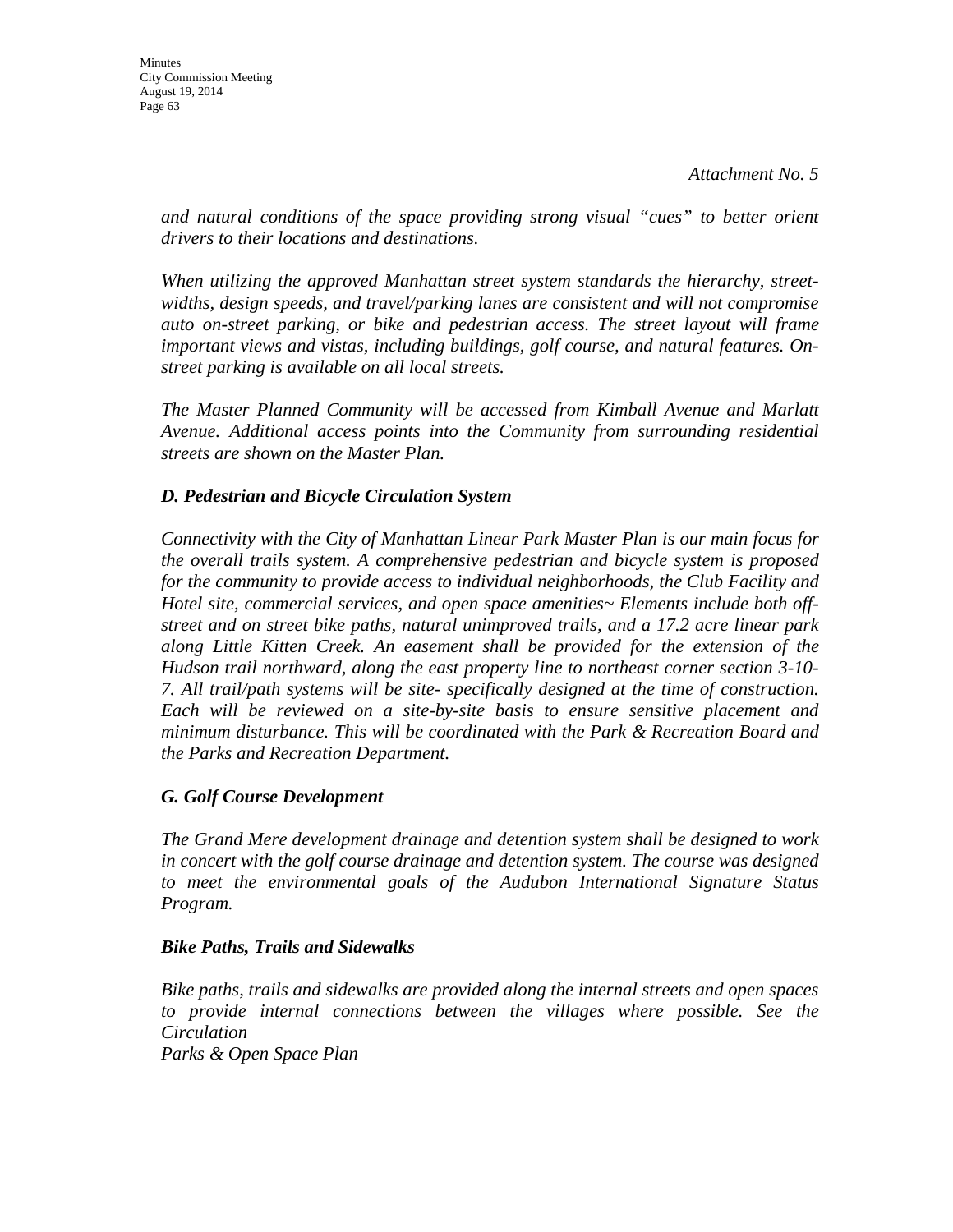## *M. Current School District Boundaries*

*The school district boundary between Manhattan U.S.D. 383 and Riley County U.S.D. 378 divides Grand Mere into east and west jurisdictions crossing the property beginning at the S.W. Corner of Section 3-10-7 and continuing north to the N.W. Corner of Section 3-10-7.*

The Comprehensive Plan suggests less than one, to eleven (11) dwelling units per net acre is appropriate in the RLM category and the Grand Mere Plan suggests a range of 1-20 dwelling units per acre in individual parcels and an overall density in all of Grand Mere of 1.5 units per acre. No developments are currently proposed on the rezoning site, thus there is no associated residential density. Any development other than one (1) dwelling unit on the large tract would require the Preliminary and Final Platting processes be approved.

**THE PROPOSED REZONING CONFORMS TO THE POLICIES OF THE**  Grand Mere Community Master Plan, and the Manhattan Urban Area Comprehensive Plan.

# **8. ZONING HISTORY AND LENGTH OF TIME VACANT AS ZONED:**

*Vacant 19.55 Acre Tract*

| August 7, 1997   | Riley County Commission approved Preliminary Development Plan<br>of Colbert Hills and the Wildcat PUD.                           |
|------------------|----------------------------------------------------------------------------------------------------------------------------------|
| August 14, 1997  | Riley County Commission approved Final Development Plan.                                                                         |
| February 7, 2000 | Planning Board approves resolution adopting Grand Mere<br>Community Master Plan and amendment of Comprehensive Land<br>Use Plan. |
| March 7, 2000    | City Commission approved first reading of an ordinance adopting<br>the Grand Mere Community Master Plan.                         |
| April, 2003      | Comprehensive Plan adopted. Grand Mere Community Master Plan<br>adopted as a related plan and implementation document.           |

*3.68 Acre Tract Zoned R-S District*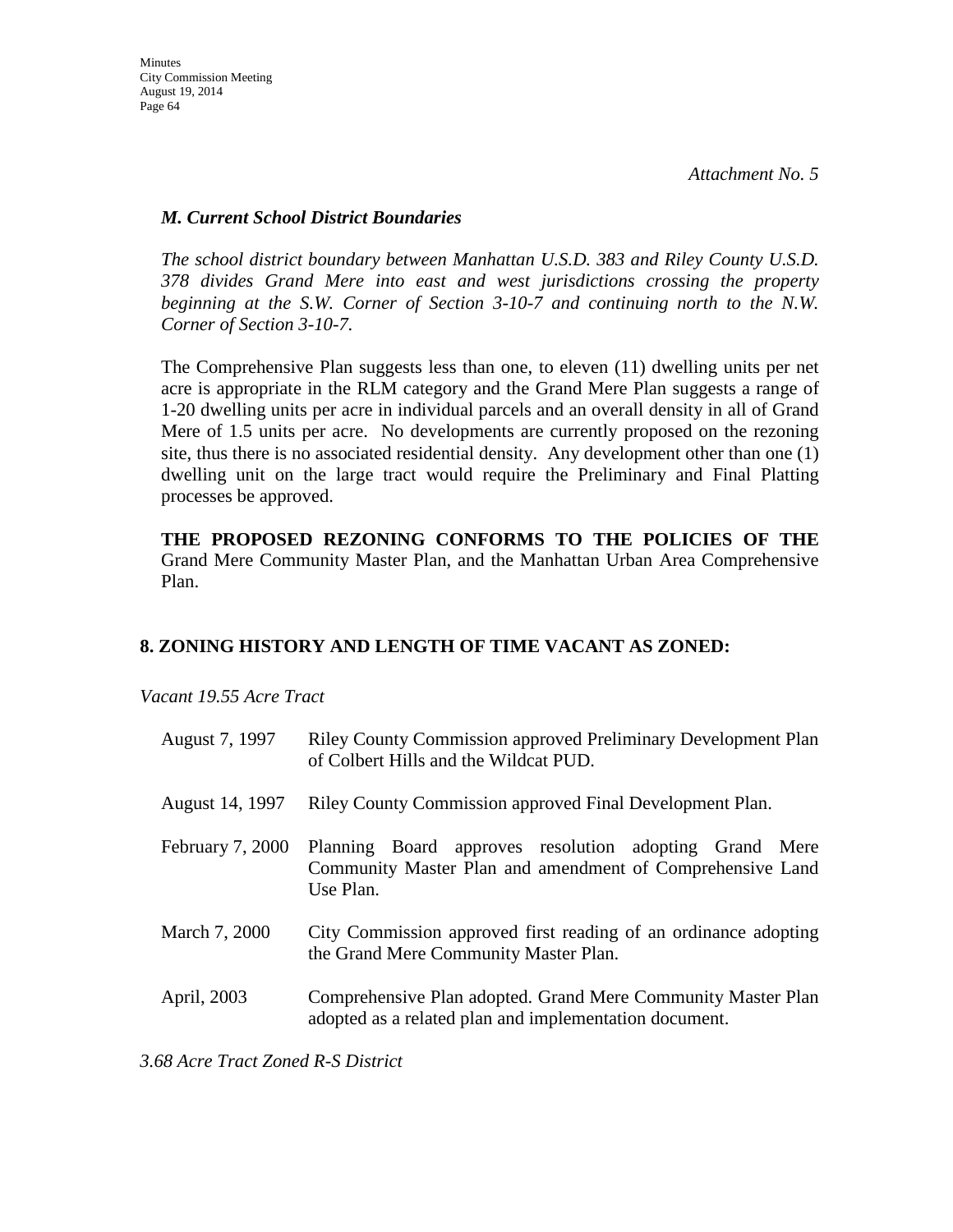| August 7, 1997         | <b>Riley County Commission approved Preliminary Development Plan</b><br>of Colbert Hills and The Wildcat PUD (Grand Mere), County R-<br>PUD.                                                                |
|------------------------|-------------------------------------------------------------------------------------------------------------------------------------------------------------------------------------------------------------|
| August 14, 1997        | Riley County Commission approved Final Development Plan.                                                                                                                                                    |
| April 6, 1998          | Manhattan Urban Area Planning Board recommended annexation of<br>a 377.9 acre tract of land for Colbert Hills Golf Course and Grand<br>Mere Heights (Grand Mere Tracts I & II).                             |
| April 21, 1998         | City Commission approved first reading of annexation of Colbert<br>Hills.                                                                                                                                   |
| June 1, 1998           | Manhattan Urban Area Planning Board recommended approval of<br>rezoning Colbert Hills to RS District.                                                                                                       |
| June 16, 1998          | City Commission approved first reading of annexation and rezoning<br>of Colbert Hills to RS District.                                                                                                       |
| July 7, 1998           | City Commission annexes (Ordinance No. 6014) and rezones<br>(Ordinance No. 6015) Colbert Hills.                                                                                                             |
| June 7, 1999           | Manhattan Urban Area Planning Board approves Preliminary Plat<br>of the Colbert Hills Addition.                                                                                                             |
| July 8, 1999           | Manhattan Urban Area Planning Board approves the Final Plat of<br>the Colbert Hills Addition.                                                                                                               |
| July 20, 1999          | City Commission accepts easements and rights-of-ways of the<br>Colbert Hills Addition.                                                                                                                      |
| July 6, 2000           | Manhattan Urban Area Planning Board recommends the vacation of<br>the Final Plat of the Colbert Hills Addition, and approves the Final<br>Plat of Colbert Hills Addition, Unit Two.                         |
| August 1, 2000         | City Commission approves first reading of an ordinance vacating<br>the Final Plat of the Colbert Hills Addition.                                                                                            |
| <b>August 15, 2000</b> | City Commission approves Ordinance No. 6158 vacating the Final<br>Plat of the Colbert Hills Addition; and accepts easements and<br>rights-of-ways of the Final Plat of Colbert Hills Addition, Unit<br>Two. |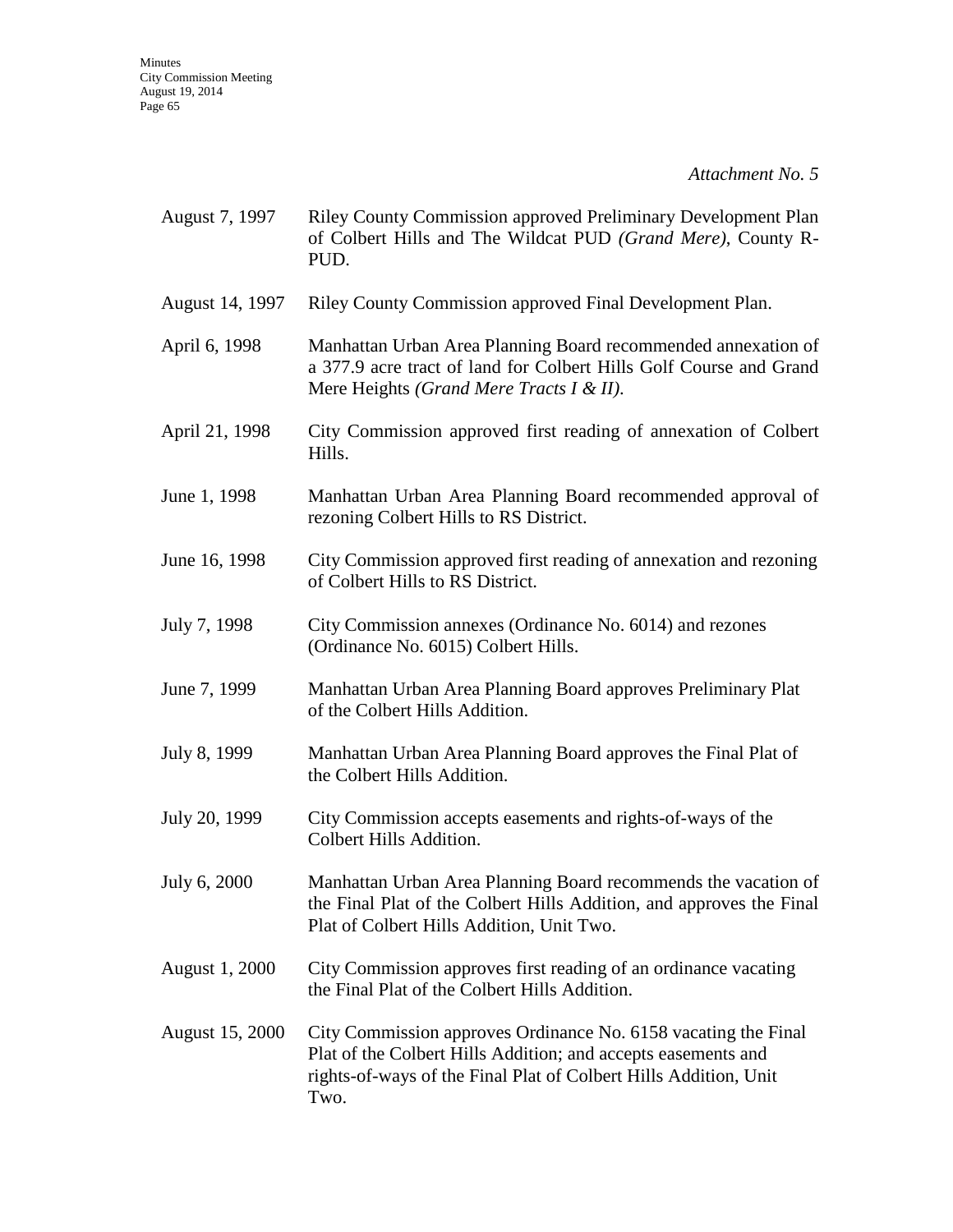The site has remained vacant to date.

## **9. CONSISTENCY WITH INTENT AND PURPOSE OF THE ZONING ORDINANCE:**

The intent and purpose of the Manhattan Zoning Regulations is to protect the public health, safety, and general welfare; regulate the use of land and buildings within zoning districts to assure compatibility; and to protect property values.

The proposed rezoning is consistent with the intent and purpose of the Manhattan Zoning Regulations. The R, Single-Family Residential District is designed to provide a dwelling zone at a density no greater than one dwelling unit per 10,000 square feet. Although the proposed rezoning is to facilitate a "land swap" between the two (2) entities, the twenty-three (23) acre site meets and exceeds the minimum district requirements. Prior to any future development of the site, Preliminary and Final Plats will be required to be approved, which will ensure that the Zoning Regulation's minimum requirements are met.

- **10. RELATIVE GAIN TO THE PUBLIC HEALTH, SAFETY AND WELFARE THAT DENIAL OF THE REQUEST WOULD ACCOMPLISH, COMPARED WITH THE HARDSHIP IMPOSED UPON THE APPLICANT:** There appears to be no gain to the public that denial would accomplish. No expected adverse affects on the public health, safety and welfare are expected as a result of the rezoning. Generally development of the site cannot proceed until a Preliminary Plat and Final Plat are approved. An application for a Preliminary Plat has not been made. As previously mentioned, this rezoning is to facilitate a proposed "land swap" between Colbert Hills Golf Course and Grand Mere Development. It may be a hardship upon the owner if the rezoning is denied.
- **11. ADEQUACY OF PUBLIC FACILITIES AND SERVICES:** Adequate street, sanitary sewer and water services are available.

## **12. OTHER APPLICABLE FACTORS:** None.

**13. STAFF COMMENTS:** City Administration recommends approval of the proposed rezoning of a 22.99 acre site, generally known as Single Family #9 in the Grand Mere Master Plan from County Residential Planned Unit Development District to R, Single-Family Residential District, based on the findings in the Staff Report.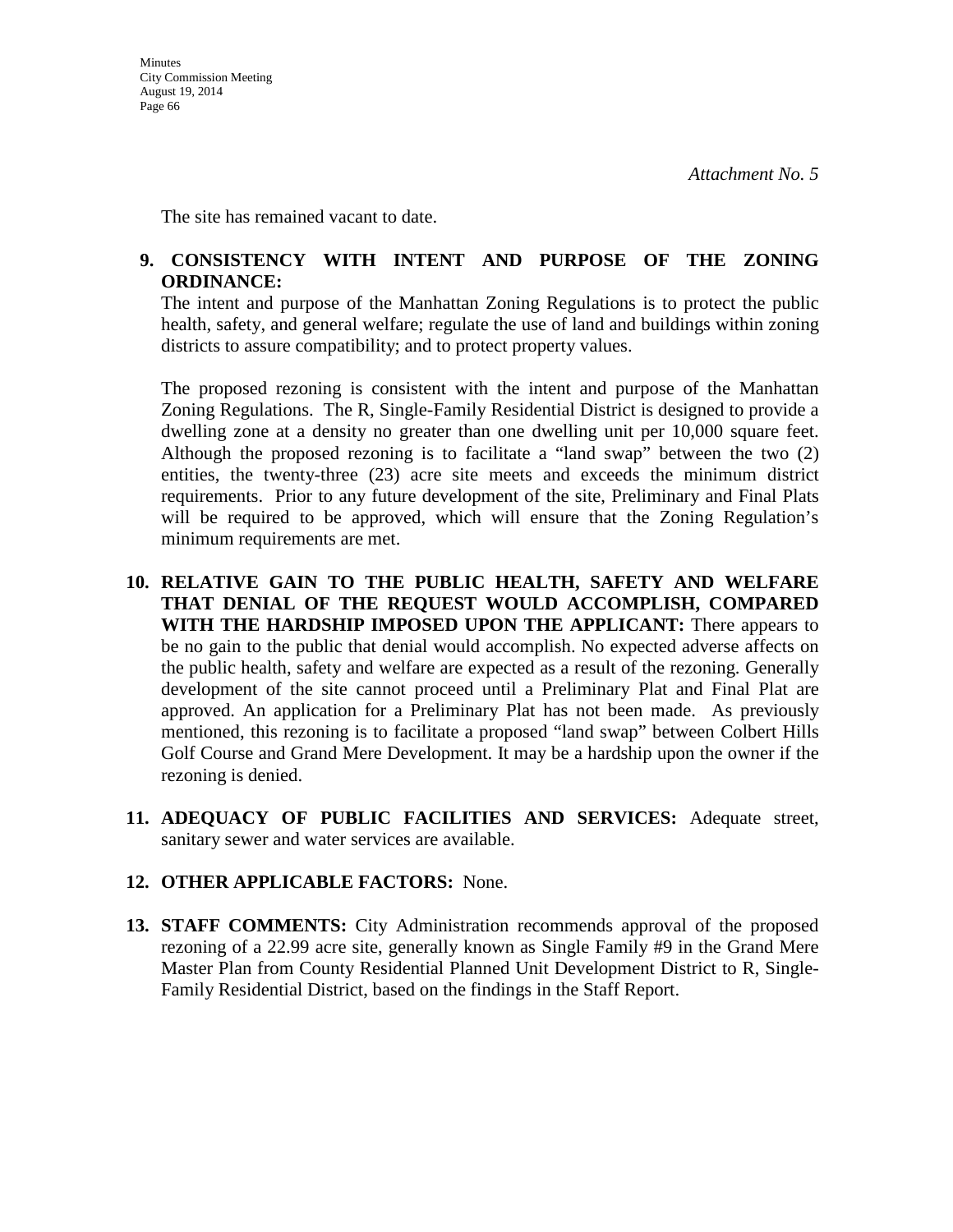# **ALTERNATIVES:**

- 1. Recommend approval of the proposed rezoning of a 22.99 acre site, generally known as Single Family #9 in the Grand Mere Master Plan from County Residential Planned Unit Development District to R, Single-Family Residential District, based on the findings in the Staff Report.
- 2. Recommend denial of the proposed rezoning, stating the specific reasons for denial.
- 3. Table the proposed rezoning to a specific date, for specifically stated reasons.

# **POSSIBLE MOTION:**

The Manhattan Urban Area Planning Board recommends approval of the proposed rezoning of a 22.99 acre site, generally known as Single Family #9 in the Grand Mere Master Plan from County Residential Planned Unit Development District, to R, Single-Family Residential District, based on the findings in the Staff Report.

**PREPARED BY:** Chad Bunger, AICP, CFM, Planner II

**DATE:** July 7, 2014

CB/vr 14026}SR}ColbertHillsUnit4}CPUDtoR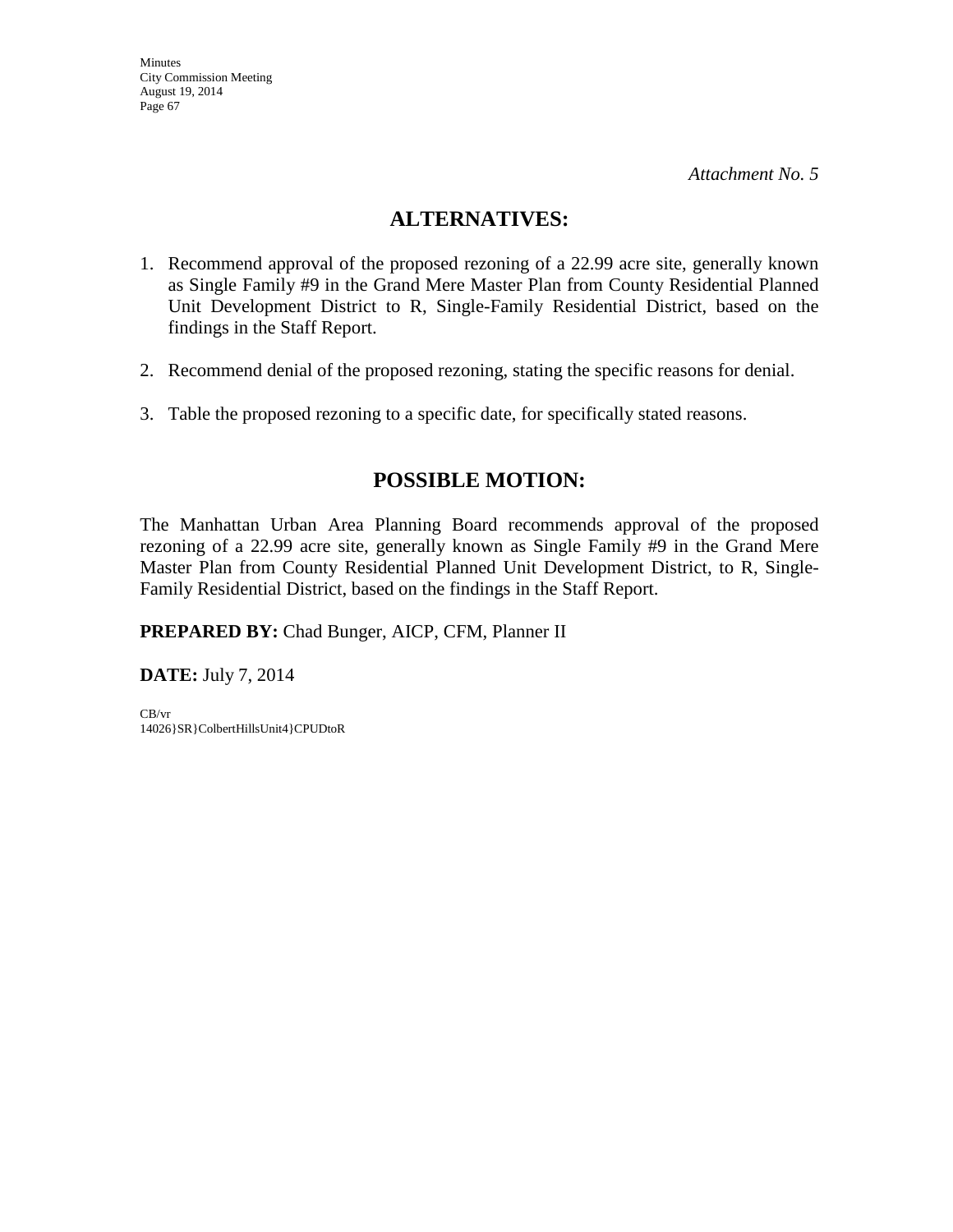#### **STAFF REPORT**

**ON AN APPLICATION TO REZONE:** An approximately 41 acre tract of land to be known as the Muirfield Addition, including 3.31 acres for right-of-way dedicated for the extension of Grand Mere Parkway.

## **FROM:** County **R-PUD, RESIDENTIAL PLANNED UNIT DEVELOPMENT DISTRICT.**

**TO:** R, Single-Family Residential District.

**APPLICANT:** SMH Consultants – Ben Gasper

**ADDRESS:** 4201B Anderson Avenue, Suite 2, Manhattan, KS 66503

**OWNERS:** Back 9 Land Development, LLC – T.J. Vilkanskas

**ADDRESS:** 1216 S. Mill Point Circle, Manhattan, KS 66503

**LOCATION:** Generally located 1,300 feet northeast of the intersection of Grand Mere Parkway and Colbert Hills Drive. Specifically, the area is to the north Hole #18 at Colbert Hills Golf Course. The area proposed to be annexed is to be known as the Muirfield Addition.

**AREA: A**pproximately 41 acres, including 3.31 acres for the right-of-way for the extension of Grand Mere Parkway.

**DATE OF NEIGHBORHOOD MEETING:** May 20, 2014

**DATE OF PUBLIC NOTICE PUBLICATION:** June 30, 2014

## **DATE OF PUBLIC HEARING: PLANNING BOARD:** August 4, 2014 **CITY COMMISSION:** August 19, 2014

The item was tabled at the July 21<sup>st</sup> Planning Board meeting to the August  $4<sup>th</sup>$  meeting due to issues with the proposed Preliminary Plat.

*The applicant is also requesting annexation into the City of Manhattan and has proposed a Preliminary Plat of the Muirfield Addition*, *which will create a total of twenty-four (24) single-family lots and six (6) tracts.*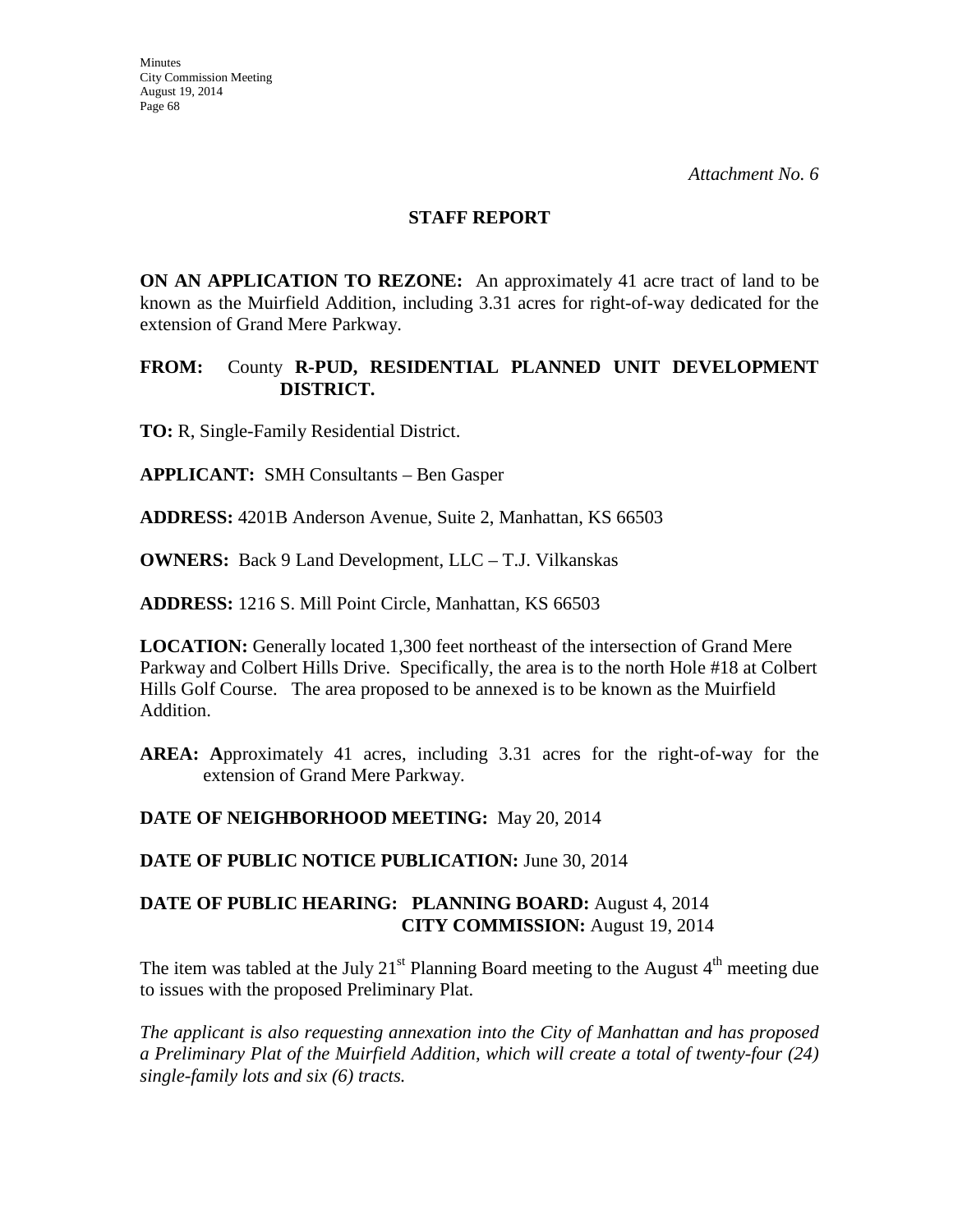**Minutes** City Commission Meeting August 19, 2014 Page 69

*Attachment No. 6*

## **THIRTEEN MATTERS TO BE CONSIDERED WHEN REZONING**

- **1. EXISTING USE:** Open and undeveloped tract of land in Grand Mere, a master planned golf course community.
- **2. PHYSICAL AND ENVIRONMENTAL CHARACTERISTICS:** Open range land with native grass cover. The site is an irregular shaped tract with a prominent ridge line generally in the middle of the site. The site drains generally to the northeast and southeast, which ultimately drain to Little Kitten Creek. The site is mostly native grass with tree cover along the natural ravines.

### **3. SURROUNDING LAND USE AND ZONING:**

- **NORTH:** Colbert Hills Golf Course and undeveloped land in the Grand Mere Master Plan Community; R-S, Single-Family Residential Suburban District and County Residential Planned Unit Development.
- **SOUTH:** Colbert Hills Golf Course and the Turnberry Neighborhood of Grand Mere; R-S, Single-Family Residential Suburban District and R-1, Single-Family Residential District.
- **EAST:** Single-family and multiple-family lots in the Olympic Neighborhood of Grand Mere; R-1, Single-Family Residential District and R-3, Multiple-Family Residential District.
- **WEST:** Colbert Hills Golf Course and undeveloped land in the Grand Mere Master Plan Community; R-S, Single-Family Residential Suburban District and County Residential Planned Unit Development.
- **4. GENERAL NEIGHBORHOOD CHARACTER:** The general area is a mixture of undeveloped land, land recently platted and in the early stages of development, and Colbert Hills Golf Course.
- **5. SUITABILITY OF SITE FOR USES UNDER CURRENT ZONING:** The site was rezoned to County R-PUD in 1997. At the time of the rezoning, the golf course developer wanted assurance that when the golf course was annexed that a zoning, specifically the County R-PUD for the golf course, was attached. The rezoning to R-PUD was done primarily for the benefit of the golf course development. Those portions of Grand Mere that are not yet annexed remain County R-PUD. The current County R-PUD predated the Grand Mere Master Plan and Manhattan Urban Area Comprehensive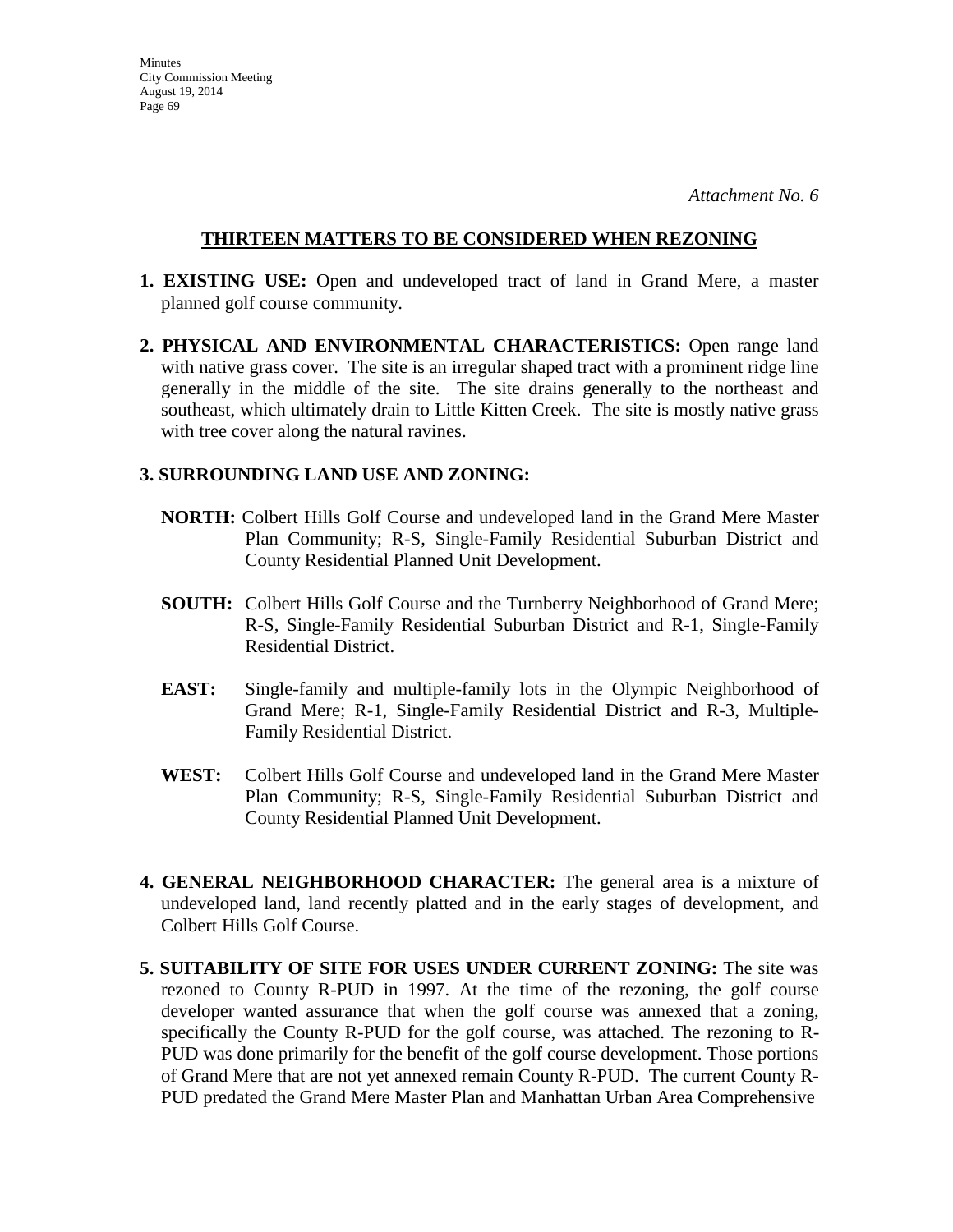Plan, which currently recommend "Single Family Homes" and low to medium residential density, respectively. Development in Grand Mere is progressing to ensure attractive and orderly neighborhoods in response to market demand. The Muirfield Addition, site is suitable for the proposed rezoning to the R District.

## **6. COMPATIBILITY OF PROPOSED DISTRICT WITH NEARBY PROPERTIES AND EXTENT TO WHICH IT MAY HAVE DETRIMENTAL AFFECTS:** The proposed rezoning to R, Single-Family Residential District is compatible with surrounding properties. An increase in light, noise and traffic is expected, however these increases should cause minimal impact on the adjacent golf course and residential properties. The proposed Preliminary Plat of the Muirfield Addition shows singlefamily lots that range from 1.00 acres to 2.10acres in lot area. The proposed lots are similar to the single-family lots found throughout the Grand Mere Development and are proposed to have homes similar in character to the existing homes in the neighborhood.

To ensure compatibility within Grand Mere, private architectural guidelines and design standards provide for building review and approval. A private design review committee is responsible for enforcement of guidelines and standards *(see policy statement below under Grand Mere Community Master Plan, Part III.)* The guidelines and standards are private and are not part of the rezoning. The policy statements are mentioned because they are part of the Grand Mere Master Plan policies.

The applicant held a neighborhood meeting on May 20, 2014. According to the meeting report, no one attended the meeting.

## **7. CONFORMANCE WITH COMPREHENSIVE PLAN: THE MUIRFIELD ADDITION IS SHOWN ON THE FUTURE LAND USE MAP IN THE NORTHWEST PLANNING AREA AS RESIDENTIAL LOW/MEDIUM DENSITY.**

## **APPLICABLE RLM POLICIES** *(IN ITALICS)* **OF THE COMPREHENSIVE PLAN INCLUDE:**

*Residential Low/Medium Density (RLM)*

#### *RLM 1: Characteristics*

*The Residential Low/Medium Density designation incorporates a range of singlefamily, single-family attached, duplex, and town homes, and in appropriate cases include complementary neighborhood-scale supporting land uses, such as retail, service commercial, and office uses in a planned neighborhood setting, provided they conform with the policies on Neighborhood Commercial Centers. Small-scale multiple-family buildings and condominiums may be permissible as part of a planned*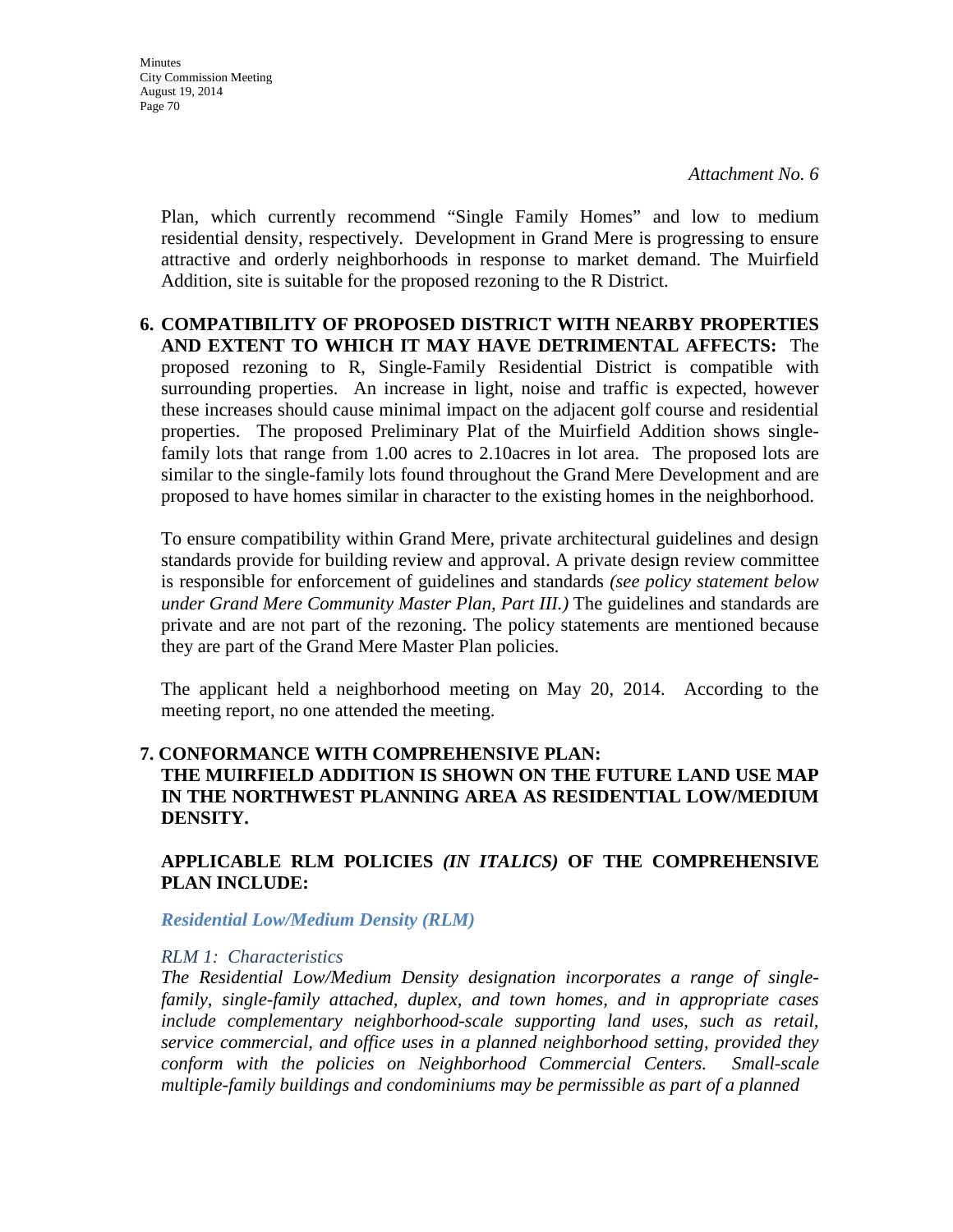Minutes City Commission Meeting August 19, 2014 Page 71

> *unit development, or special mixed-use district, provided open space requirements are adequate to stay within desired densities.*

### *RLM 2: Appropriate Density Range*

*Densities in the Residential Low/Medium designation range between less than one dwelling unit/acre up to 11 dwelling units per net acre.* 

#### *RLM 3: Location*

*Residential Low/Medium Density neighborhoods typically should be located where they have convenient access and are within walking distance to community facilities and services that will be needed by residents of the neighborhood, including schools, shopping areas, and other community facilities. Where topographically feasible, neighborhoods should be bounded by major streets (arterials and/or collectors) with a direct connection to work, shopping and leisure activities.* 

### *RLM 4: Variety of Housing Styles*

*To avoid monotonous streetscapes, the incorporation of a variety of housing models and sizes is strongly encouraged in all new development.* 

## **APPLICABLE RMH POLICIES** *(IN ITALICS)* **OF THE COMPREHENSIVE PLAN INCLUDE:**

## *RMH 1: Characteristics*

*The Residential Medium/High Density designation shall incorporate a mix of housing types in a neighborhood setting in combination with compatible non-residential land uses, such as retail, service commercial, and office uses, developed at a neighborhood scale that is in harmony with the area's residential characteristics and in conformance with the policies for Neighborhood Commercial Centers. Appropriate housing types may include a combination of small lot single-family, duplexes, townhomes, or fourplexes on individual lots. However, under a planned unit development concept, or when subject to design and site plan standards (design review process), larger apartment or condominium buildings may be permissible as well, provided the density range is complied with.* 

#### *RMH 2: Appropriate Density Range*

*Densities within a Residential Medium/High neighborhood range from 11 to 19 dwelling units per net acre.* 

#### *RMH 3: Location*

*Residential Medium/High Density neighborhoods should be located close to arterial streets and be bounded by collector streets where possible, with a direct connection to work, shopping, and leisure activities.*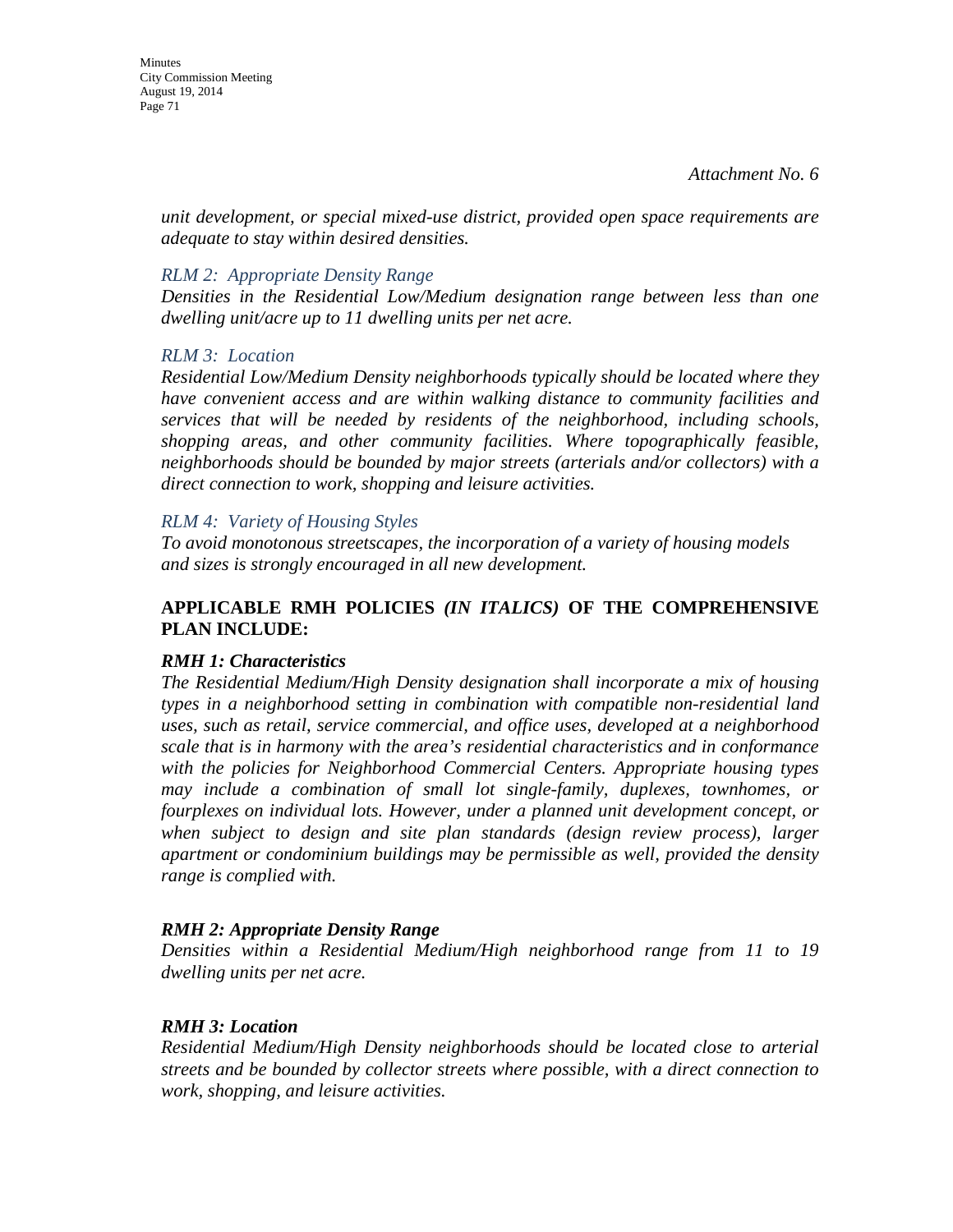## *RMH 4: Variety of Housing Styles*

*To avoid monotonous streetscapes, the incorporation of a variety of housing models and sizes is strongly encouraged.*

# **Grand Mere Community Master Plan**

The Grand Mere Community Master Plan was originally adopted in April 2000 and is included as a part of the current Comprehensive Plan adopted in 2003. The Grand Mere Plan is a more detailed level neighborhood plan for the entirety of Grand Mere. The Master Plan map shows the site as Single Family #7, a 31.9 acre tract designated RLM (Residential Low to Medium density) *(see below under Residential Types for the RLM description)*.

Applicable policies *(in italics)* for Grand Mere, a Master Planned Golf Course Community include:

# *PROJECT INTENT*

*The overall Land Use Amendment is intended to create a community designed within a park. By responding to the natural terrain, preserving natural corridors, protecting the slopes and riparian environment, a harmonious relationship with the land can be created for the community.*

*Grand Mere is envisioned as an upscale residential community, with the University's Colbert Hills Golf Course and preserved open space interwoven throughout the development. The community is made up of individual neighborhoods defined by open space features, topography, connection to the Grand Mere Parkway, and the golf course. A strong joint effort has integrated the golf course design (Colbert Hills) and the overall community design (Grand Mere Development). The interconnectivity of automobile circulation, pedestrian/bicycles, and open space, as well as residential neighborhood placement and overall community utility location, has created a well integrated community with both future residences and community recreation as the main focus. Flexibility is built into the land use plan to allow the development to respond to market demand.*

*Specific types of residential product may subtly change in the future due to market demand as the development pattern becomes clearer and as the community matures. The community will offer a high level of design quality, architectural variety, and a wide range of housing types to address the potential markets appropriate for an upscale development.*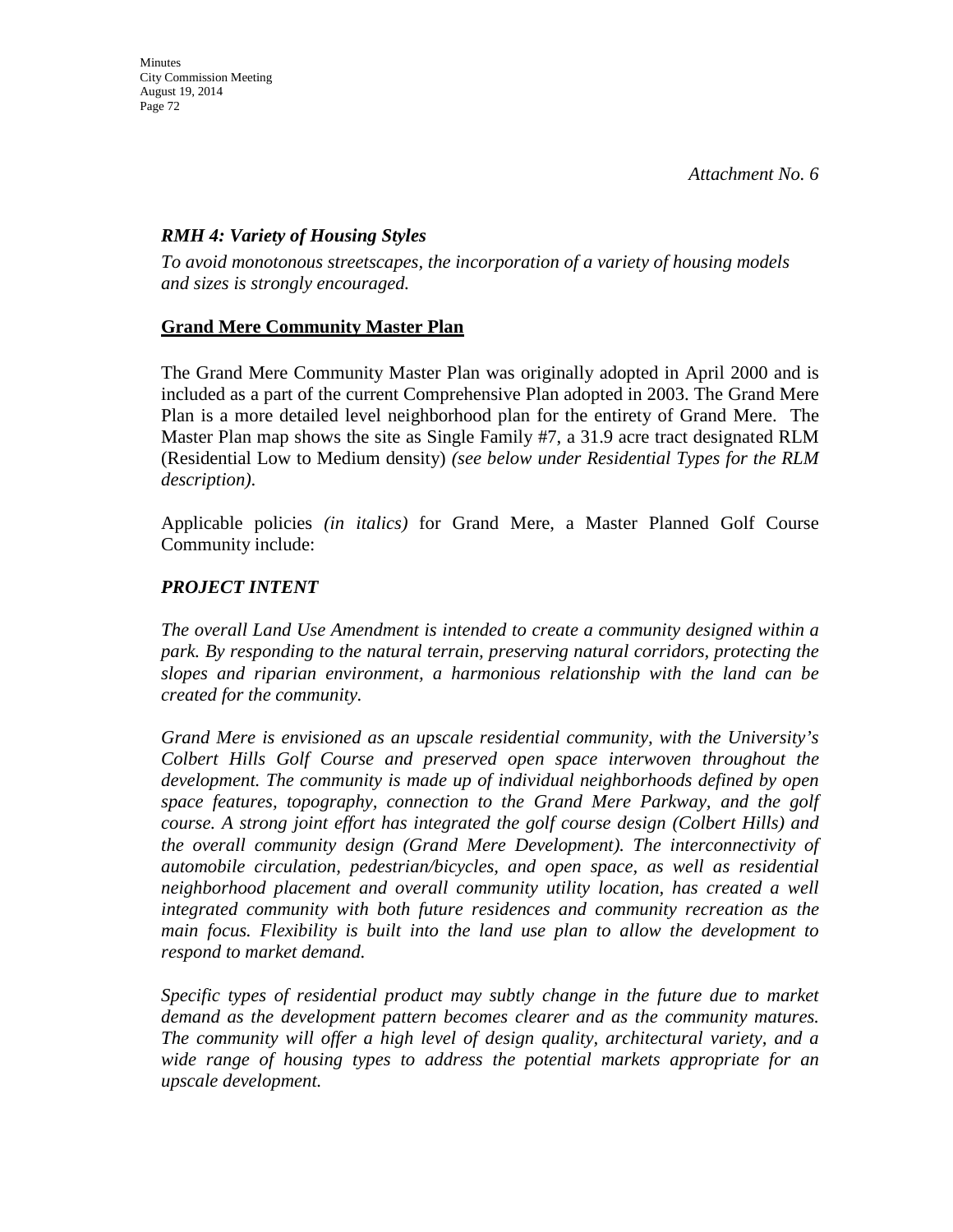# *5 KEY DESIGN CONCEPTS*

### *1. Create a high quality residential community*

*Create a community of villages, residential neighborhoods, and neighborhood commercial areas centered along the projects' spine, Grand Mere Parkway. Through the use of architectural design guidelines and development reviews the quality of building construction will be maintained at the highest level.*

### *2. Integrate the Natural Environment*

*Preserve the natural slopes and open space features. Provide a visual connection to the natural beauty of the development: the golf course in the valleys, the long vistas/views, and the prairie environment.*

### *3. Offer a Variety of Residential Living*

*Offer a wide range of residential products and lot types to address the market demands of the well informed and upscale consumer. An integrated community of many housing types will help to provide an interesting streetscape, a quality neighborhood texture, and a sustainable development.*

### *4. Create a Pedestrian/Bicycle System*

*Provide pedestrian/bicycle connections throughout the development, following the Grand Mere Parkway, open space corridors and the linear park connections provided as part of the Master Plan along Little Kitten Creek and the continuation of the Hudson trail.*

*Grand Mere Community Overall Development Plan* 

### *III. COMMUNITY CONCEPTS AND DEVELOPMENT STRATEGY*

*Grand Mere is proposed as a Master Planned Community consisting of a wide range of residential housing types and densities and will be utilizing both Planned Unit Development and Conventional Zoning Development standards based on specific sites and development types.*

*The overall Grand Mere Project consists of 1,054 (estimated) acres, including the Colbert Hills Golf Course. Rather than dispersing development throughout the entire property, the project purposes to "concentrate" neighborhood development within residential and commercial villages on approximately 543 acres preserving almost 50% of the land as natural open space or golf course. This concept, while proposing a variety of home types and densities, provides large natural open spaces, golf course amenity for the general public, and peripheral residential villages as large lot or low density residential products that create an overall density (1.5 du/ac) for the site,*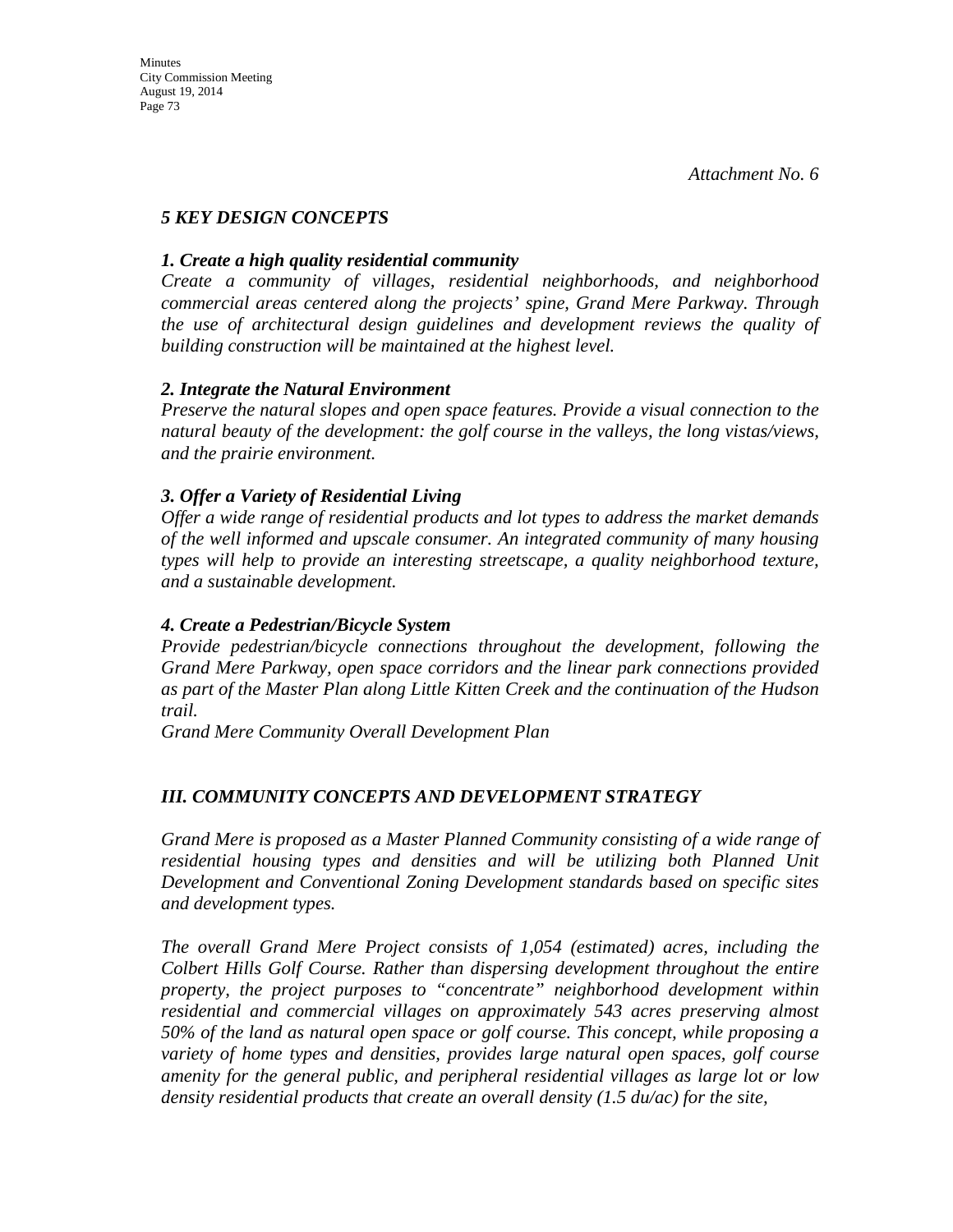*consistent with the surrounding neighborhoods. All housing types shall belong to the Master Homes Association, which will be responsible for enforcing the covenants and restrictions, and maintaining the common grounds.*

*Within the community, residential neighborhoods are supported by neighborhood commercial services, which provide a focus and entry element for the development. These neighborhood office and retail villages are envisioned as community services*  located at the development entries along the Little Kitten Creek entry and Kimball Ave. *and the future northern entry on Marlatt.*

*Throughout the plan, connecting open space systems, sidewalks and bike trails provide pedestrian connections between residential neighborhoods, public amenities and the neighborhood services. These are planned connections to occur in a variety of types and locations. As each phase of development is planned in detail, the specific pedestrian connections will be part of each village plat and relate back to the overall Circulation Parks & Open Space Plan.*

*Grand Mere Community Architectural Guidelines and Design Standards will provide for the review and approval of all site and building plans for the Grand Mere property. The Design Review Committee of Grand Mere will be responsible for enforcement of these guidelines and standards. The Developer believes that careful planning and enforcement of design and development standards will ensure orderly, attractive, and lasting development, all of which will preserve and enhance the value of the community.*

### *A. Residential Neighborhoods*

*The planning concept proposes a wide range of residential uses, with densities ranging from 1 to 20 dwelling units per acre (du/ac) within individual parcels. Generally, individual neighborhoods are envisioned as small enclaves in order to promote a mix of different product types, create intimate neighborhoods, and to build a strong community image from the project's onset. The key to a sustainable successful development is quality design and construction, and a variety of housing price points to attract a wide spectrum of residential consumers. Higher density residential, as well as small lot single-family opportunities are integrated into the community along Grand Mere Parkway, rather than isolated or located along the site's edges. While building a stronger new community, this concept also reduces impact on existing adjacent neighborhoods by focusing the traffic and circulation internally.*

The Enclave Addition, Unit One, is designated as Villas #2. The different residential types are described as: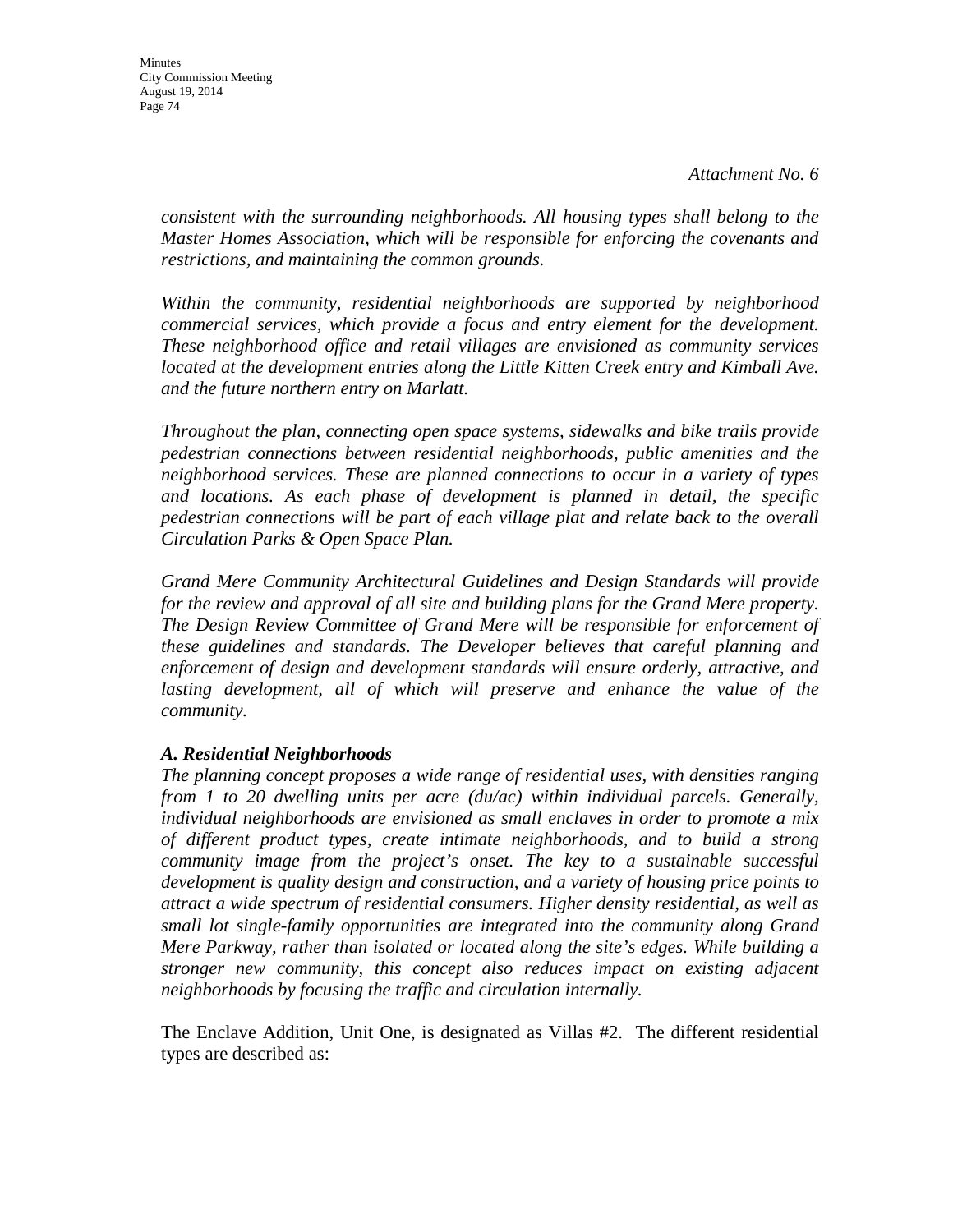### *Residential Types:*

### *Single Family RLM*

*The 273.4 acres of single family proposed for grand Mere represents 50% of the total proposed residential acreage. The detached single family products will range in size and density. The village of single family will be developed as parcels and each will be controlled to maximize views, walkouts, and architectural design quality. The Grand Mere Architectural Review Committee will provide design review of the homes and general site development guidance. Each single family village will be signed and themed as a unique part to the overall Grand Mere development and developed as the market demands. Each parcel will provide internal open space, storm drainage controls, and pedestrian linkages between the villages in addition to the designated Grand Mere Circulation Park & Open Space Plan.*

### *C. Streets and Circulation System*

*Residential streets within Grand Mere are envisioned as a key element of "neighborhood quality," offering a place to walk and play, as well as to drive and park. The streetscape in and along the roads will reflect the quality of the community through the use of signage monumentation and landscaping depending on the location and natural conditions of the space providing strong visual "cues" to better orient drivers to their locations and destinations.*

*When utilizing the approved Manhattan street system standards the hierarchy, streetwidths, design speeds, and travel/parking lanes are consistent and will not compromise auto on-street parking, or bike and pedestrian access. The street layout will frame important views and vistas, including buildings, golf course, and natural features. Onstreet parking is available on all local streets.*

*The Master Planned Community will be accessed from Kimball Avenue and Marlatt Avenue. Additional access points into the Community from surrounding residential streets are shown on the Master Plan.*

### *D. Pedestrian and Bicycle Circulation System*

*Connectivity with the City of Manhattan Linear Park Master Plan is our main focus for the overall trails system. A comprehensive pedestrian and bicycle system is proposed for the community to provide access to individual neighborhoods, the Club Facility and Hotel site, commercial services, and open space amenities~ Elements include both offstreet and on street bike paths, natural unimproved trails, and a 17.2 acre linear park along Little Kitten Creek. An easement shall be provided for the extension of the Hudson trail northward, along the east property line to northeast corner section 3-10- 7. All trail/path systems will be site- specifically designed at the time of construction.*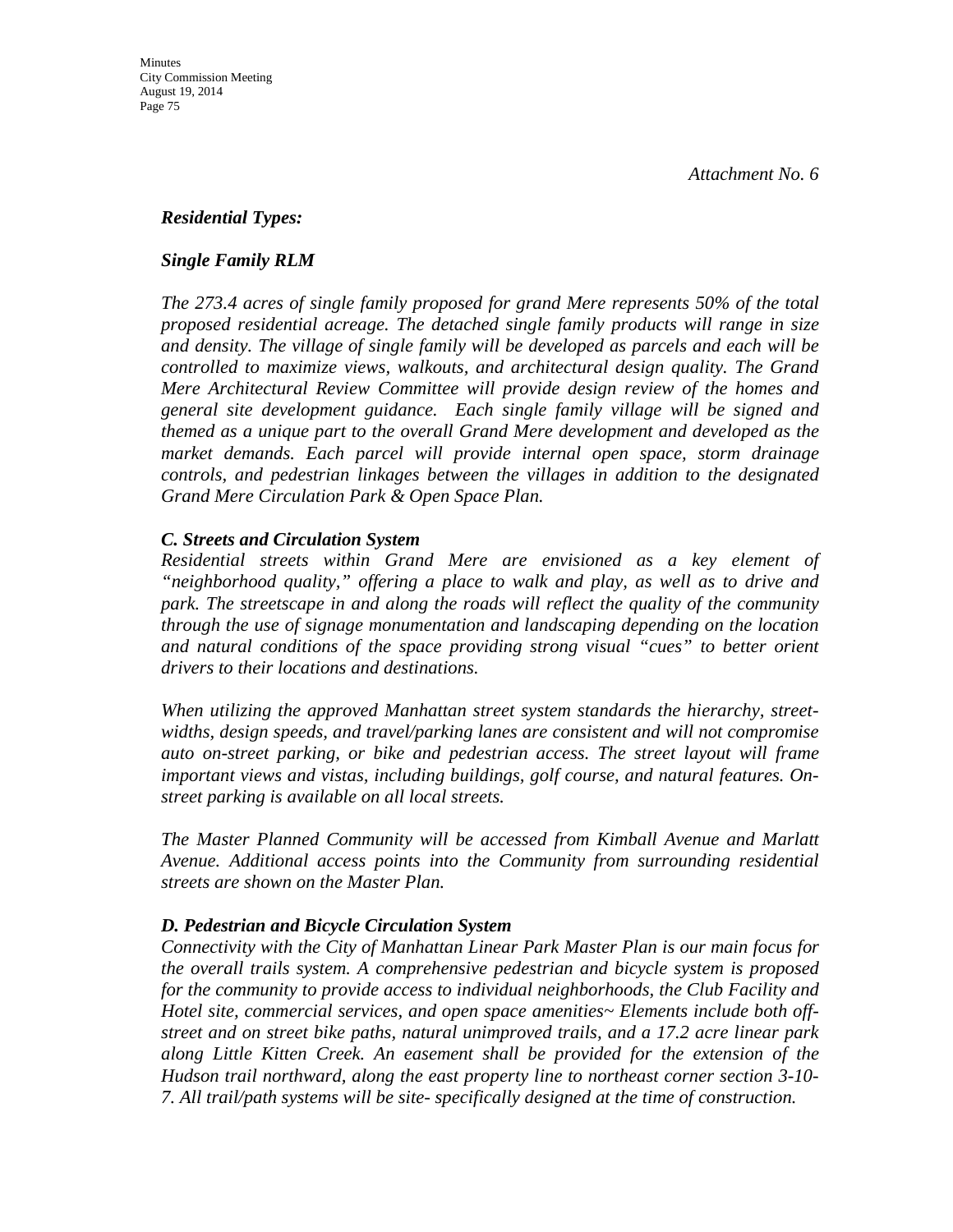*Each will be reviewed on a site-by-site basis to ensure sensitive placement and minimum disturbance. This will be coordinated with the Park & Recreation Board and the Parks and Recreation Department.*

## *G. Golf Course Development*

*The Grand Mere development drainage and detention system shall be designed to work in concert with the golf course drainage and detention system. The course was designed to meet the environmental goals of the Audubon International Signature Status Program.*

### *Bike Paths, Trails and Sidewalks*

*Bike paths, trails and sidewalks are provided along the internal streets and open spaces to provide internal connections between the villages where possible. See the Circulation Parks & Open Space Plan.*

Based on the proposed Preliminary Plat and the proposed single family homes, the density in the Muirfield Addition, would be 1.38 dwelling units per net acre. The Comprehensive Plan suggests that a density range of less than one (1) to eleven (11) dwelling units per net acre is appropriate in the RLM category, and the Grand Mere Plan suggests a range of one (1) to twenty (20) dwelling units per acre in individual parcels and an overall density in all of Grand Mere of 1.5 units per acre.

**THE PROPOSED REZONING OF THE MUIRFIELD ADDITION**, **TO** R, Single-Family Residential District **CONFORMS TO THE POLICIES OF THE** Grand Mere Community Master Plan, and the Manhattan Urban Area Comprehensive Plan.

#### **8. ZONING HISTORY AND LENGTH OF TIME VACANT AS ZONED:**

| August 7, 1997   | <b>Riley County Commission approved Preliminary Development Plan</b><br>of Colbert Hills and the Wildcat PUD.                    |
|------------------|----------------------------------------------------------------------------------------------------------------------------------|
| August 14, 1997  | Riley County Commission approved Final Development Plan.                                                                         |
| February 7, 2000 | Planning Board approves resolution adopting Grand Mere<br>Community Master Plan and amendment of Comprehensive Land<br>Use Plan. |
| March 7, 2000    | City Commission approved first reading of an ordinance adopting<br>the Grand Mere Community Master Plan.                         |
| April, 2003      | Comprehensive Plan adopted. Grand Mere Community Master Plan<br>adopted as a related plan and implementation document.           |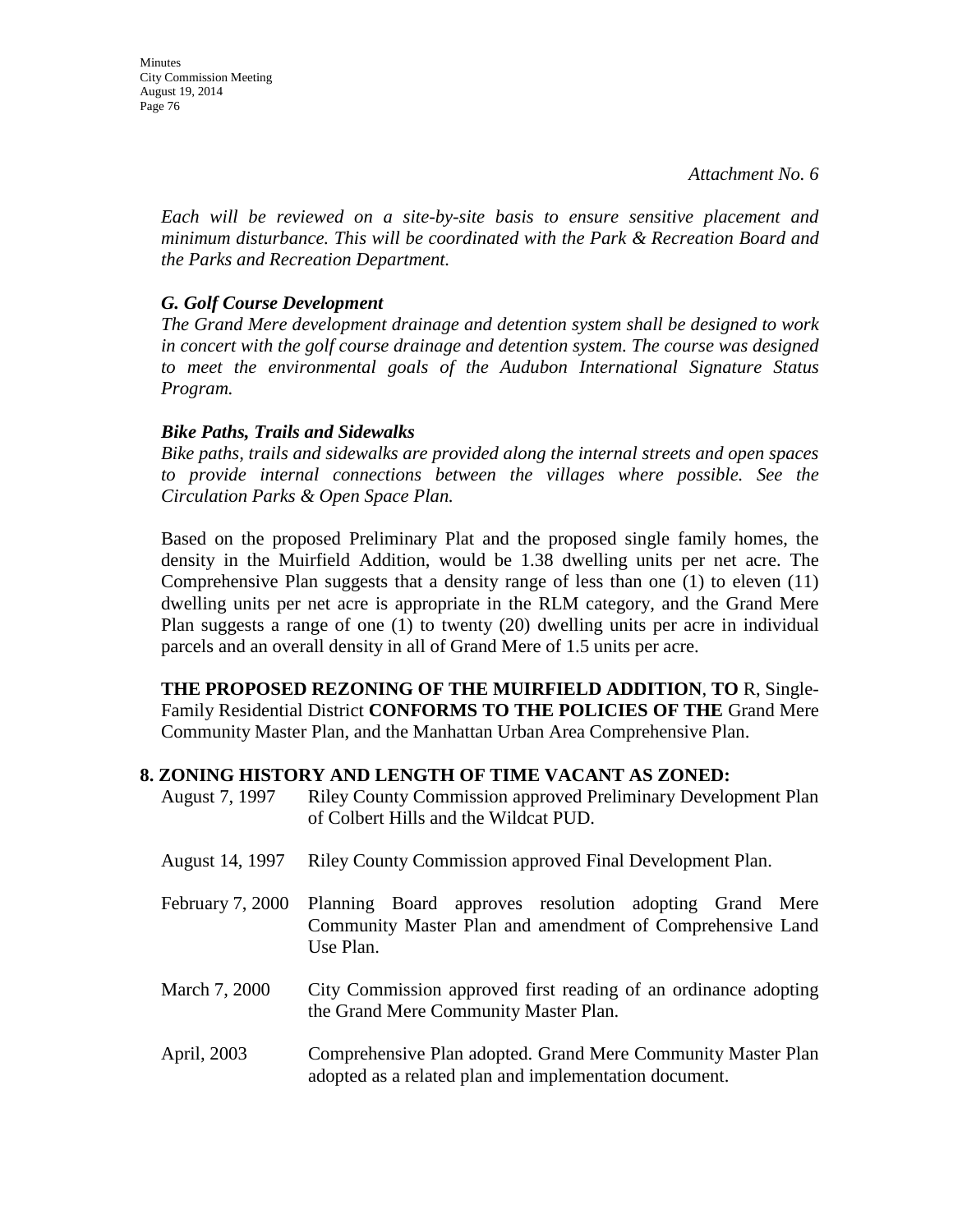The tract has remained vacant to date and was range land prior to development of the adjoining golf course and surrounding Grand Mere.

## **9. CONSISTENCY WITH INTENT AND PURPOSE OF THE ZONING ORDINANCE:**

The intent and purpose of the Manhattan Zoning Regulations is to protect the public health, safety, and general welfare; regulate the use of land and buildings within zoning districts to assure compatibility; and to protect property values.

The proposed rezoning is consistent with the intent and purpose of the Manhattan Zoning Regulations because proposed lot sizes conform to the minimum requirements of the R District. In addition, the proposed Preliminary Plat dedicates easements and rights-of-way to serve the subdivision consistent with the requirements of the Manhattan Urban Area Subdivision Regulations.

The R, Single-Family Residential District is designed to provide a dwelling zone at a density no greater than one dwelling unit per 10,000 square feet. The Preliminary Plat shows lots ranging from approximately 43,642 square feet in area up to 91,667 square feet in area, with the majority of lot sizes being approximately 47,000 square feet in area. The proposed lots conform to the requirements of the proposed R District.

- **10. RELATIVE GAIN TO THE PUBLIC HEALTH, SAFETY AND WELFARE THAT DENIAL OF THE REQUEST WOULD ACCOMPLISH, COMPARED WITH THE HARDSHIP IMPOSED UPON THE APPLICANT:** There appears to be no gain to the public that denial of the rezoning would accomplish. No expected adverse impacts on the public health, safety and welfare are anticipated as a result of the rezoning. Development of the site cannot proceed until the proposed Preliminary Plat is approved. A separate application was submitted for approval of a Preliminary Plat. It may be a hardship upon the owner if the rezoning is denied, as it conforms to the adopted Comprehensive Plan.
- **11. ADEQUACY OF PUBLIC FACILITIES AND SERVICES:** Adequate street, sanitary sewer and water services are available to serve the site.

### **12. OTHER APPLICABLE FACTORS:** None

**13. STAFF COMMENTS:** City Administration recommends approval of the proposed rezoning of the Muirfield Addition, an approximate 41-acre tract of land, including the right-of-way for the extension of Grand Mere Parkway, generally located 1,300 feet northeast of the intersection of Grand Mere Parkway and Colbert Hills Drive, from County **R-PUD, RESIDENTIAL PLANNED UNIT DEVELOPMENT DISTRICT**, to R, Single- Family Residential District, based on the findings in the Staff Report.